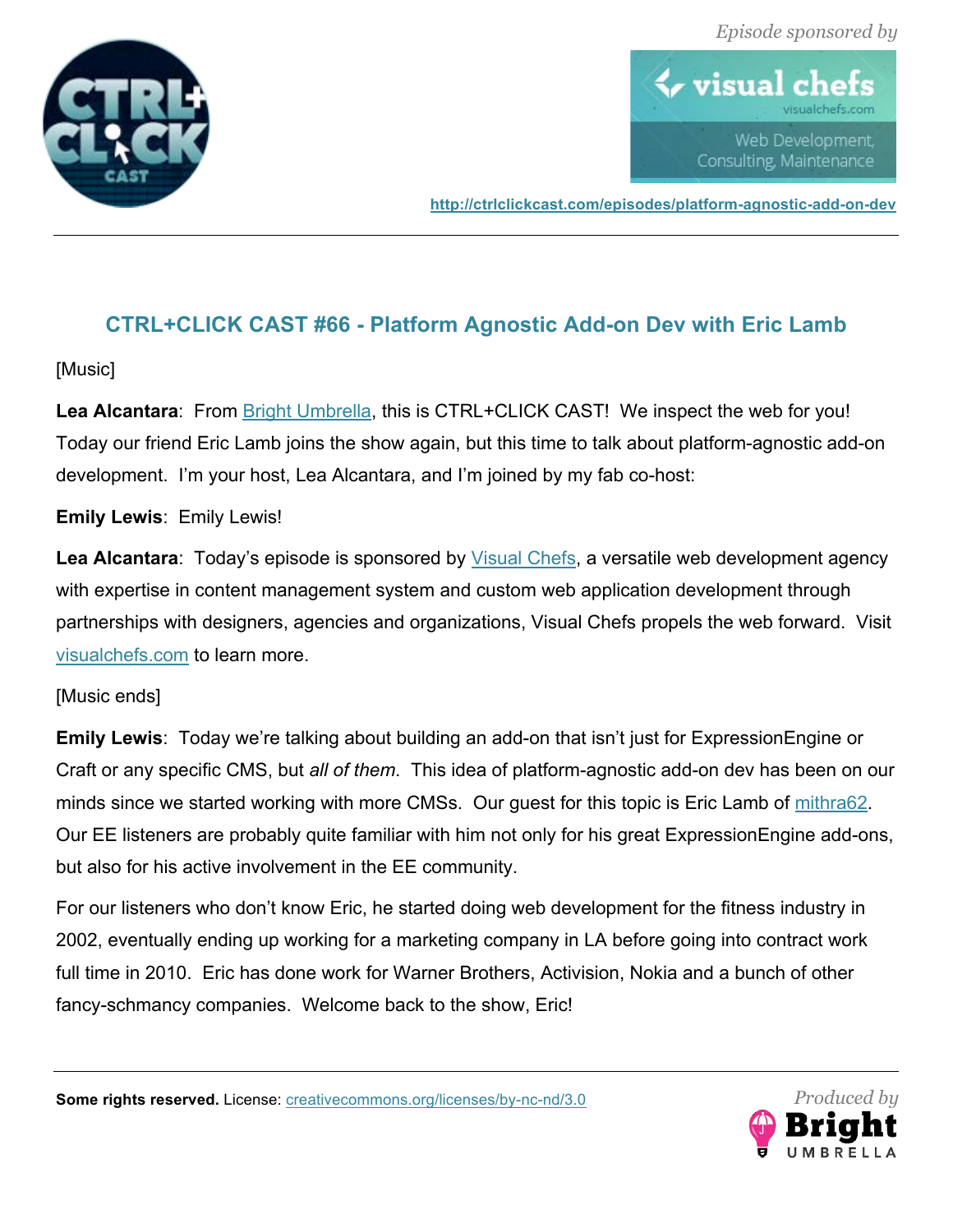



**http://ctrlclickcast.com/episodes/platform-agnostic-add-on-dev**

**Eric Lamb**: Hi, thanks for having me!

**Lea Alcantara**: Thanks for being here. Can you tell our listeners a bit more about yourself?

**Eric Lamb**: Well, yeah, as you said, I've been doing web development since about 2002. Recently, I moved to San Diego to live closer to the beach and do basically all my development down here on the shoreline.

#### **Lea Alcantara**: Nice.

**Eric Lamb**: Yeah, that's pretty awesome actually. [Laughs] Most of my clients and my day-to-day work is done at Los Angeles, but I'm fortunate enough to have clients who allow me to do my work at my home down here, so it allowed me quite a bit of flexibility. And then as you had mentioned, we're also doing platform-agnostic development with Backup Pro.

#### **Lea Alcantara**: Right.

**Emily Lewis**: So let's do a little bit of more background. We've known you for a long time because of the add-ons you've done for ExpressionEngine, but how long have you been doing add-ons? When did you get into it?

**Eric Lamb**: Well, I guess that kind of depends on how we define add-ons. For ExpressionEngine, oh boy, I'd say maybe five years, since about 2011. But really, I started doing WordPress plug-ins was really I dipped my toe into that world.

**Lea Alcantara**: [Agrees]

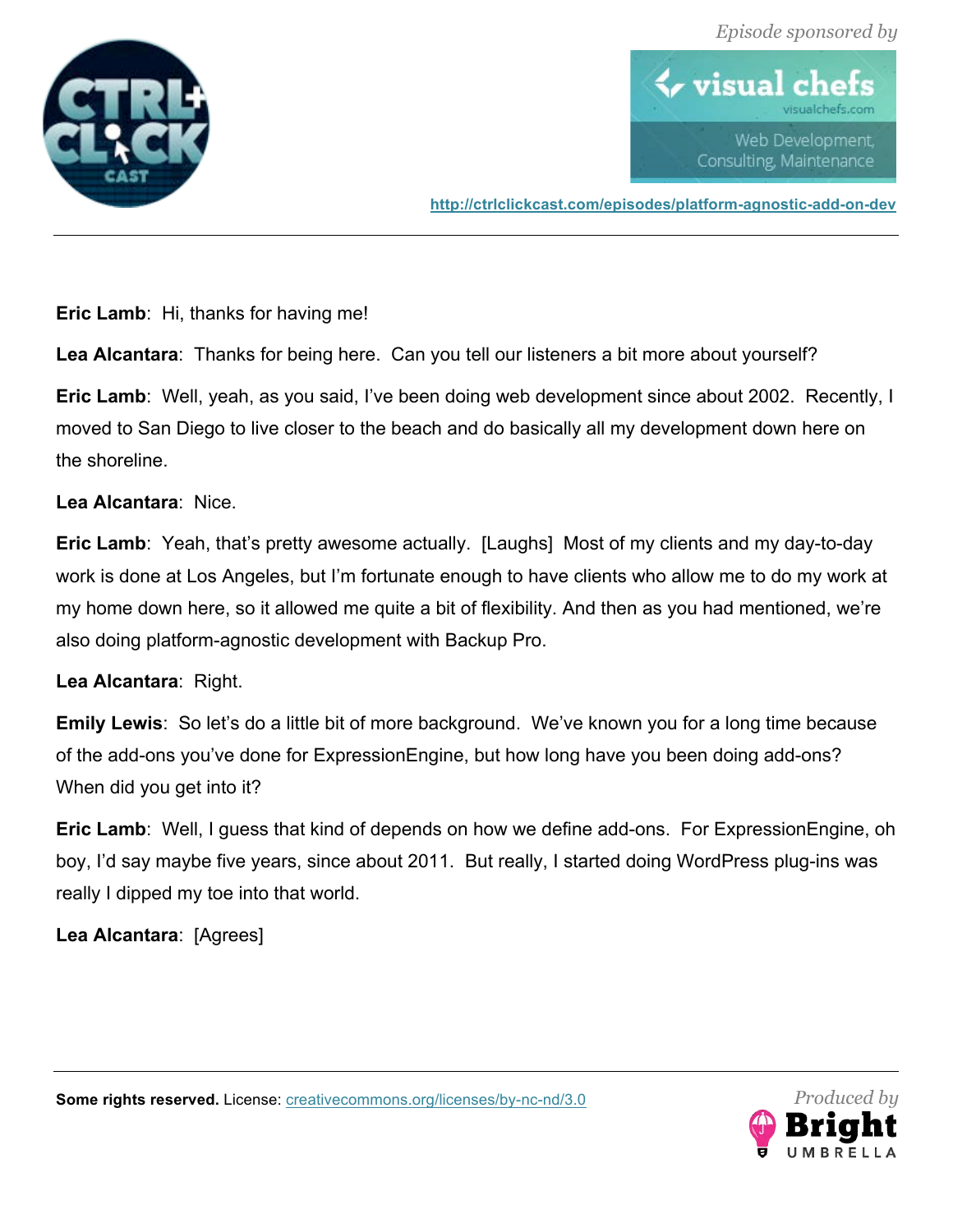



**http://ctrlclickcast.com/episodes/platform-agnostic-add-on-dev**

**Eric Lamb**: And with that, I think it was about 2007 when I released my first WordPress plug-in and I kind of stayed in that ecosystem for quite a few years, and then eventually ended up morphing away, but probably about 2007.

**Emily Lewis**: And why did you get into that? It sounded like you've been doing client work all along so why go in that direction for add-ons or plug-ins?

**Eric Lamb**: Well, generally, that's what most programmers do when they work with a CMS. I just write plug-ins or add-ons. In fact, even with my current day job with my clients, that's 99% of what I do, is centered writing an add-on. Now, it's a custom add-on specific to that client and it solves their specific need.

**Emily Lewis**: [Agrees]

**Eric Lamb**: But it still standalone, compartmentalized piece of code. Hence an add-on or a plug-in, if you will.

**Emily Lewis**: That makes sense. Why did you start releasing them to the public though?

**Eric Lamb**: It seemed like the right thing to do to solve a problem this open source technology, something that I benefitted greatly from.

# **Lea Alcantara**: [Agrees]

**Eric Lamb**: And put it back out there into the community so that others could kind of get the same benefits. It's one of those giving back things that we programmers tend to do from time to time.

**Lea Alcantara**: For sure. So when you were considering what to release, which ones did you release?

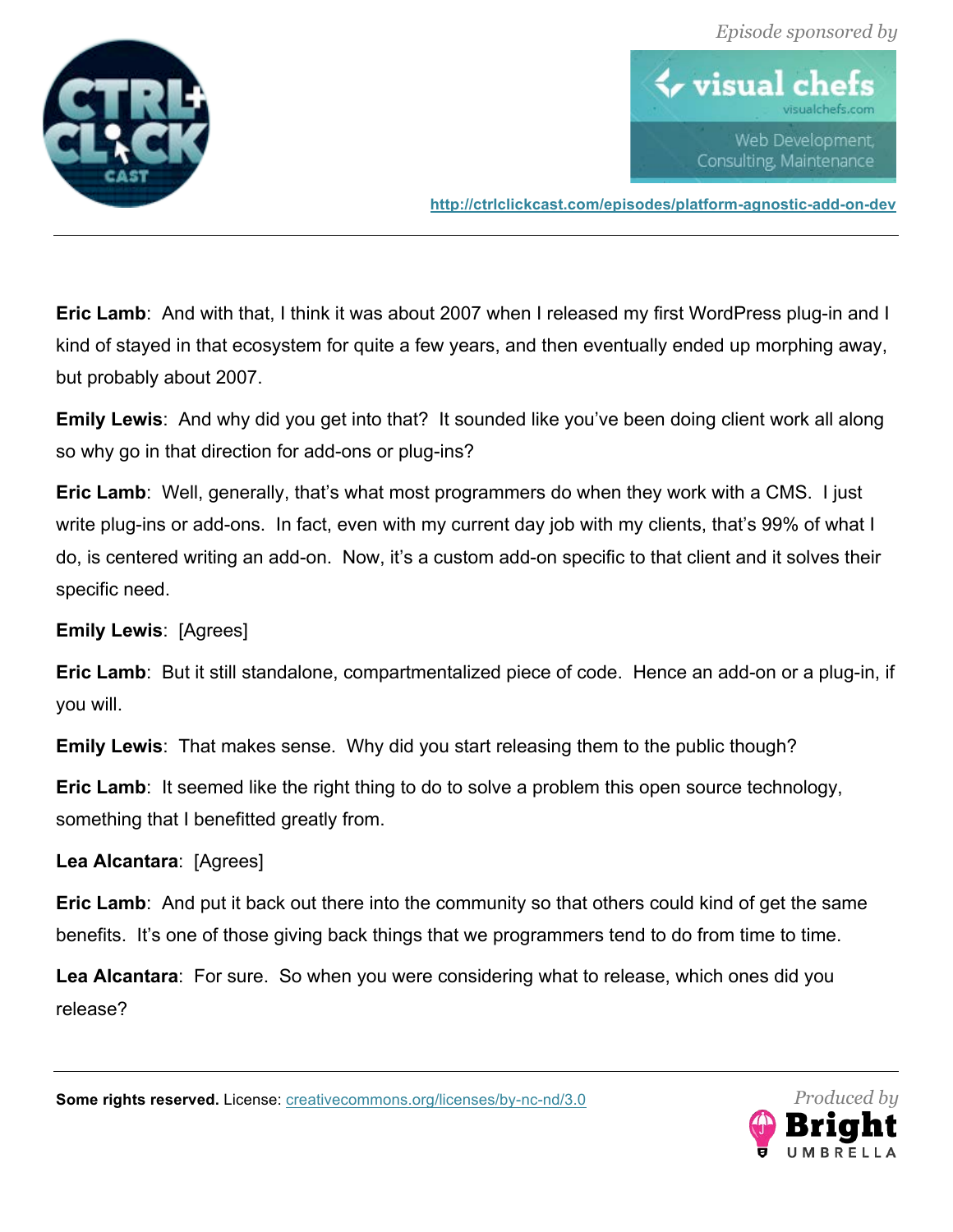



**http://ctrlclickcast.com/episodes/platform-agnostic-add-on-dev**

**Eric Lamb**: Well, initially with WordPress — we're going back quite a few years — but my very first plug-ins, in fact, probably still to this day, my most successful one, was a plug-in called WP Click-Track.

**Lea Alcantara**: Oh.

**Eric Lamb**: And all that did was every single link in a WordPress site, it would add in tracking code, so essentially you would have your own little mini bit.ly for WordPress, except…

**Lea Alcantara**: [Agrees]

#### **Emily Lewis**: [Agrees]

**Eric Lamb**: Yeah, it worked primarily on just your links on it — and you could obviously create your own — but if you wrote a blog, and this is why I wrote it, was I wanted to know what links people are actually clicking on, and so I wrote up a little plug-in just for my own personal edification, that parsed out the HTML, added in or well, it essentially replaced out the links with something that I could track and then it worked great for me for a little while, and I thought, "Well, why not? WordPress has this great ecosystem. Go ahead and just publish it and let people start using it and get feedback." That was really kind of the beginning of it. WP Click-Track was only released on a whim of just, "Why not? It might as well, it was useful," I thought, "and maybe other people will get some enjoyment and some use out of it as well."

**Emily Lewis**: So what was your process of moving from something that sounds like a relatively simple plug-in for WordPress to something much more robust like Backup Pro for EE?

**Eric Lamb**: Well, that was more of an editor thing. Once I got into the WordPress development, we don't really talk about this much, but there's kind of a dark side to open source.

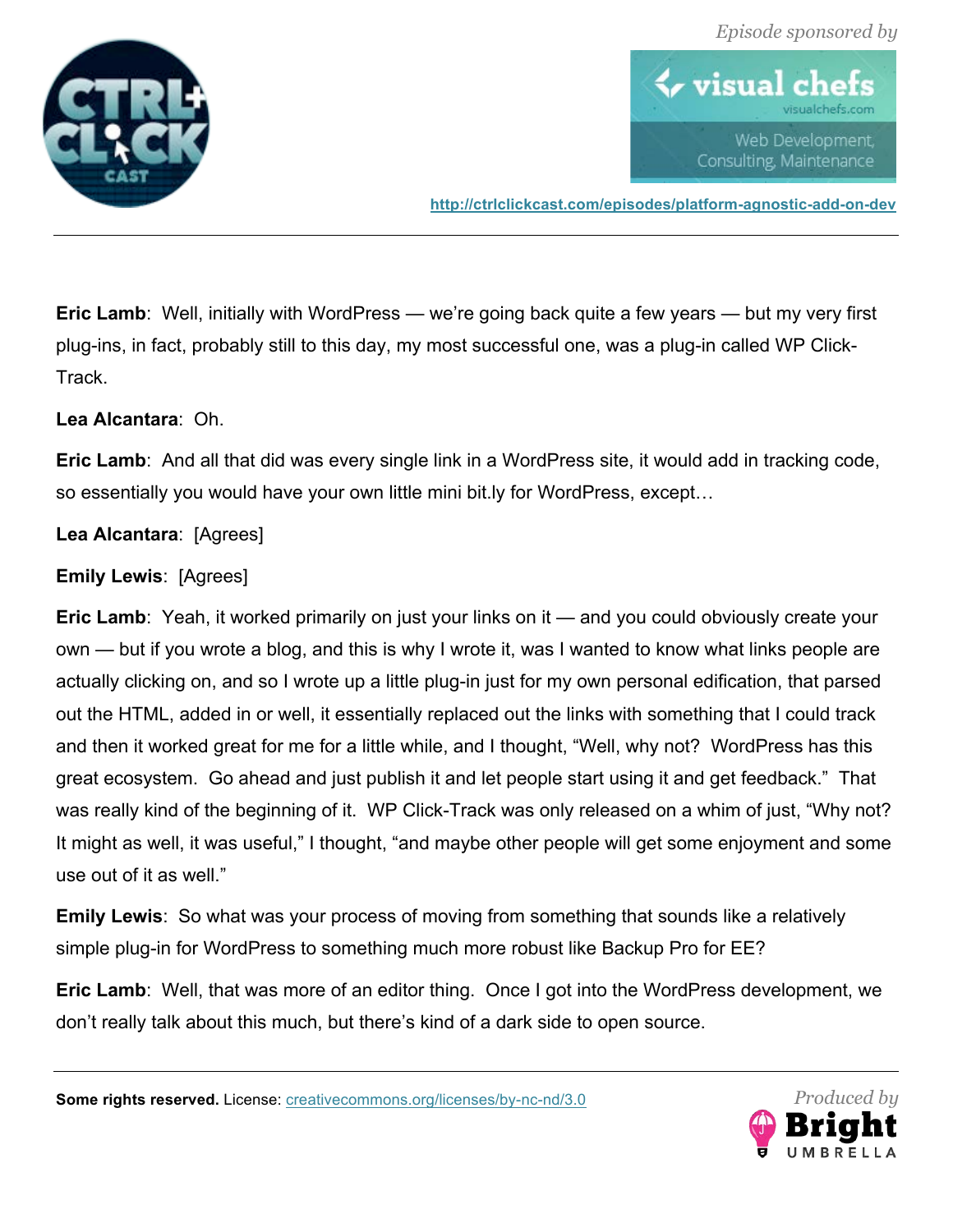



**http://ctrlclickcast.com/episodes/platform-agnostic-add-on-dev**

**Lea Alcantara**: [Laughs]

**Eric Lamb**: [Laughs]

**Emily Lewis**: [Laughs]

**Lea Alcantara**: I love it. Love it.

**Emily Lewis**: We talk about it with our clients. I mean, that's something we talk about a lot with our clients when we're trying to help them choose solutions. [Laughs]

**Lea Alcantara**: So why don't you tell our listeners what this dark side is?

**Eric Lamb**: [Laughs]

**Emily Lewis**: [Laughs]

**Eric Lamb**: Well, some users develop a sense of entitlement and with WordPress, specifically, it was a free plug-in. It was something that, just by their very rules, if you want to release a plug-in for WordPress, you have to make it free. And in fact, it's even more insidious than that, you have to make it free and you have to adopt their licensing, which is GPL, and that's a whole other argument and discussion. But in order to do that, you have to make it available for free. So everybody is able to just one-click install and use it and set it up and go about their day, but whenever there are issues, they come to you.

**Emily Lewis**: [Agrees]

**Lea Alcantara**: Right.

**Eric Lamb**: And with a free plug-in, it's really tough to reconcile the amount of effort and work that goes into maintaining it for free. With WordPress, that quickly became apparent.

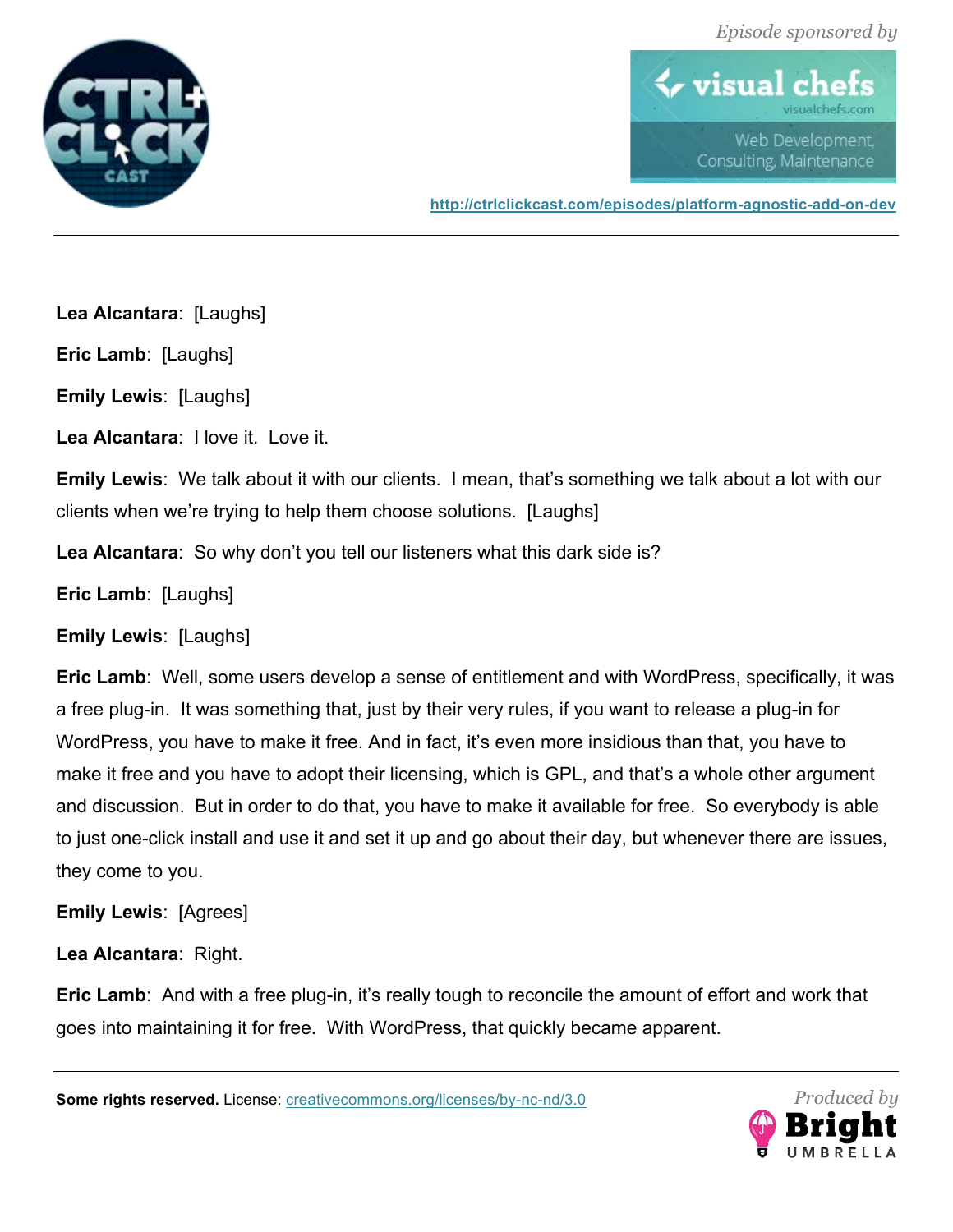



**http://ctrlclickcast.com/episodes/platform-agnostic-add-on-dev**

# **Emily Lewis**: [Agrees]

**Eric Lamb**: So I don't know. I started kind of moving away from it. I was getting a little sick of open source as an ecosystem. I guess it didn't suit in my mindset so well, and when I discovered ExpressionEngine through client work — clients hired me to solve their problems and they used ExpressionEngine. I said, "Okay, well, let me start using ExpressionEngine then," and I saw what a treat it was to develop with and how much fun it was to do things and how easy, and obviously, that's very big. It was easy to do things.

#### **Lea Alcantara**: Right.

**Eric Lamb**: And the big reason why I released Backup Pro was Devot-ee. Devot-ee right away, here is this community that wasn't based on free, that wasn't based on entitlement or at least, if there was an entitlement, well, somebody gave me some money for it.

**Emily Lewis**: Right. [Laughs]

# **Lea Alcantara**: Right.

**Eric Lamb**: Well, that's not exactly entitlement. So for me, it just made a lot more sense, "Well, okay, well, let me see if I can turn that into an actual business." Because, I mean, obviously, the last thing we want to do is go get jobs or work for a living, and I thought, "Well, if I can release this software and people will buy it, then maybe that's how I can kind of make my living."

**Lea Alcantara**: [Laughs]

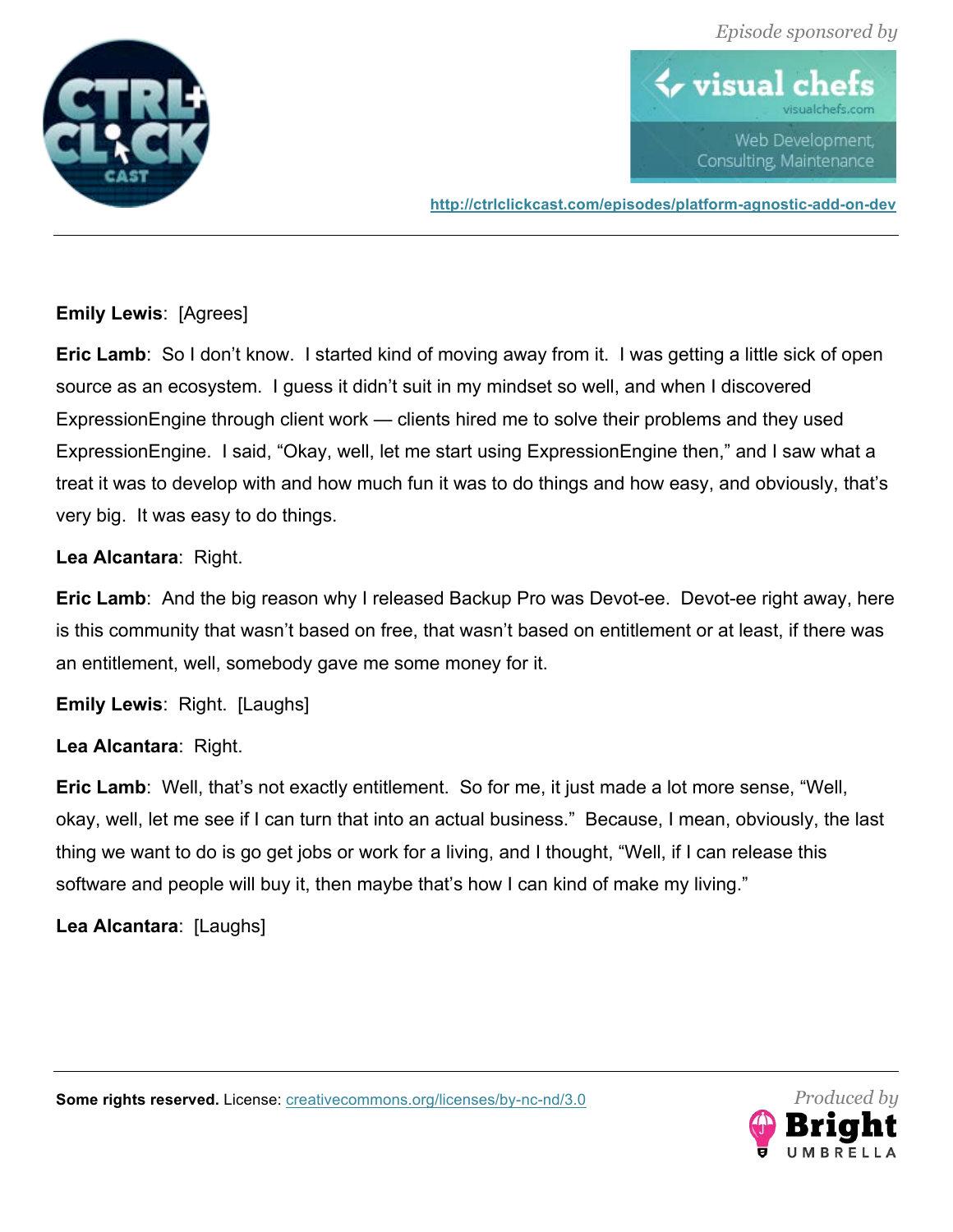



**http://ctrlclickcast.com/episodes/platform-agnostic-add-on-dev**

**Eric Lamb**: Here we are five years later and it's working out pretty well. Yeah, it was Devot-ee. I would have to put full credit on Devot-ee for making this a reality. If it wasn't for how simple they made it and how quickly the community rallied behind certain products.

**Emily Lewis**: [Agrees]

**Eric Lamb**: And just being a part of it, ExpressionEngine and Devot-ee, that was an ecosystem that I'm really happy I went down.

**Emily Lewis**: And so what was your thinking process for taking that bit of success that you had with Backup Pro for EE and thinking to apply it to other content management systems?

**Eric Lamb**: Oh wow, it was requested.

**Emily Lewis**: [Agrees]

**Lea Alcantara**: [Agrees]

**Eric Lamb**: I should probably start there. I had customers who used ExpressionEngine and they would use Craft and they wanted a good backup solution for Craft. And there didn't really seem to be one that fit all of their needs in the ways that Backup Pro does. Craft obviously has its own backup system built in. But it's tomatoes and apples and oranges and all of that good stuff.

**Lea Alcantara**: Right.

**Emily Lewis**: [Laughs]

**Eric Lamb**: So a lot of people have requested it though, and initially, I was really reluctant because, generally, it's just a bad idea.

**Lea Alcantara**: Why?

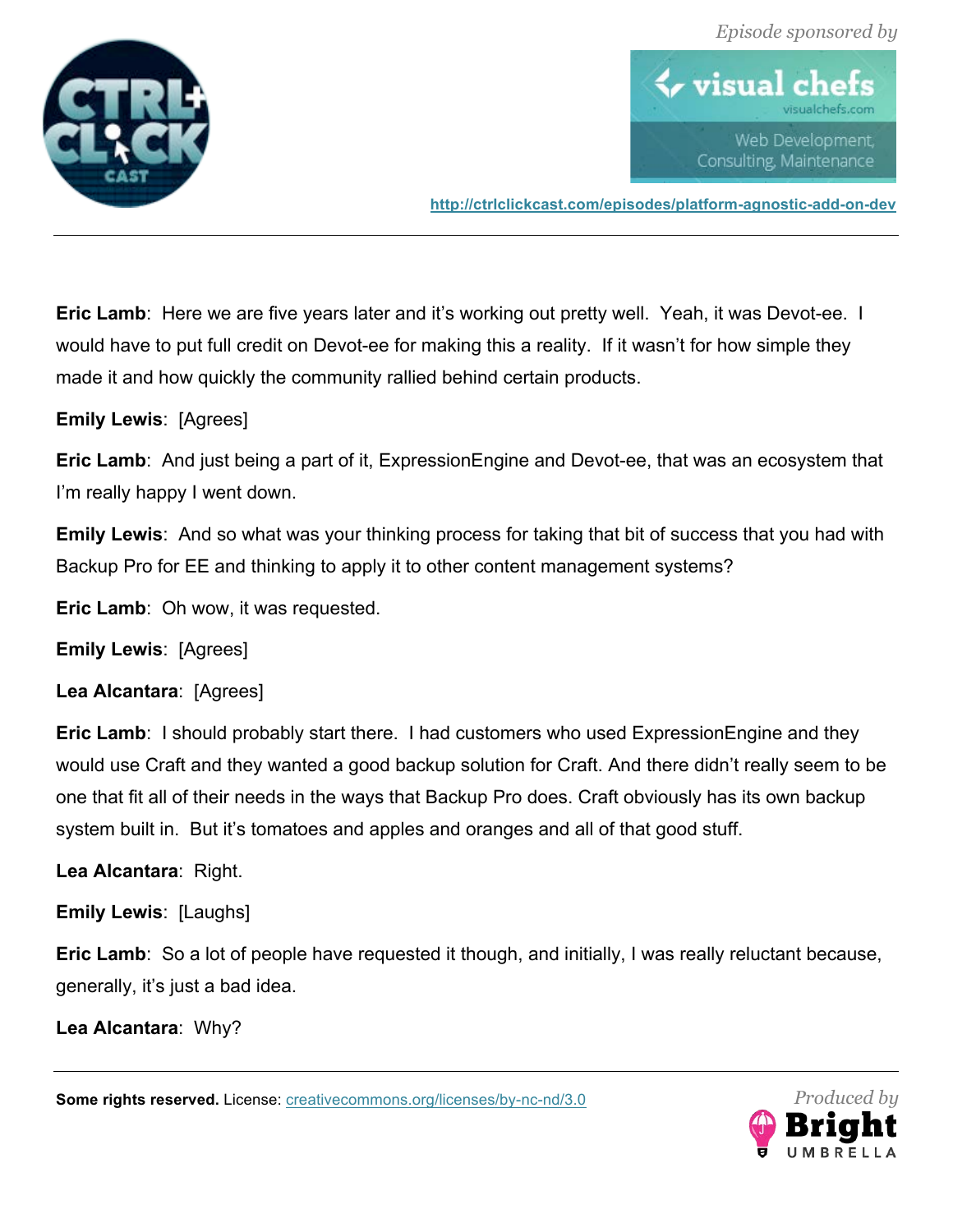



**http://ctrlclickcast.com/episodes/platform-agnostic-add-on-dev**

**Eric Lamb**: Well, it depends on how you go about doing it, and thankfully, I was able to come upon a solution where it made it all possible. But before I figured it out, it was just a big job. It was, "Okay, I'm going to have essentially two products now. Two big, big products." And backup software, it's a very complicated problem to solve, and to think of myself as having two individual code bases that's unique specifically for its own CMS that does essentially the same thing was just a bad feeling. It was one of those like projects you start thinking about it like, "There's no way that this is going to end in joy for me. Like this is going to be my life, it's just maintaining these products." But people kept asking for it.

# **Emily Lewis**: [Agrees]

**Eric Lamb**: And it just became one of those things where it's like the more people were asking for it, the more I was thinking about, and I'd even made some promises about it, which certainly shouldn't have done it at the time. [Laughs]

# **Emily Lewis**: [Laughs]

**Eric Lamb**: But some people would ask for it, and I'm like, "Oh yeah, yeah, I'm working on it." Meanwhile, I'm totally not working on it. [Laughs]

# **Emily Lewis**: [Laughs]

**Eric Lamb**: I ended up working on a project that — and I don't know how you guys work, but generally, a lot of projects bleed into the other, I found in my career. What I do today is going to help me out tomorrow. I'm going to learn something.

**Emily Lewis**: [Agrees]

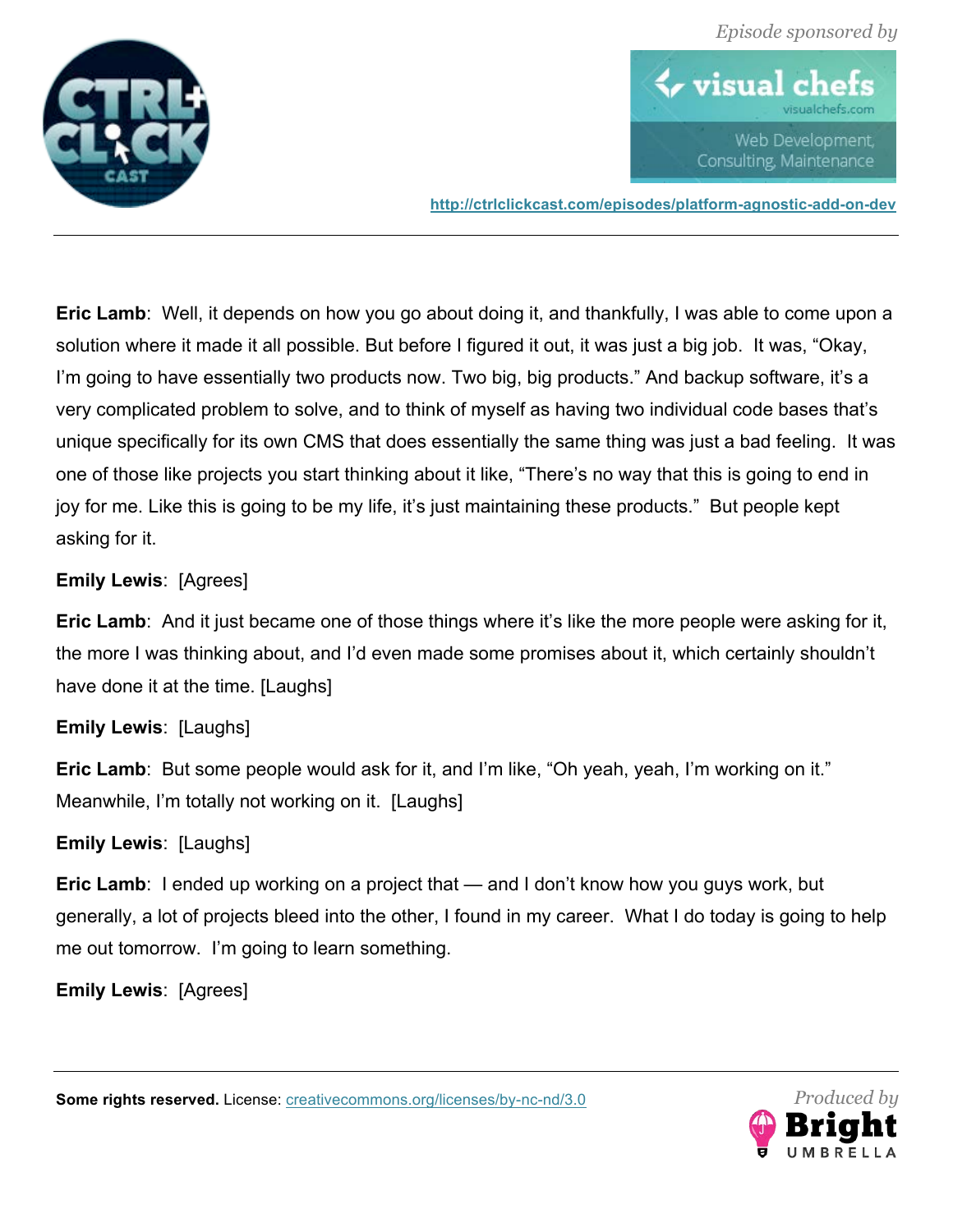

# $\blacklozenge$  visual  $\mathfrak c$ Web Development. Consulting, Maintenance

**http://ctrlclickcast.com/episodes/platform-agnostic-add-on-dev**

# **Lea Alcantara**: Oh, yeah.

# *Timestamp: 00:09:57*

**Eric Lamb**: So I ended up having one of those projects where it was crucifying in its own way and for reasons that aren't really important, but one of the big things I learned from it was how to abstract out the code and the logic in such a way that I can do what I'm doing now. It was like I kind of, while trying to solve this other problem, I came upon this solution that didn't fit that project, but it was one of those like, "Okay, let me just put a bookmark in this and come back to it later."

# **Emily Lewis**: [Agrees]

**Eric Lamb**: And then when that project ended, I started kind of tinkering with the code and realized I could actually do this. I could actually have one code base that services all the CMSs or as many CMSs as I can. And I've done it on five so far and I've yet to run into a problem, or at least, an unsolvable problem. There have been problems along the way, but nothing that totally kept me from being able to do it.

**Emily Lewis**: Can you talk about that in a little more detail how you defined what the base was, and if there's like a need to have — I'm not sure the right language to use — but like a fork that's special for one content management system and it's different with another fork for another?

**Eric Lamb**: Yeah. Interestingly, that was what I was trying to avoid actually, and this is what I have now. I wanted to have a single code base that everything else ran on. So essentially, how can I put this … with ExpressionEngine, Backup Pro was a backup tool written into ExpressionEngine. So basically, just like every other add-on or module, it's a thing that was built into it. And what I realized was that that's an absolutely wrong approach. What I need to do is make a backup tool that I can

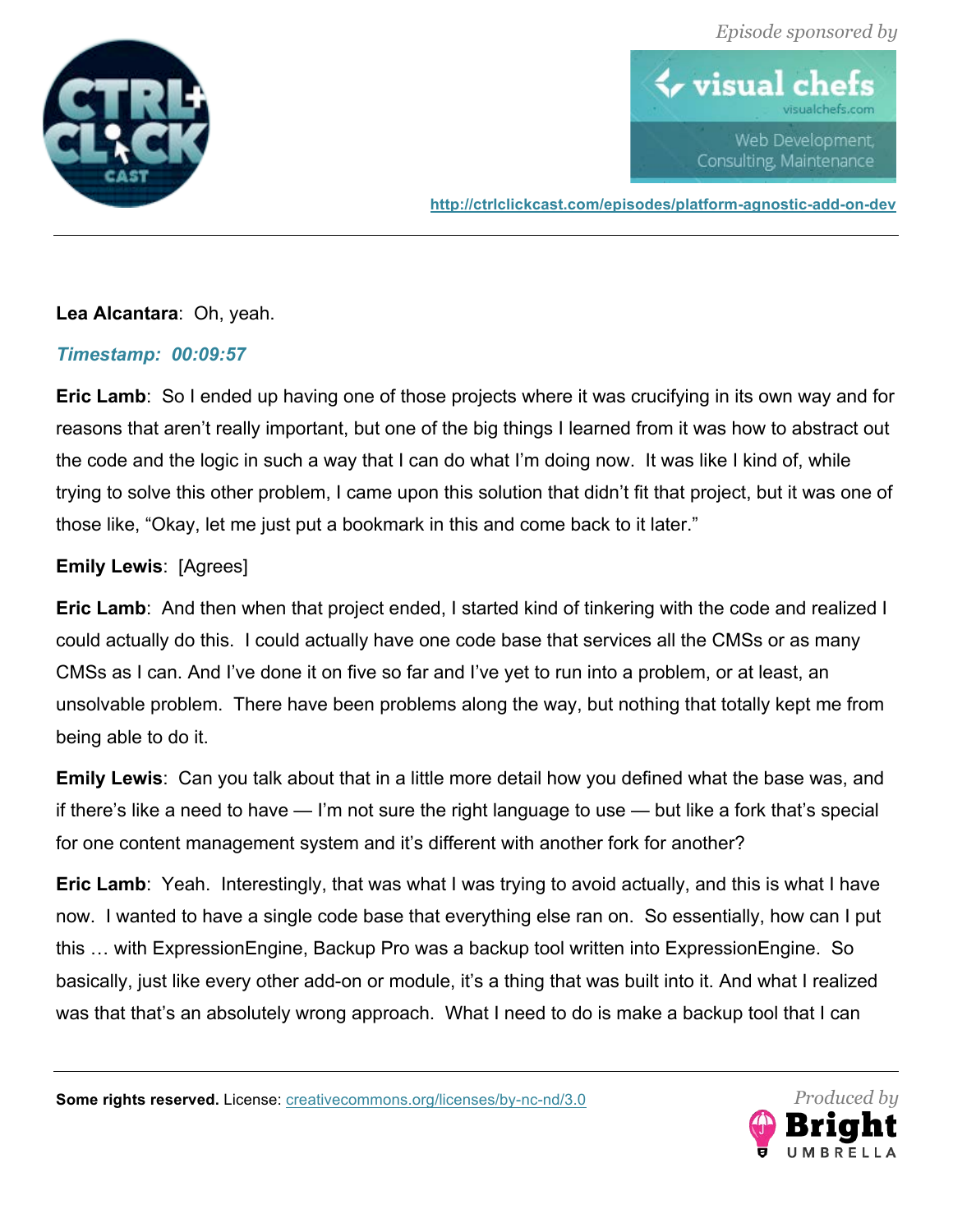



**http://ctrlclickcast.com/episodes/platform-agnostic-add-on-dev**

then build into the CMSs, if that makes sense. So essentially what I ended up building was a headless backup tool.

**Emily Lewis**: [Agrees]

**Lea Alcantara**: [Agrees]

**Eric Lamb**: It doesn't have any views, any scripts, nothing to click on. But the actual body of it, the logic of it, is all behind the scenes and it's all compartmentalized and it's one code base.

**Emily Lewis**: [Agrees]

**Lea Alcantara**: [Agrees]

**Eric Lamb**: In fact, a good analog for this would be video games.

**Emily Lewis**: Oh.

**Eric Lamb**: I'm sure you guys are familiar with Xbox and a PS3 and a PlayStation 4 and a PC.

**Emily Lewis**: [Agrees]

**Lea Alcantara**: Right, yes.

**Eric Lamb:** Whenever they write a game for all of those platforms, they're not writing four individual games, they're writing the game once and then they abstract out the pieces that they need.

**Lea Alcantara**: Yes.

**Eric Lamb**: And that's essentially what Backup Pro does now where I looked at what pieces I needed from the CMS. So just as an example, like every CMS no matter what CMS I'm building into, I'm always going to need to know the database credentials.

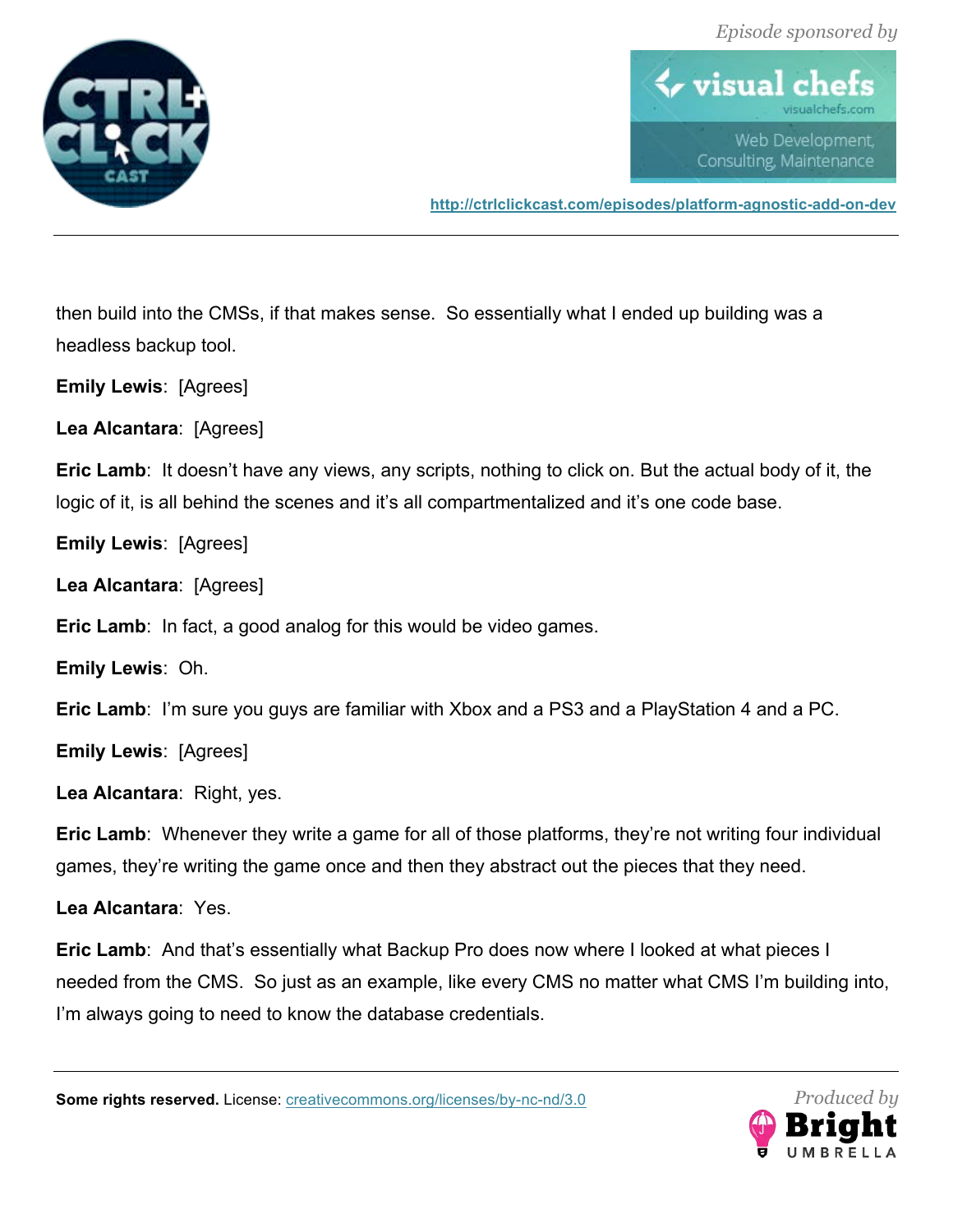



**http://ctrlclickcast.com/episodes/platform-agnostic-add-on-dev**

**Emily Lewis**: [Agrees]

**Eric Lamb**: I'm always going to need to know the site name, the site URL, how Cron is activated.

**Lea Alcantara**: Right.

**Eric Lamb:** In all of those, once I realized that, I abstracted that. So instead of saying building out something where it's explicitly this is how I get just ExpressionEngine's database credentials, I abstracted all of that where I don't care where I'm getting it from, I just did it from one place based off of what's installed, if that makes sense.

**Lea Alcantara**: Right.

**Emily Lewis**: It does.

**Lea Alcantara**: Yeah.

**Eric Lamb**: Yeah, video games are the best analog.

**Emily Lewis**: It sounds clear and simple. Was the process getting there, clear and simple, or did you try different ways before reaching this approach?

**Eric Lamb**: It wasn't simple. Certainly not, especially because it was headless. So for the longest time, it was doing things that I couldn't essentially execute code, you know?

**Emily Lewis**: Right.

**Eric Lamb:** It's like I'm writing it and it's all logical and I could execute bite-sized pieces, but the product as a whole, I couldn't really get anywhere until I started getting about two or three out of the way.

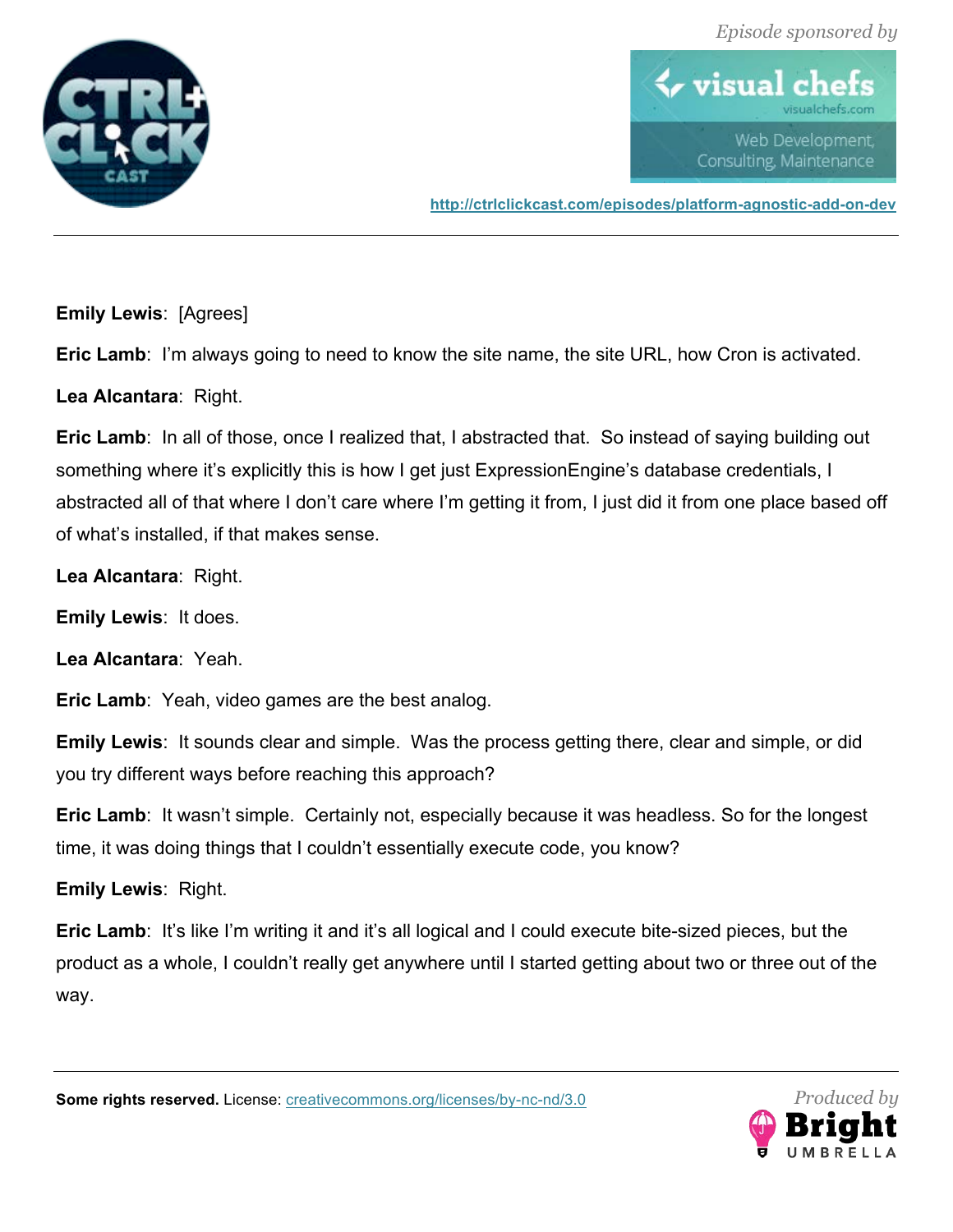



**http://ctrlclickcast.com/episodes/platform-agnostic-add-on-dev**

# **Emily Lewis**: [Agrees]

**Eric Lamb**: Once I got that done, essentially once I got the WordPress version done because I did Craft first, ironically enough, I did Craft first. And then ExpressionEngine 2 about a week after that. And then WordPress about a month after that, but once I got WordPress done, that really kind of solidified the paradigm and the model and now it's just accelerated extremely fast, where I think I did concrete5 in two weeks.

**Lea Alcantara**: Wow!

**Eric Lamb**: And this is neither here nor there, but I did ExpressionEngine 3 in a day and a half.

**Emily Lewis**: Wow!

**Lea Alcantara**: Wow!

**Eric Lamb**: So it's extremely fast now.

**Lea Alcantara**: I feel like that is kind of development in a nutshell sometimes, like the lead up and the thinking and the planning is really heavy at the beginning. But once you've set up the process and the standards you want to develop with, then the rest just kind of falls into place.

**Eric Lamb**: Oh, certainly, absolutely.

**Lea Alcantara**: So I'm just a little bit curious now then because you're mentioning how you kind of tackled this with the first three CMSs you wanted to play around with, and then that kind of set the standard. So what was the process like to develop for EE compared to Craft, compared to WordPress and then branching out to these other CMSs? Like did you really have to switch your brain? What was similar? What was vastly different?

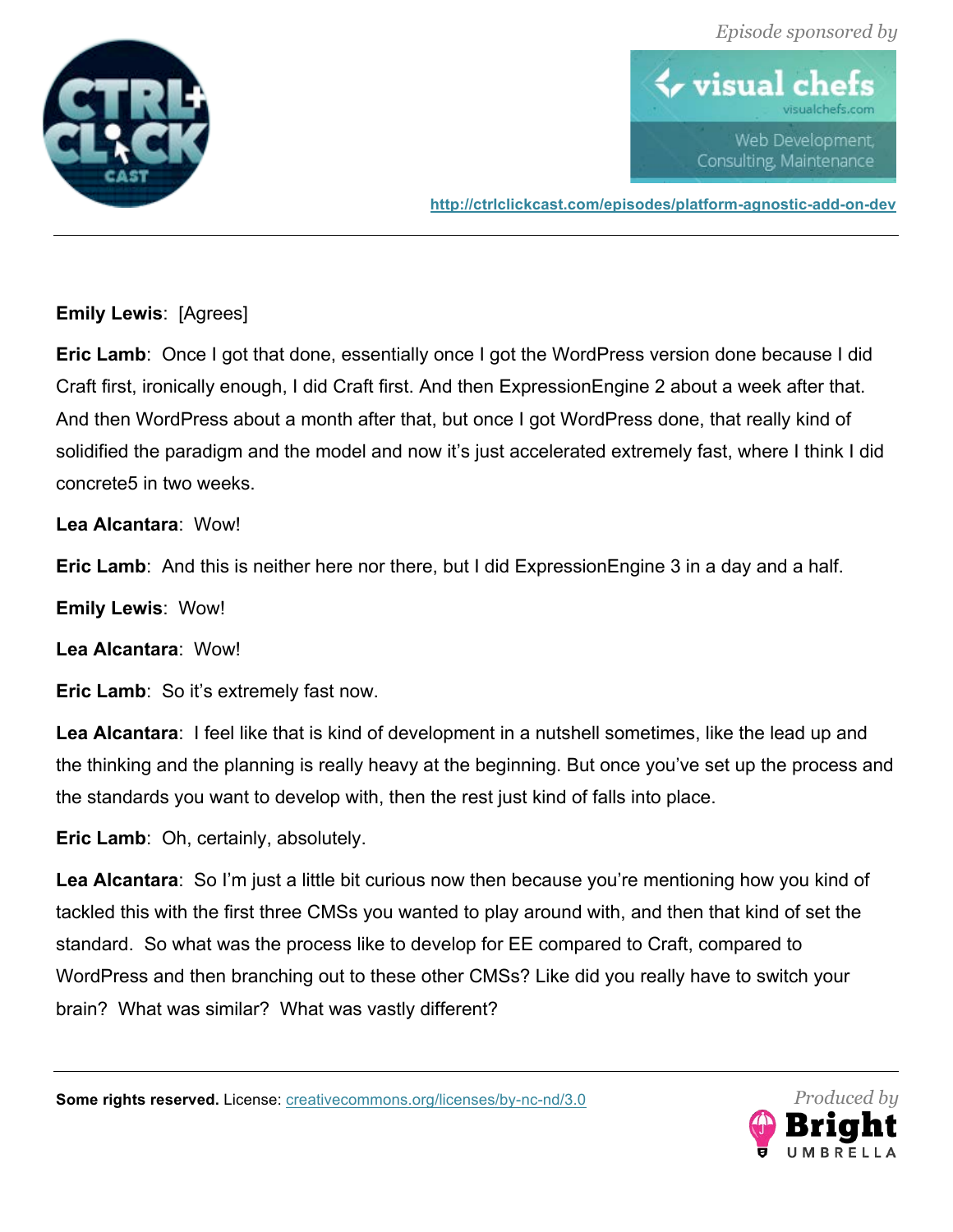



**http://ctrlclickcast.com/episodes/platform-agnostic-add-on-dev**

**Eric Lamb**: Oh, wow, that's a great question. Because coming from EE and then working on Craft immediately thereafter, both of them have very clearly defined paradigms.

**Lea Alcantara**: Right.

**Eric Lamb**: A MVC, model-view-controller, very standard, and both adhere to it in a very traditional way. WordPress has none of that.

**Lea Alcantara**: Interesting. [Laughs]

**Eric Lamb**: It doesn't even know what MVC means.

**Emily Lewis**: [Laughs]

**Lea Alcantara**: [Laughs]

**Eric Lamb**: It's just it's bad.

**Emily Lewis**: [Laughs]

**Lea Alcantara**: [Laughs]

**Eric Lamb**: [Laughs]

**Lea Alcantara**: I love it. Love it.

**Eric Lamb**: One of the things too, like they totally know, like the WordPress guys. So I don't think I'm talking out of school or anything. It's just it doesn't have any of that paradigm, and when I hit that, that was like … what's a good analogy for this ... It was quite possibly the worst thing I could have done, I mean, in terms of, if you're triaging problems, WordPress is the one where it's just like you're going to run into the worst problems, I mean, the most pain, and I certainly did. But by going through

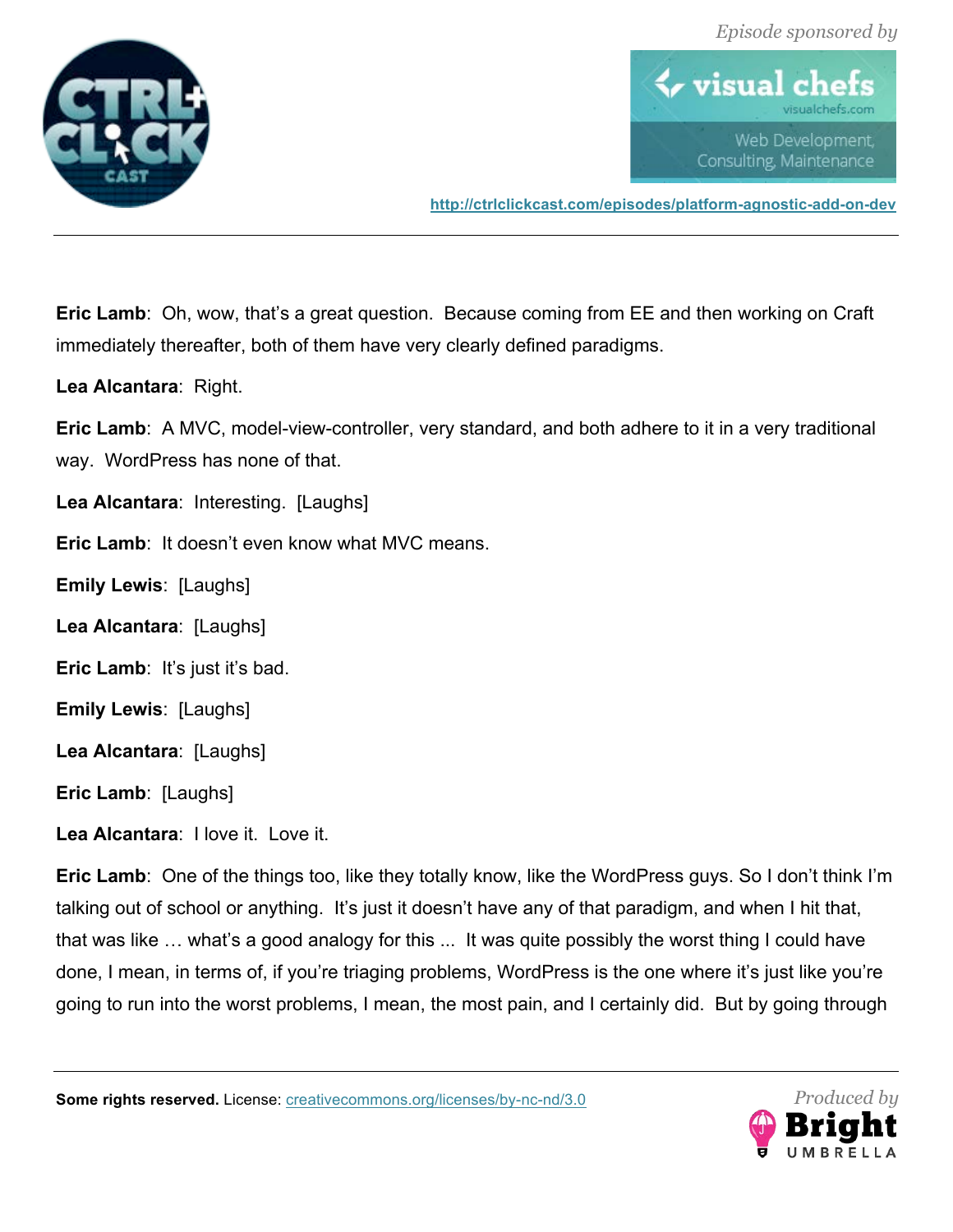



**http://ctrlclickcast.com/episodes/platform-agnostic-add-on-dev**

that one first, let's say it's like when you're a kid and you're having dinner, it's like, yeah, it's lima beans, but if you eat those first, well, then everything else comes a lot easier, but if you put that off, then you're just sitting there looking at your lima beans like, "Oh man, lima beans." [Laughs]

**Emily Lewis**: WordPress is lima beans. [Laughs]

**Lea Alcantara**: [Laughs]

**Eric Lamb:** WordPress is lima beans, yeah. [Laughs]

**Emily Lewis**: [Laughs]

**Lea Alcantara**: I love it. [Laughs]

**Eric Lamb**: Yeah. I agree, or canned green beans, which are just squishy and gross.

**Emily Lewis**: [Laughs]

**Lea Alcantara**: [Laughs]

**Eric Lamb**: [Laughs]

**Lea Alcantara**: I love your analogies Eric, they're the best.

**Eric Lamb**: Because I had to go after WordPress, WordPress was so abstract and followed absolutely no best practices or paradigms, it really kind of forced me to laser in and really make the core of what Backup Pro is, and at least in so far as what it needs from the host CMSs as simple as possible.

**Emily Lewis**: [Agrees]

**Lea Alcantara**: Right.

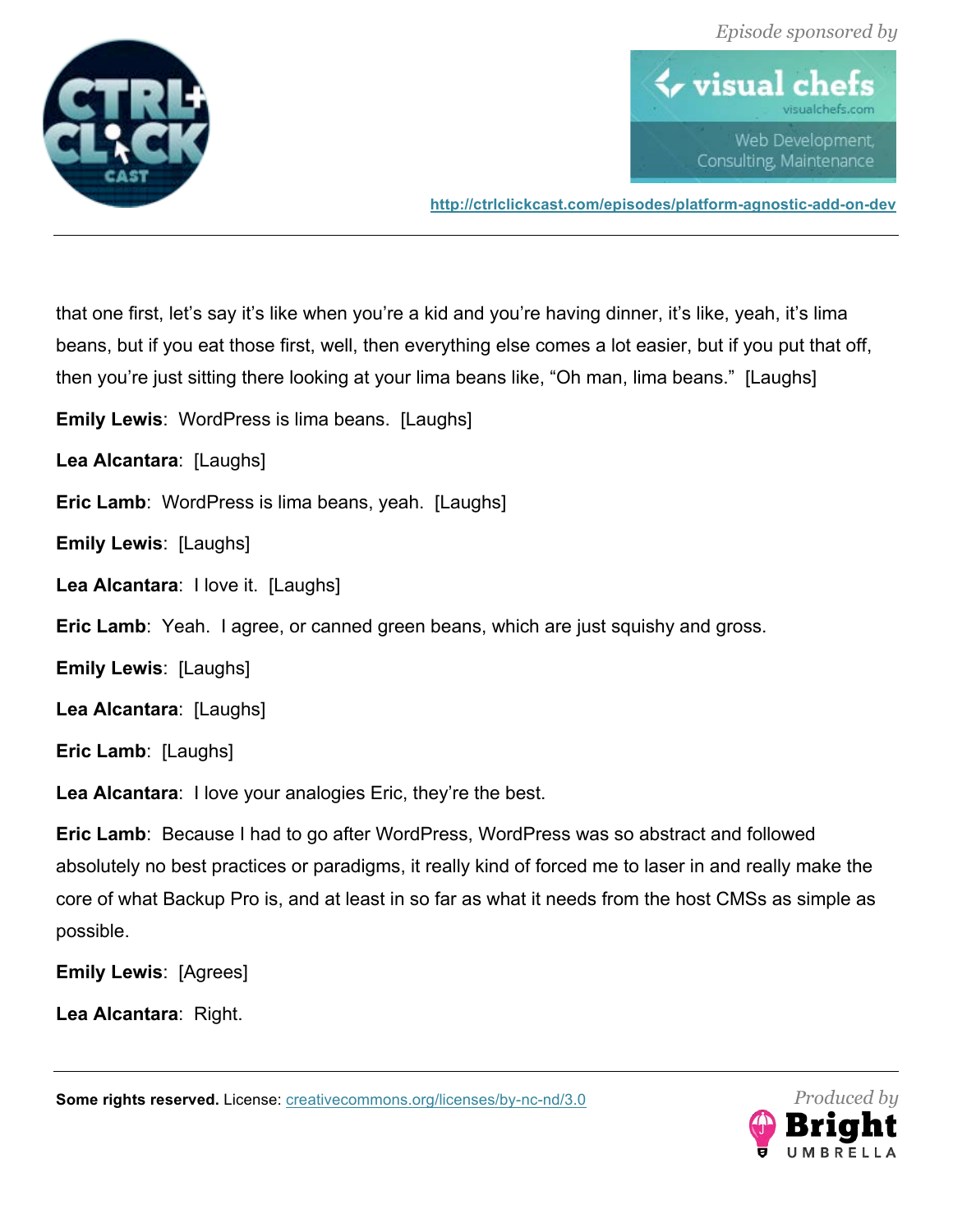



**http://ctrlclickcast.com/episodes/platform-agnostic-add-on-dev**

**Eric Lamb:** And thankfully, because I've done that, it made certain things, especially going to concrete5 and PrestaShop — those have been very different compared to ExpressionEngine and Craft as well, but nowhere near as bad as WordPress. So it's funny, it's like every time I do one, I'm still like, "Well, it's not like WordPress though."

**Emily Lewis**: Right. [Laughs]

**Lea Alcantara**: Right.

**Eric Lamb:** It's my one go-to.

**Emily Lewis**: So Backup Pro is currently available for EE, Craft, WordPress, concrete5 and PrestaShop. Listener Pat Pohler asked, "What criteria goes into selecting a platform for you to target?" I know you said in the beginning, people were just asking for it, but since then do you consider the marketplace, the percent of market share, whether it's easy to integrate into?

**Eric Lamb**: As it stands right now, my main criteria is if there was a marketplace.

**Lea Alcantara**: [Agrees]

**Eric Lamb**: But to be 100% honest, I am currently rethinking that approach.

**Emily Lewis**: [Agrees]

**Eric Lamb**: Because each one of the marketplaces have their own criteria and Devot-ee kind of spoiled me. It really did.

**Emily Lewis**: [Laughs]

**Lea Alcantara**: Right.

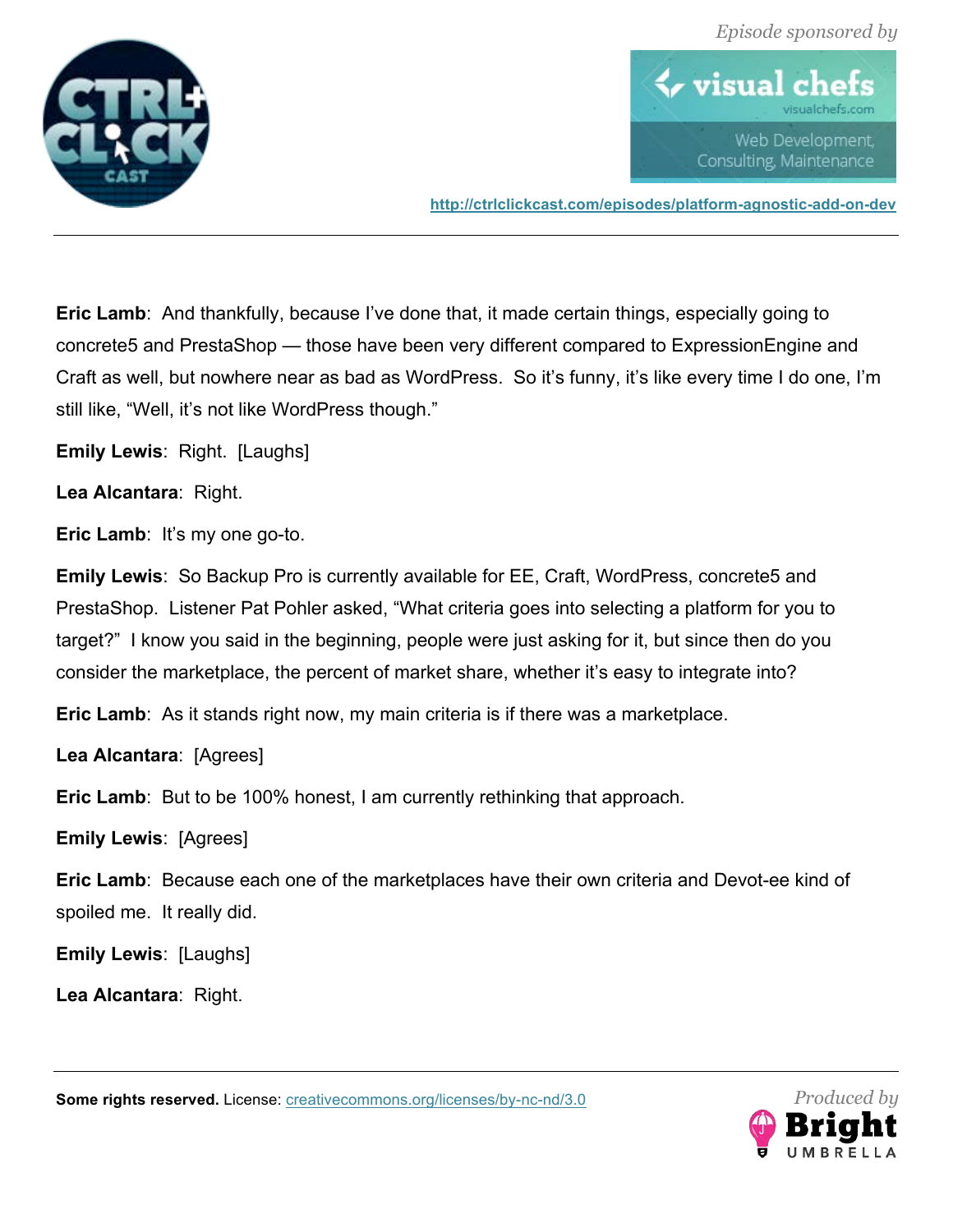



**http://ctrlclickcast.com/episodes/platform-agnostic-add-on-dev**

**Eric Lamb**: Where within like two days I submitted it and Devot-ee was like, "Cool, you're up. People can buy it. Here's some money." I'm still pending on concrete5 after … I'm going on nine weeks now.

**Emily Lewis**: Wow.

**Eric Lamb**: And PrestaShop took about eight weeks. And all of this is good because like they're going through it. I certainly don't want to sound like they're not good for doing it. What they do, I've come to find out, is they go through your code and they're going through it line by line, making sure everything is good and you're not doing any hackey stuff and essentially protecting their users, which is an admirable goal. But damn, does that process just get in the way of trying to release products.

**Emily Lewis**: Right.

**Lea Alcantara**: Right, right. Very like Apple-like.

**Eric Lamb**: Yeah, very much, very much so. So it started with marketplaces, so I started with PrestaShop, and the big irony there is my only experience with PrestaShop before I wrote Backup Pro for it was evaluating it for a site I ended up choosing to use CartThrob on. And I wrote kind of a snarky blog post that pounded PrestaShop. [Laughs]

**Emily Lewis**: [Laughs]

**Eric Lamb:** So like when I was submitting it, yeah, they called me out on that.

**Lea Alcantara**: Oh, that's awesome.

**Eric Lamb**: Yeah, yeah.

**Emily Lewis**: [Laughs]

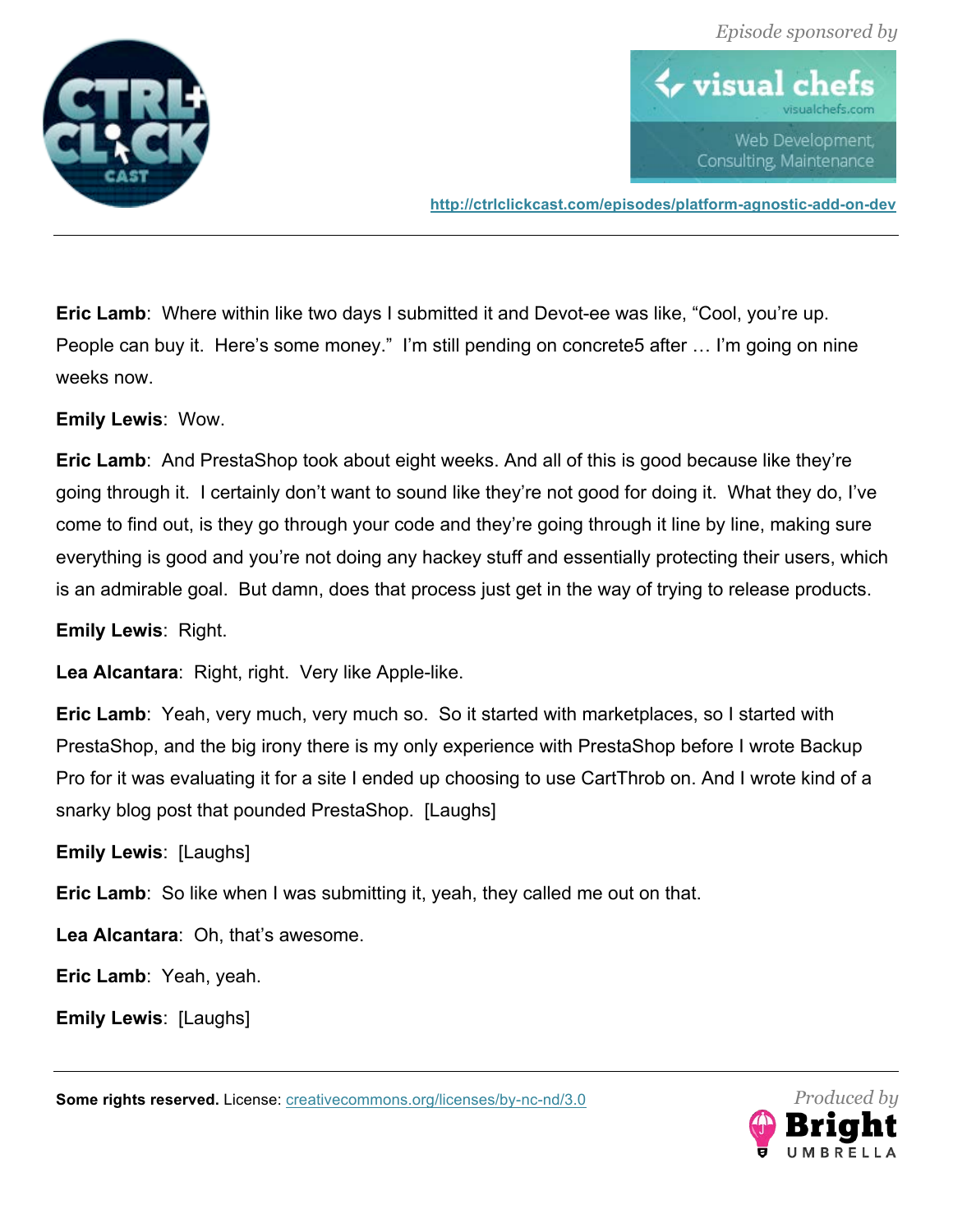



**http://ctrlclickcast.com/episodes/platform-agnostic-add-on-dev**

**Eric Lamb**: It was kind of thought, I was like, "Right on" … kinda made me like them. But yeah, with that taking so much time, I'm not so sure that's the best way to go about doing it anymore. But right now, like I'm so kind of bogged down trying to get concrete5 in. And then I have other plans; like all of this has been leading up to a grand master plan, which I'm almost about to have finished. But I'm not really planning on doing another platform for at least a few more months, and even then I'm not sure which one I'm going to go with. I've tried a few, and I've looked into a few, but it's problematic for a variety of reasons. [Laughs]

**Emily Lewis**: So you mentioned a master plan. Are you able to share what that might be?

**Eric Lamb**: Oh sure, sure, yeah. Now, there's nothing secret about it. Well, because Backup Pro is an installed software, I've kind of created a problem for my users or customers, I guess, not users. But managing their backup, especially for agencies, is now a process of going to every single site and making sure that it's working and that it's there.

# *Timestamp: 00:20:03*

# **Emily Lewis**: [Agrees]

**Eric Lamb**: And so what I've done is I've built out a centralized — well, it will be backuppro.com. When you go to backuppro.com, you'll be able to buy it, and all of this is still in the works, but I've built the core software, which is basically a server management system where from one place, you can manage all of your Backup Pro installation.

**Emily Lewis**: Ooh.

**Lea Alcantara**: Ah.

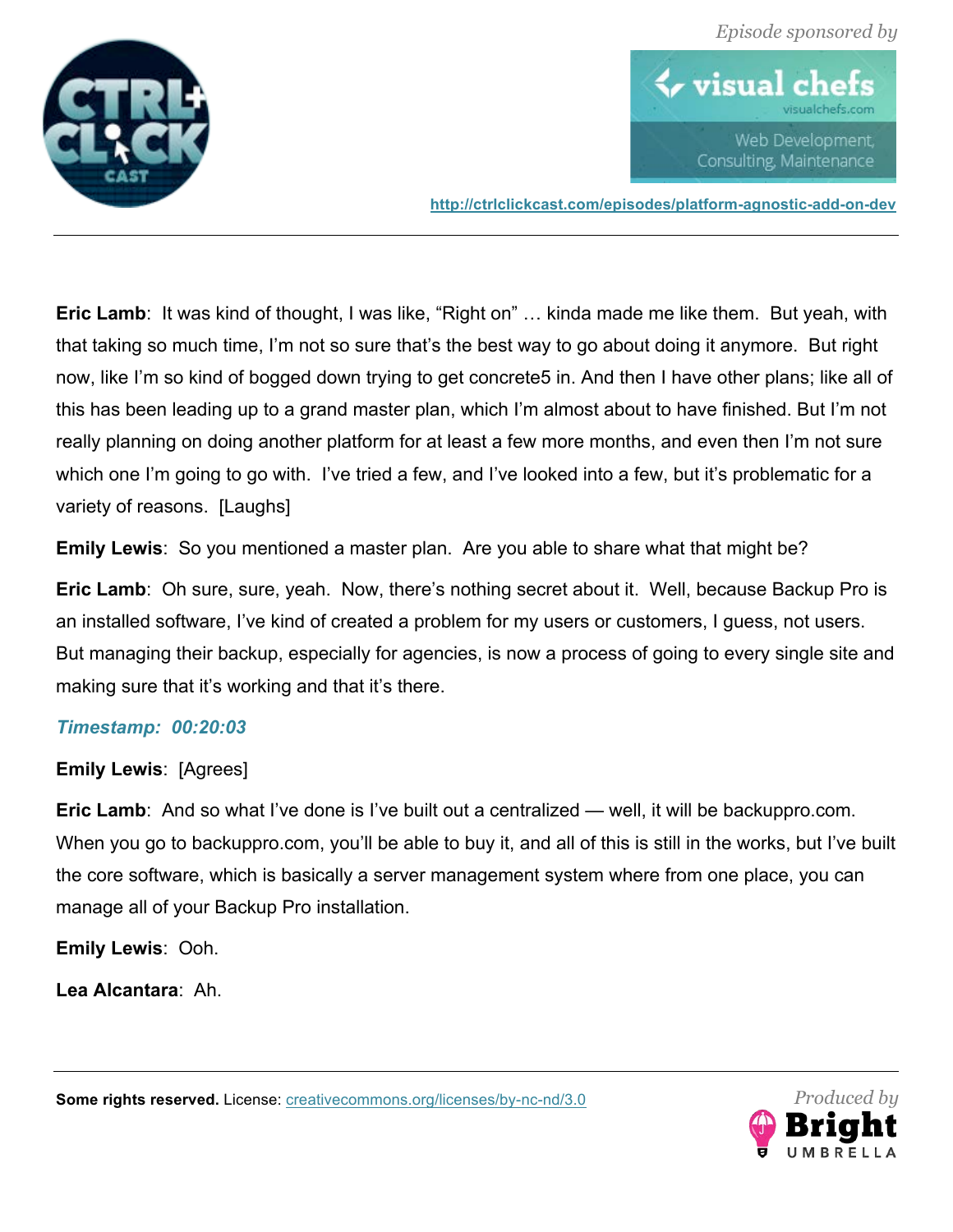



**http://ctrlclickcast.com/episodes/platform-agnostic-add-on-dev**

**Eric Lamb**: And we don't actually store any data, so it's incredibly secure because we store nothing, except for an API key, and that's it. And then it just talks to your site in real time and lets you know right away if anything is wrong and what to do about it. It's basically like instead of going to each site, you just go to backuppro.com and then just choose which site you want to manage.

**Emily Lewis**: That sounds pretty awesome, especially because we like Backup Pro and use it ourselves as well as for some of our client projects. That would just another way to be a little more efficient with what we're doing.

**Eric Lamb:** Well, yeah, it's funny, you start doing these things because, well, it just seemed like a thing to do, "Let me just put it up on Devot-ee and see what happens." And then all of a sudden you start thinking about like solving universal problems, and taking backup sucks. Well, how can I make that better?"

# **Emily Lewis**: [Laughs]

# **Lea Alcantara**: Right.

**Eric Lamb:** And this was kind of where I thought I should put my flag, it's where having installed software I feel is the secure way to go about doing it. I never really understood the pay-as-you-go backup systems, like what happens if you don't continue paying? You lose your backups. That's just bizarre to me. So having installed software is absolutely the way to do it, but the downside is I've kind of created this problem for my customers of, well, they have to hit up like 30 sites.

**Emily Lewis**: [Agrees]

**Lea Alcantara**: Right.

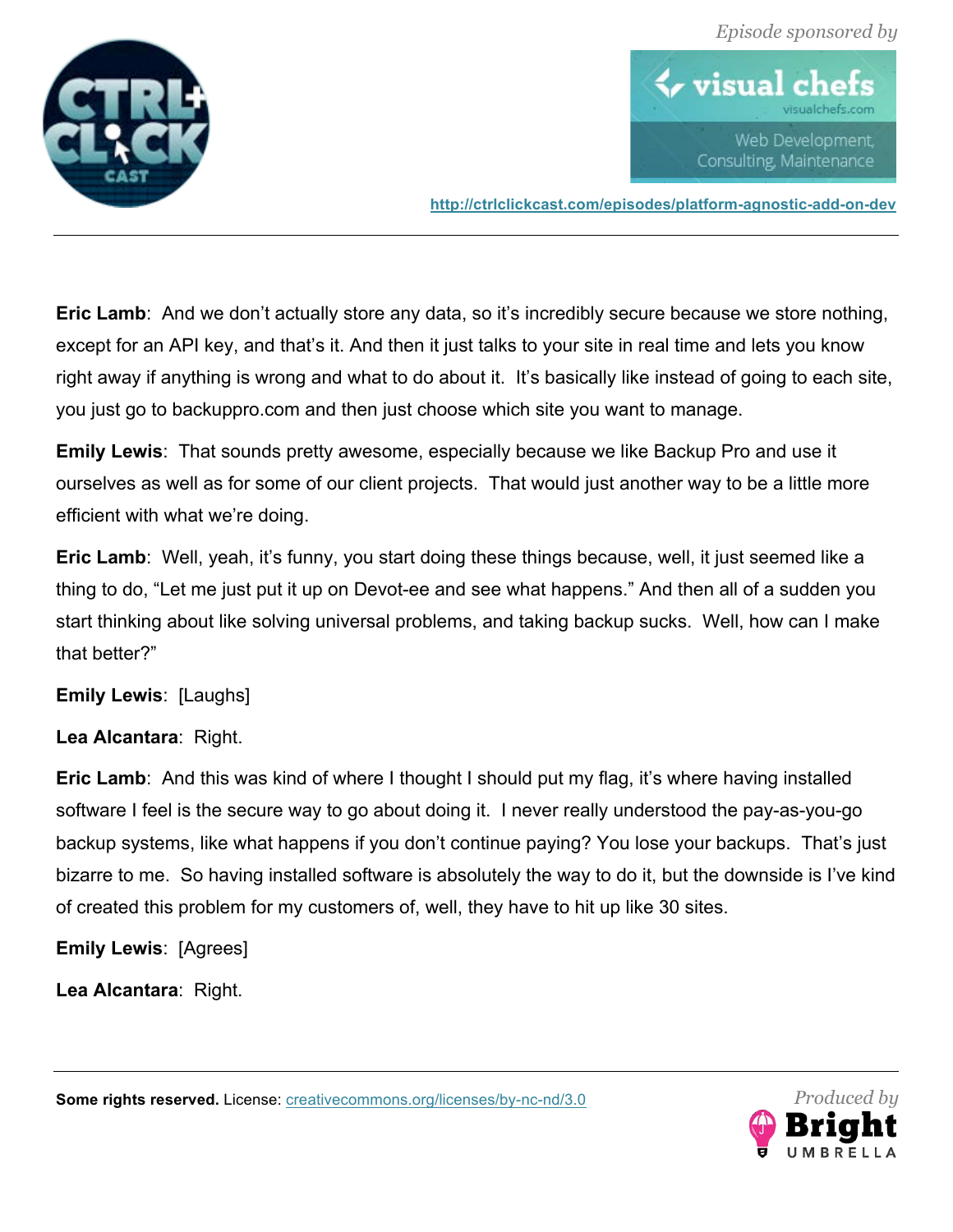



**http://ctrlclickcast.com/episodes/platform-agnostic-add-on-dev**

**Eric Lamb:** And that's a bummer. Even I know that's a bummer.

**Lea Alcantara**: Right.

**Eric Lamb**: So yeah, I plan on making it free. It's not anything that that's going to cost any customers or anything. You just have to be a customer and then you can use it.

**Emily Lewis**: [Agrees]

**Eric Lamb**: But yeah, so essentially once I start releasing other versions like the Drupal one or the Magento, if I ever get around to doing Magento, they'll all be able to be hooked into there.

**Emily Lewis**: That's awesome.

**Lea Alcantara**: Well, the other thing that I want to know in terms of your criteria and things like that, you mentioned you're still thinking about them. Do you have like a checklist of like, "Okay, if it has this, then that puts in the pros pile, and then if it has this, then that's the cons pile." What's kind of like your thought process over, because you said, originally it was like, "Okay, availability of marketplace." So if that's not going to be the criteria, what's the next thing that you think is most important?

**Eric Lamb**: User base.

**Emily Lewis**: [Agrees]

**Lea Alcantara**: Right.

**Eric Lamb**: Because really, I think the big catalyst for this too was a realization that EE has a cap. I would be the happiest guy in the world if all I had to do was just write it for ExpressionEngine, just one version and one set of customers.

**Emily Lewis**: Right.

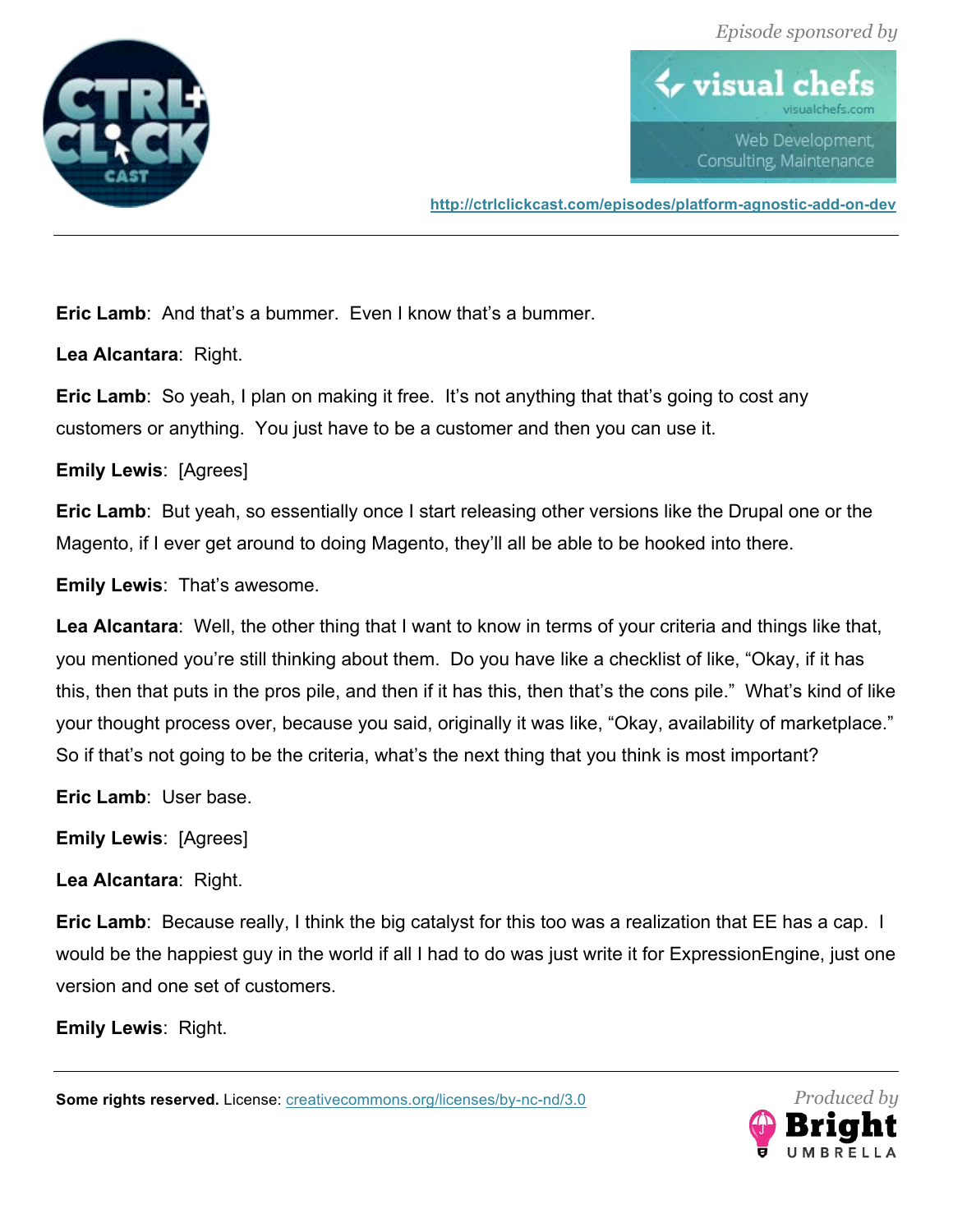



**http://ctrlclickcast.com/episodes/platform-agnostic-add-on-dev**

**Lea Alcantara**: Sure.

**Eric Lamb**: Oh man, that would be great. But that's just not how the world works. So if I'm going to start doing this as a means of revenue, well, if it's not going to be based off of marketplace and it's going to have to be based off of user base and some sort of corollary on paying for add-ons.

**Emily Lewis**: [Agrees]

**Lea Alcantara**: Right.

**Eric Lamb**: So something like OpenCart, I would imagine probably not just because that's open source all the way and it probably doesn't have the user base. But Magento, definitely. Drupal, certainly.

**Emily Lewis**: [Agrees]

**Eric Lamb**: But even Drupal and Joomla have their issues because those are not purely MySQL solutions. There are different database engines that you can have. And I kind of feel like Backup Pro needed a support entirely if it's going to be released as a product for another CMS. I've actually been talking to people and they've told me that's probably not the case, so I'm confused. [Laughs]

**Emily Lewis**: Well, I think that leads into another question that we got from Pat Pohler. He's asking, "How do you market to the users of each platform? Do you have methods that work better than others on some platforms?"

**Eric Lamb**: Again, this kind of goes back to the marketplace thing, but with that being in the marketplace, I was really hoping that that would give me a leg up because that's a huge problem. In fact, right now, I definitely have marketing issues, at least in so far as I have these great products that

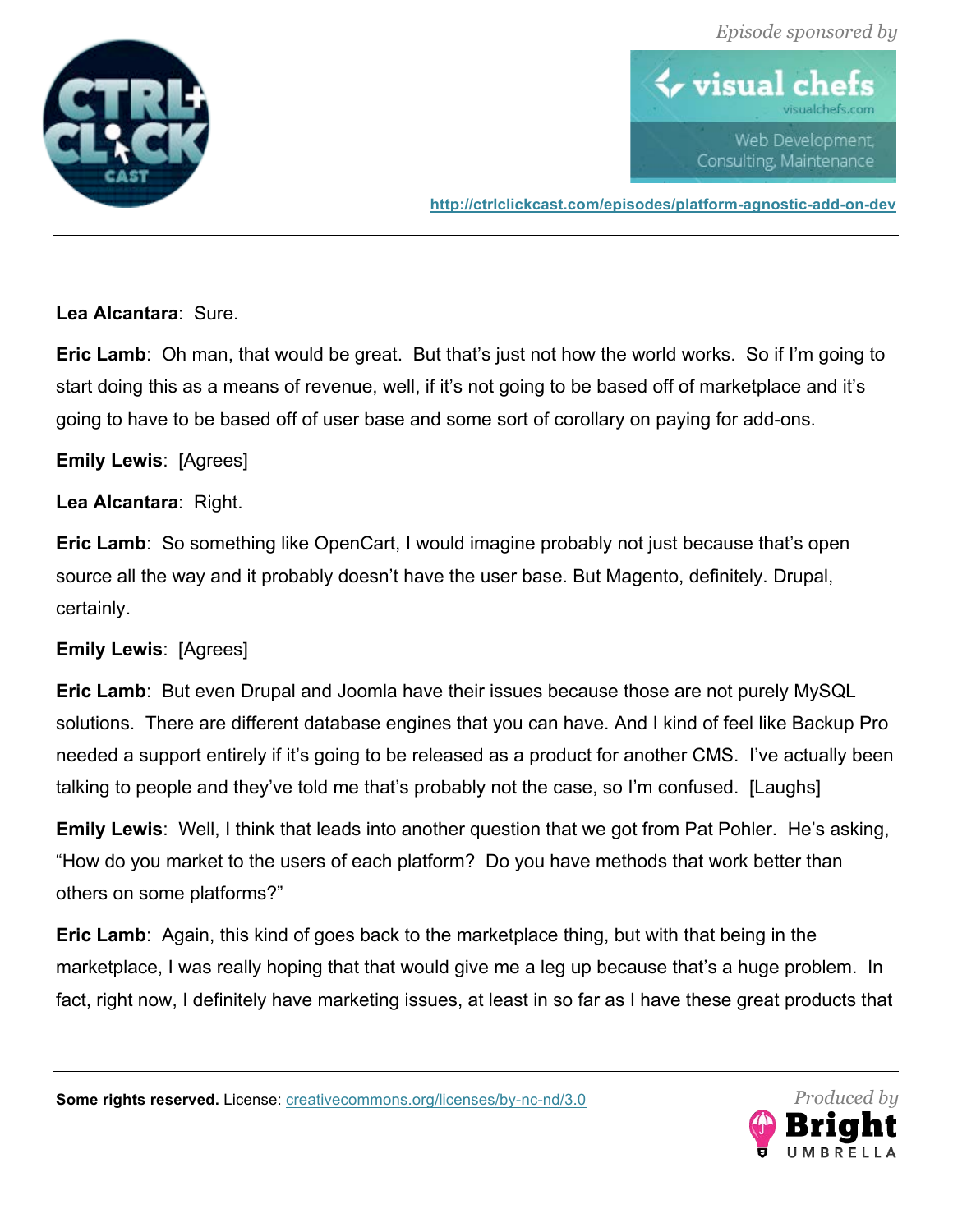



**http://ctrlclickcast.com/episodes/platform-agnostic-add-on-dev**

solve wonderful problems, but nobody really knows about it. Yeah, like with ExpressionEngine, certainly I'm able to make progress there, and a lot of that is transferred over to Craft. In fact, I can say this with confidence that I sell more versions of the Craft Backup Pro than I do in any other.

#### **Emily Lewis**: [Agrees]

**Lea Alcantara**: Oh, interesting.

**Eric Lamb**: Yeah, and I don't advertise with Craft either, so I imagine it's a lot of ExpressionEngine people who are just like, "Cool, it's for Craft. Right on." You know?

**Emily Lewis**: They already know your reputation. They have an expectation for what they'll get with the add-on because they worked with it with another CMS.

**Eric Lamb**: I believe so, yeah. I honestly haven't gone into my sales reports and actually looked and see if there's a corollary between EE versus Craft. But just going off of the fact of I never advertise and there is a lot of carry over with the Craft and EE communities.

#### **Emily Lewis**: [Agrees]

**Eric Lamb**: But yeah, I've never verified it. But yeah, with marketplaces, that was really my big thing. It was like I'm going to be in the marketplaces so I'm going to be in front of the customers and when they're looking for the solution, well I'll all be there so people will be able to see it. But in terms of advertising and marketing, I haven't even begun that fight yet, and it's certainly going to be a big fight. I don't know how best to go about it just yet, but I'm still in the development phase too, so it will be a good while until that's actually a problem that I can tackle.

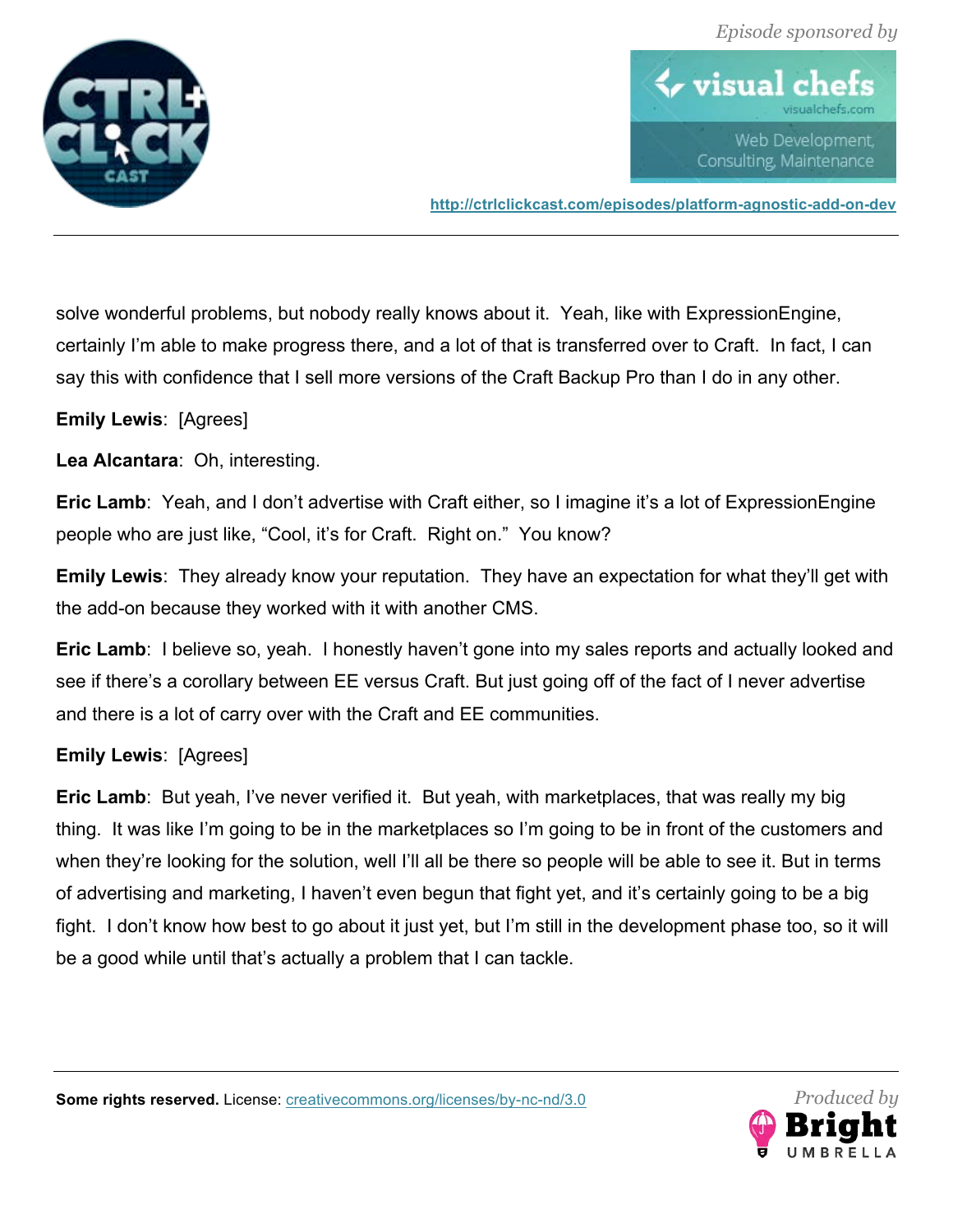



**http://ctrlclickcast.com/episodes/platform-agnostic-add-on-dev**

**Emily Lewis**: Do you have any plans to take any of your other add-ons in this direction to start building them out for other CMSs?

**Eric Lamb**: You know, probably not. One of the nice things about Backup Pro is it's a universal tool.

**Emily Lewis**: [Agrees]

**Lea Alcantara**: Right.

**Eric Lamb**: And especially with what a backup of a website is, like there is no second guessing. I take a zip file of files and then I take a copy of your database. Like that no matter what platform you use, that's going to be whatever your backup is. But with some of my other products like Exporter was one that I would love to port that over. That is just a very, very good product in ExpressionEngine for me. But the thought of I'm not going to be able to do what I'm doing with Backup Pro with that essentially.

# **Emily Lewis**: [Agrees]

**Eric Lamb**: Like the data model between ExpressionEngine and Craft and WordPress, I mean, they're all so universally dramatically different, you know?

# **Emily Lewis**: [Agrees]

**Eric Lamb**: It would just be a very, very tough job, not even like it or even if there was like money in it, it's a big job. Where I can kind of rest on my laurels a little bit with Backup Pro, but again, because of the backup is the same thing across all of them.

**Emily Lewis**: Right, right.

**Lea Alcantara**: Right.

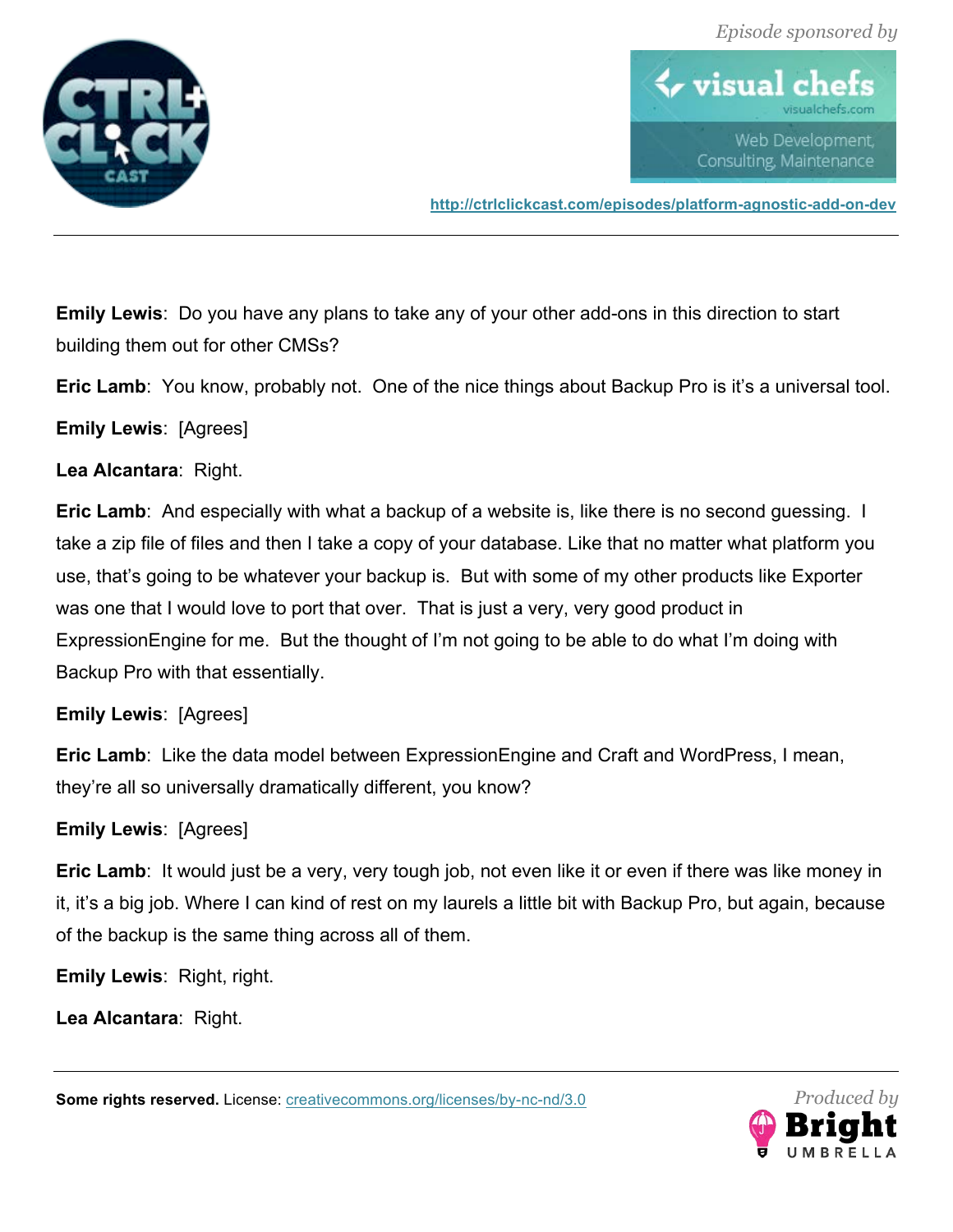



**http://ctrlclickcast.com/episodes/platform-agnostic-add-on-dev**

**Eric Lamb**: So yeah, probably not, probably not, and in fact, what was the other one, like I might not even be able to port a lot of my existing products to ExpressionEngine 3. I've come to found out.

**Emily Lewis**: Oh wow!

**Eric Lamb**: Yeah, yeah. The technology and the hooks and the methods that I used to be able to do a lot of that functionality are not in ExpressionEngine 3.

**Emily Lewis**: [Agrees]

**Eric Lamb:** So it's just not possible to do what I'm doing.

**Emily Lewis**: So let's talk a little bit about, I guess, maybe the business side of things in the sense of if you're developing something for ExpressionEngine and Craft and WordPress, et cetera, do you have to have any sort of permission to build something that works for a competing CMS with the host CMS? Any special licenses or legal contract issues that have come up because you are developing for other platforms?

**Eric Lamb**: Not legal stuff. I've certainly ran into some cultural issues.

**Emily Lewis**: [Agrees]

**Lea Alcantara**: Oh.

**Eric Lamb**: Yeah, it's…

**Lea Alcantara**: How so?

**Eric Lamb**: Well, people have their favorites. And I don't want to mention which CMS because it's petty. I mean, it just doesn't really matter, but like I've gotten flak from people — and it's actually kind of funny, it cracked me up when I read it — but for developing for lesser CMSs.

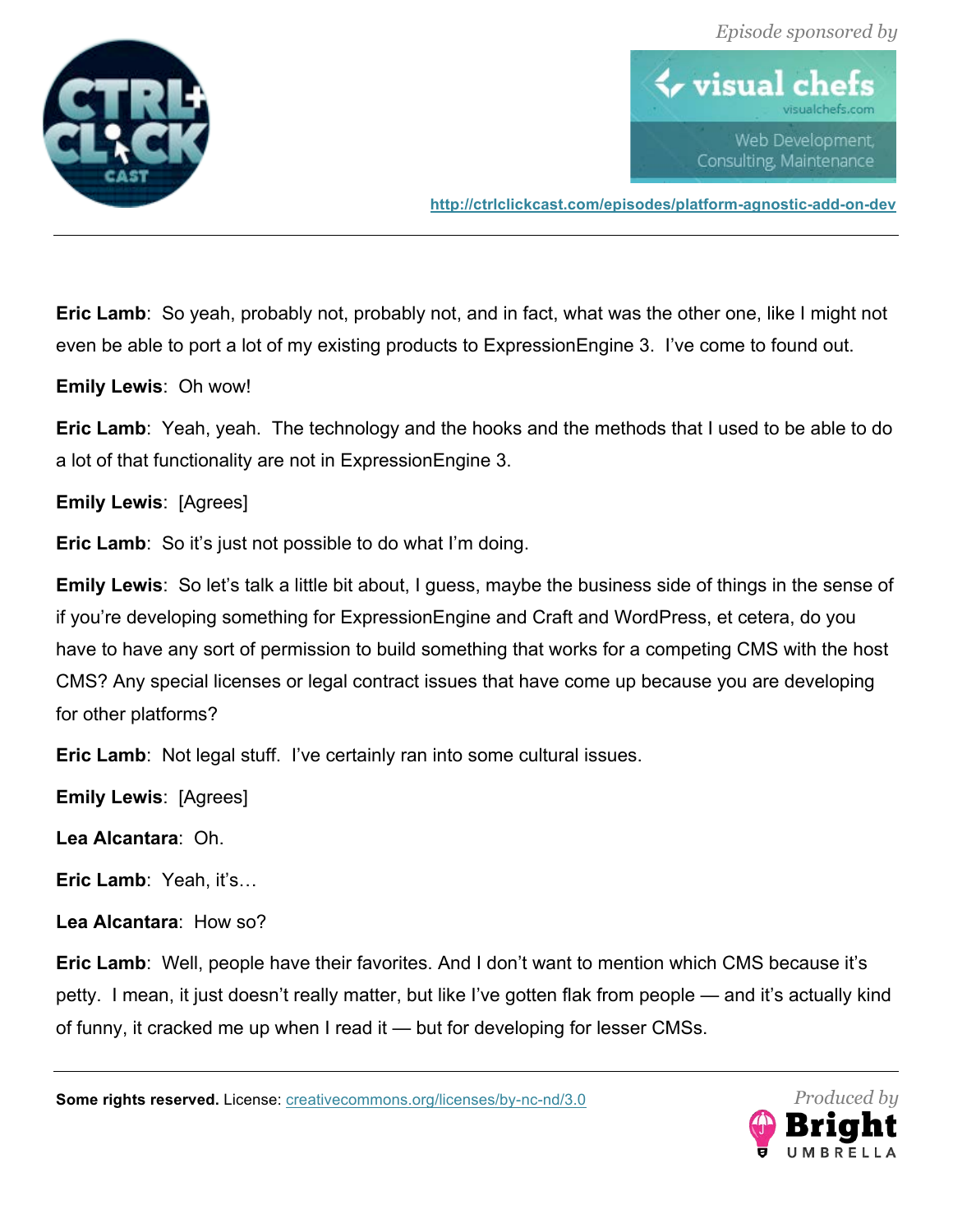



**http://ctrlclickcast.com/episodes/platform-agnostic-add-on-dev**

**Emily Lewis**: [Laughs]

**Lea Alcantara**: Oh, right, right.

**Eric Lamb**: I was like, "Right on, okay."

**Lea Alcantara**: Right.

**Eric Lamb**: So, it's…

**Emily Lewis**: Oh, people are such snobs.

**Lea Alcantara**: [Laughs]

**Eric Lamb**: Right, yeah. Okay, you know, that's where you're putting your flag in. I get it. We all have our thing.

**Emily Lewis**: [Laughs]

**Lea Alcantara**: That's funny.

**Eric Lamb**: But yeah, small things like that kind of crack me up. Legally, no, no. I mean, there's really no permission. It is open to each person whether they want to allow me to sell for them or at least through them, I should say, in their marketplace. And with those times I've done it, with PrestaShop, I was absolutely worried about it because it was my first time. With concrete5, I'm still on the hook, so I'm not really sure, but there's a very real possibility that they could deny me. It's well within their right to do so. It's their playground. I'm just happy to be invited. But they could absolutely just say, "No, sorry, we're not going to let you sell it. We don't like what you're doing. We don't like how you're doing it."

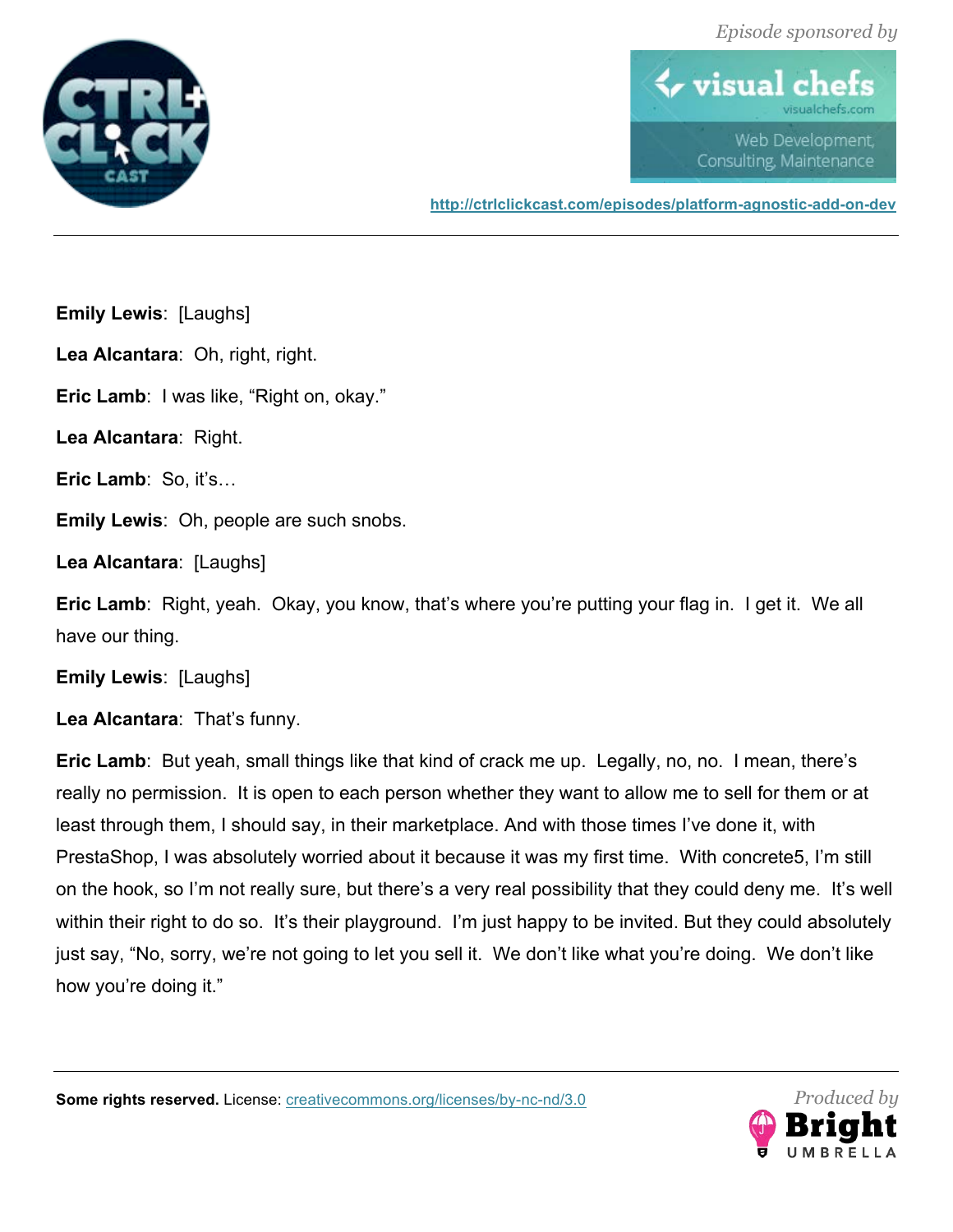



**http://ctrlclickcast.com/episodes/platform-agnostic-add-on-dev**

In fact, while working with PrestaShop, this is a good example, they had actually seen how I was doing certain things, and in no uncertain terms they told me that I needed to not do that and I needed to do something else or else I couldn't be in their marketplace, so I did.

#### **Emily Lewis**: [Agrees]

**Eric Lamb**: I was like, "Okay, well, let me just go ahead and do this other thing then and make sure that you guys are cool." You know?

# **Emily Lewis**: [Agrees]

**Eric Lamb:** I try and be as amenable as I can, but sometimes there are some things that you're just like, well, one thing with concrete5, and this is a good example, concrete5 has what's called a linter. Linters are great, but essentially all it is, is it looks at your code and says, "Your code is doing these things, and we don't like these things, or we do like these things."

#### **Emily Lewis**: [Agrees]

**Eric Lamb**: But it looks over your code. And one of the things that they don't like is using your own database connection stuff. Well, that's Backup Pro all over because it has to connect to your database.

#### **Emily Lewis**: [Agrees]

**Eric Lamb**: So if they were to come back to me and be like, "Well, you can't do this," that one would be kind of, "Okay, well, then I guess I just won't be selling with you guys." Right? [Laughs]

**Emily Lewis**: [Agrees]

**Lea Alcantara**: Right.

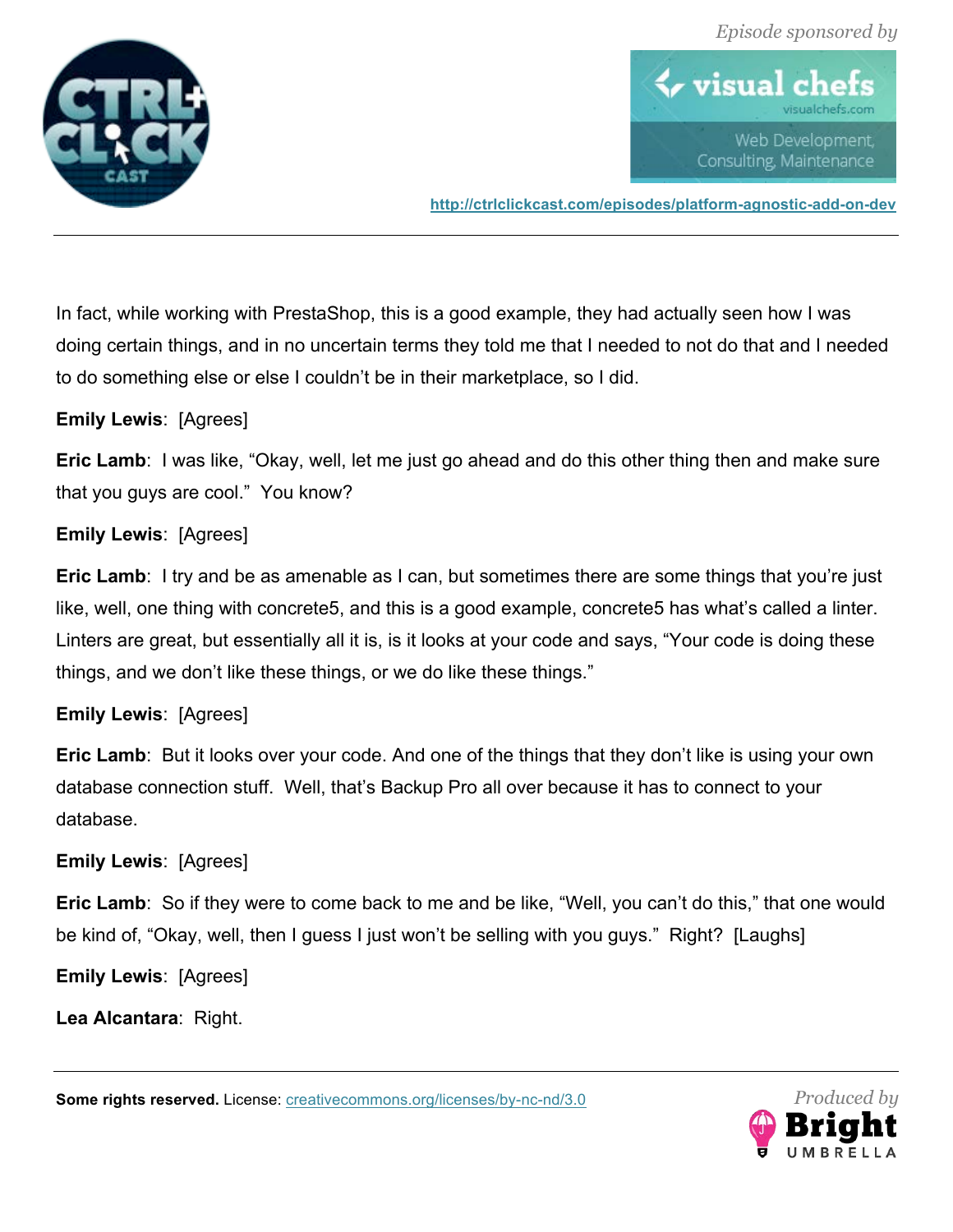



**http://ctrlclickcast.com/episodes/platform-agnostic-add-on-dev**

**Eric Lamb**: But I'll still sell it on my own site.

**Emily Lewis**: Right.

**Eric Lamb**: And as far as I'm concerned, that's not a deal breaker. It would be ideal. It would be nice to get that stamp of quality.

**Emily Lewis**: I'm glad you mentioned that because honestly, until you said that, I wasn't really thinking. I kind of thought, "Well, if they said no, that's just it for you, and well, how much that must suck that you've put in all that effort." [Laughs]

# *Timestamp: 00:30:05*

**Eric Lamb**: [Laughs]

**Emily Lewis**: But you can still sell on your own.

**Eric Lamb**: Oh, certainly, certainly.

**Emily Lewis**: Okay.

**Eric Lamb:** It's a capitalist society we live in.

**Emily Lewis**: [Laughs]

**Eric Lamb**: So realistically, especially with some of the licensing, like I don't want to speak to the commercial things like ExpressionEngine or Craft because those I think are their own specific license and maybe you'd have to have a lawyer look at it. But any of the open source ones, those are all very, very standard. There's nothing keeping me from writing or keeping anybody from writing anything, any piece of software for any other piece of software. [Laughs]

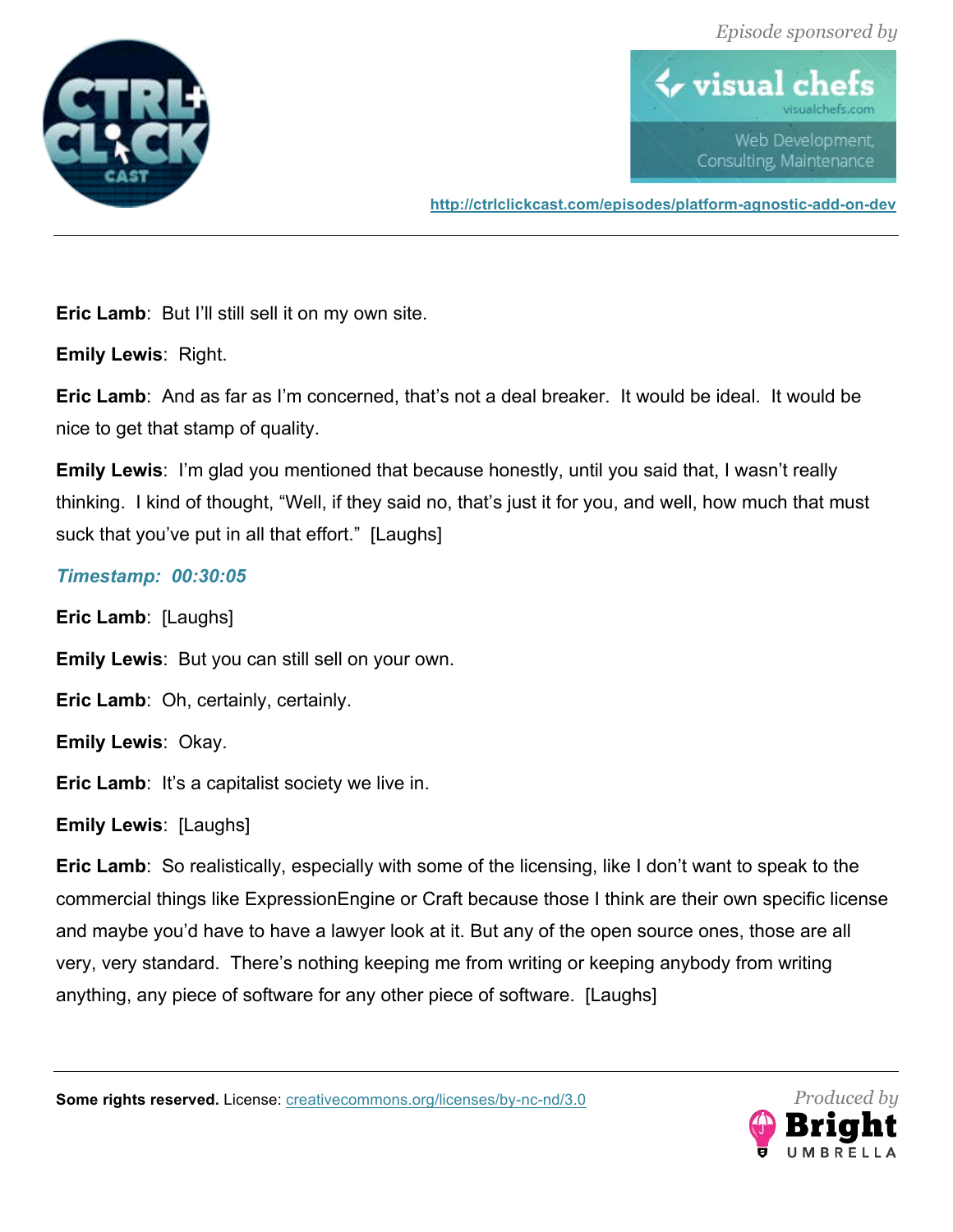



**http://ctrlclickcast.com/episodes/platform-agnostic-add-on-dev**

**Emily Lewis**: When you're submitting something to a marketplace, do you mention the success that your add-on has had for other platforms? I mean, is that a "selling tool?"

**Eric Lamb:** No, actually, not so much as a selling point. I've certainly referenced it, but more as a virtue.

**Emily Lewis**: That you have an established reputation.

**Eric Lamb**: Exactly. It's not a fly-by-night thing, that I'm not just some random "Here's a thing I put together and let me try and, you know."

#### **Emily Lewis**: [Agrees]

**Eric Lamb:** Just to kind of breathe some confidence as well. But no, I've never really tried to do any weight stuff like that or even really mention sales or anything like that. I've really do have this, it's almost like an ideal vision of how this works, which is clear fantasy at this point. You want it to be chosen based off of its own merits and instead of "Let me just try and throw some weight around and drop names and stuff." Yeah, that doesn't sit well with me.

# **Emily Lewis**: [Agrees]

**Eric Lamb**: So I certainly do let them know like it's available for all of these and you can check it out, and by the way, here's a download so you can go ahead and look at it right now for whatever. Yeah, mostly, it's just to let them know that it's a solid piece of technology and it's certainly not something that they need to be afraid of.

**Lea Alcantara**: So we've been talking about the development of these various platforms for this addon, but the biggest, I feel, like elephant in the room whenever I talk to any add-on developer is about

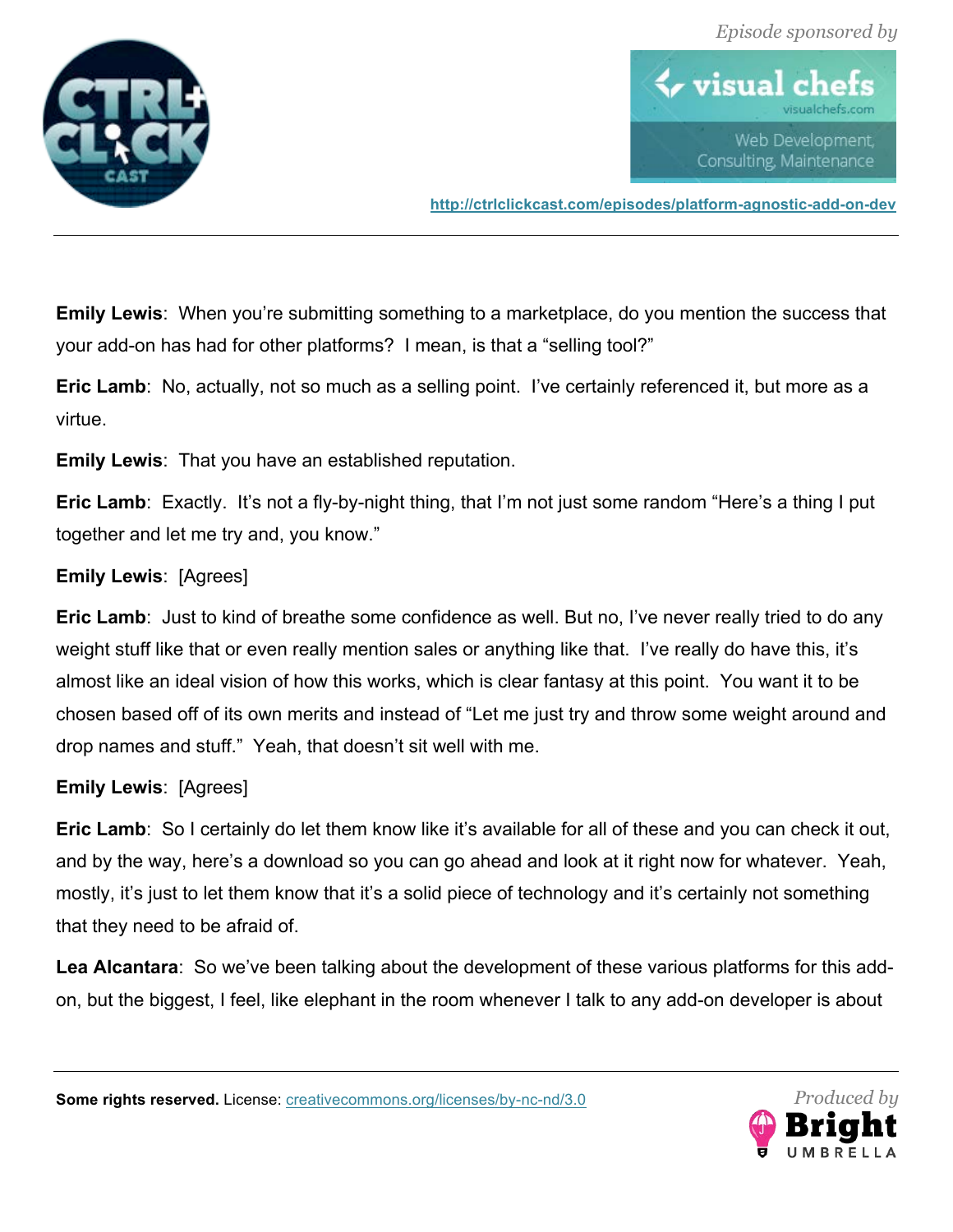



**http://ctrlclickcast.com/episodes/platform-agnostic-add-on-dev**

the support requests. How are you dealing with different support requests from different CMS communities? Are the patterns similar? Are there issues similar? What's the biggest difference?

**Eric Lamb:** Now, that's a good question too. Yeah, they're different. They're dramatically different. I had to explain to a customer what FTP was, which was…

**Lea Alcantara**: Was this a WordPress customer? [Laughs]

**Eric Lamb**: No, it wasn't. It was PrestaShop customer. [Laughs]

**Lea Alcantara**: Oh, interesting, okay.

**Eric Lamb**: But yeah, I did not expect that to ever come up in a support conversation.

**Emily Lewis**: [Laughs]

**Eric Lamb**: But yeah, and in fact, it really started because PrestaShop has the one-click install. And so this specific customer, a very, very sweet lady who had a quilting store and had just put up her own little site and was trying to do her own thing and found out about backups and needed it and bought it. But when it installed it for her, she did the one-click install thing, but then she didn't quite know how to make permissions proper for the storage of them, and so I needed to explain about 777, and that blew her mind.

**Lea Alcantara**: Right.

**Eric Lamb**: And then she started telling me that she didn't even know how to connect because I kept saying, "Just connect to it and right-click. Usually it's a right-click thing." "Okay." Then, yeah, she said, "Wait, do you know what FTP is?" Like, "Oh, okay. Let's start at the beginning then."

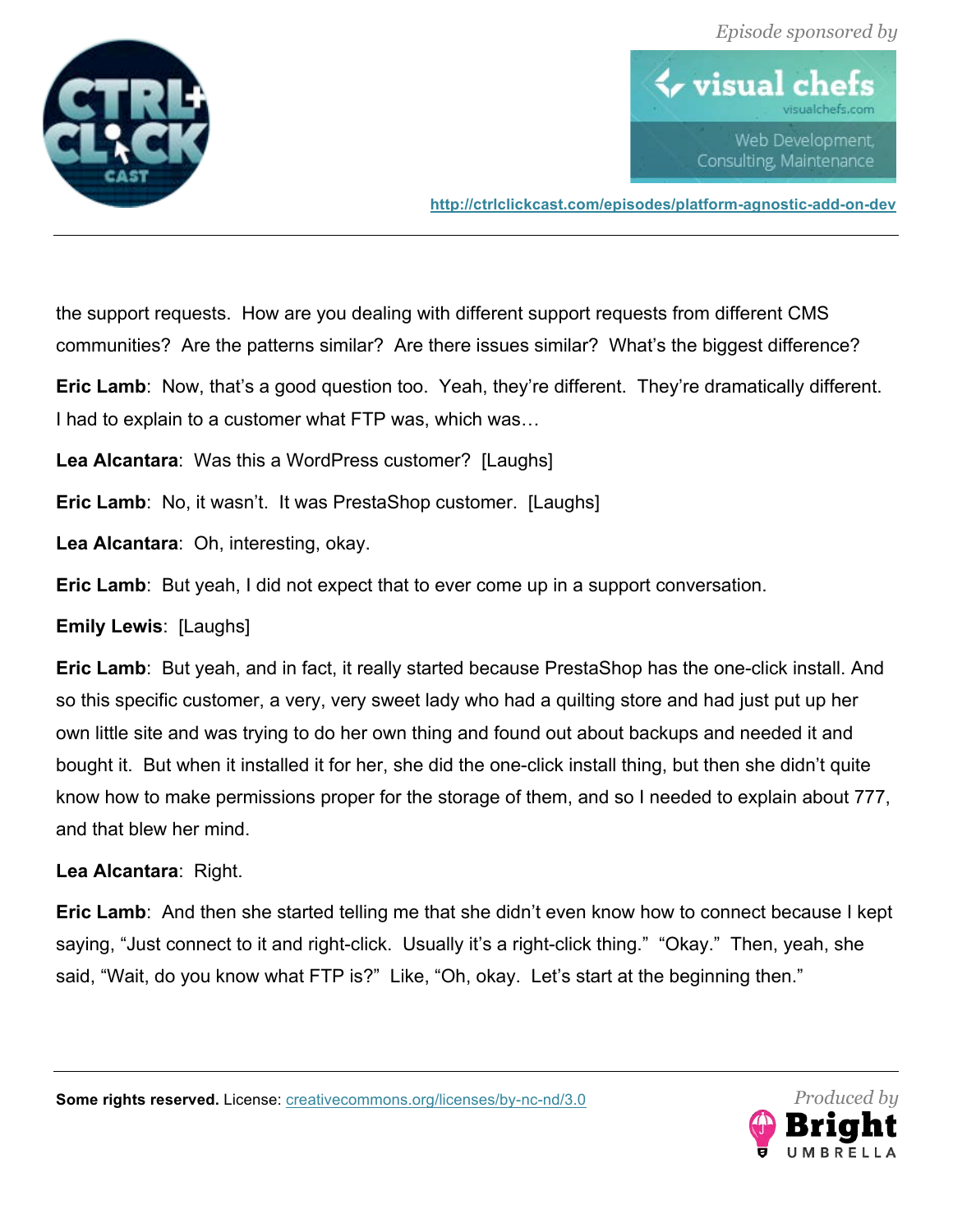



**http://ctrlclickcast.com/episodes/platform-agnostic-add-on-dev**

**Emily Lewis**: Wow, so you're going to have a user from that level, that more simple level of technical understanding to someone who's a straight-up developer who knows exactly how to do the most basic stuff and probably builds their own add-ons.

**Eric Lamb**: Oh, certainly, yeah. I am running the gamut. In fact, the majority of customers don't ask me for anything. They buy it, they install it. I assume it works, I hope it works, and it would be devastating if they're like, "No, it never worked, but I didn't want to let you know." But sometimes, they're beginners. They just are.

**Emily Lewis**: [Agrees]

**Lea Alcantara**: Right.

**Eric Lamb**: And I don't know, it used to kind of annoy me, especially during the WordPress days, but with a lot of this, it's like I'm just happy that they know backups are important, you know?

**Emily Lewis**: [Agrees]

**Lea Alcantara**: Right.

**Eric Lamb**: Like right away they're learning, they're trying to improve, and that's a tough to kind of get down on is kind of the attitude I'm trying to keep with my support.

**Emily Lewis**: I mean, that's probably the best way to stay sane.

**Eric Lamb**: Oh, definitely. Yeah, it's part of the job and one of the best lessons I've learned about support — and actually, it wasn't even from add-on developers — was every time you get a customer issue, write a unit test for that issue every time. And I've taken that to heart, and that has been huge for me in terms of stability and making sure that issues don't reappear, you know?

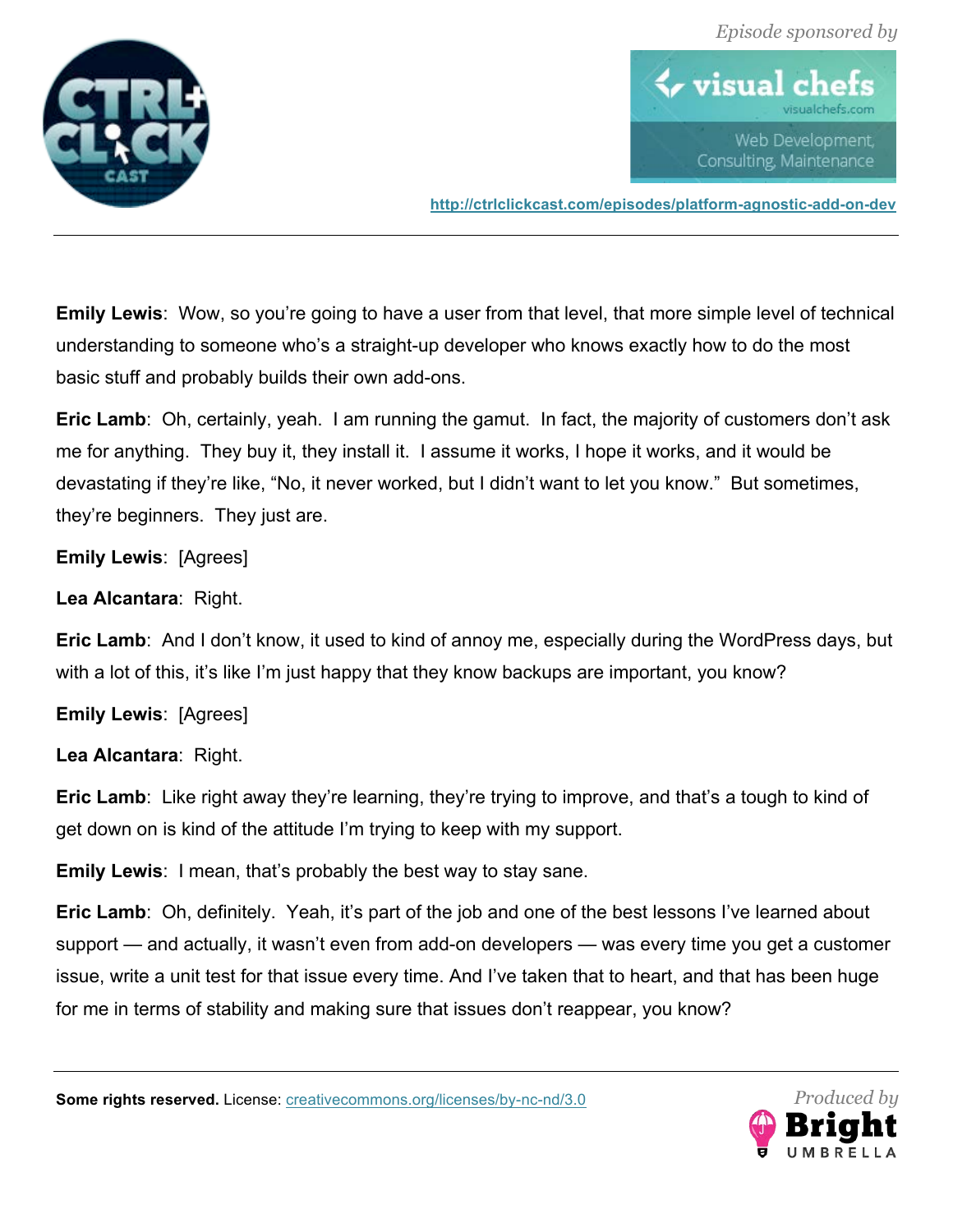



**http://ctrlclickcast.com/episodes/platform-agnostic-add-on-dev**

# **Emily Lewis**: [Agrees]

**Eric Lamb**: So sometimes a customer will have issues with just figuring up the exact paradigm of it, like the permission lady, and sometimes it will be bug. But by having individual unit test for all of my bugs and all of those issues that are confusing or whatever, it's really kind of cutting down on the repeats, which is definitely big.

# **Emily Lewis**: [Agrees]

**Eric Lamb**: So that's kind of my strategy actually. I'm not so concerned with support in the dramatic sense. I'm more concerned with it as an individual case by case.

# **Emily Lewis**: [Agrees]

**Eric Lamb**: But so long as the software is solid, then I don't really have much to worry about it. It's just individually helping out people, and I can get behind helping out people.

**Lea Alcantara**: But how do you scale that? You're one guy?

**Eric Lamb**: Well, yeah, right now that's a problem that doesn't exist. I mean, if it does, it's one of those good problems. I honestly don't know how I will scale it, if and when it does happen. But the nice thing, the really, really nice thing, is that when my support goes up, it is 100% going to include an increase in sales.

**Emily Lewis**: [Agrees]

**Lea Alcantara**: Right.

**Eric Lamb**: So it's not like my support will ever go up and my sales won't happen. Especially I have a support policy, and I try to limit certain things. But for the most part, if somebody is asking for help,

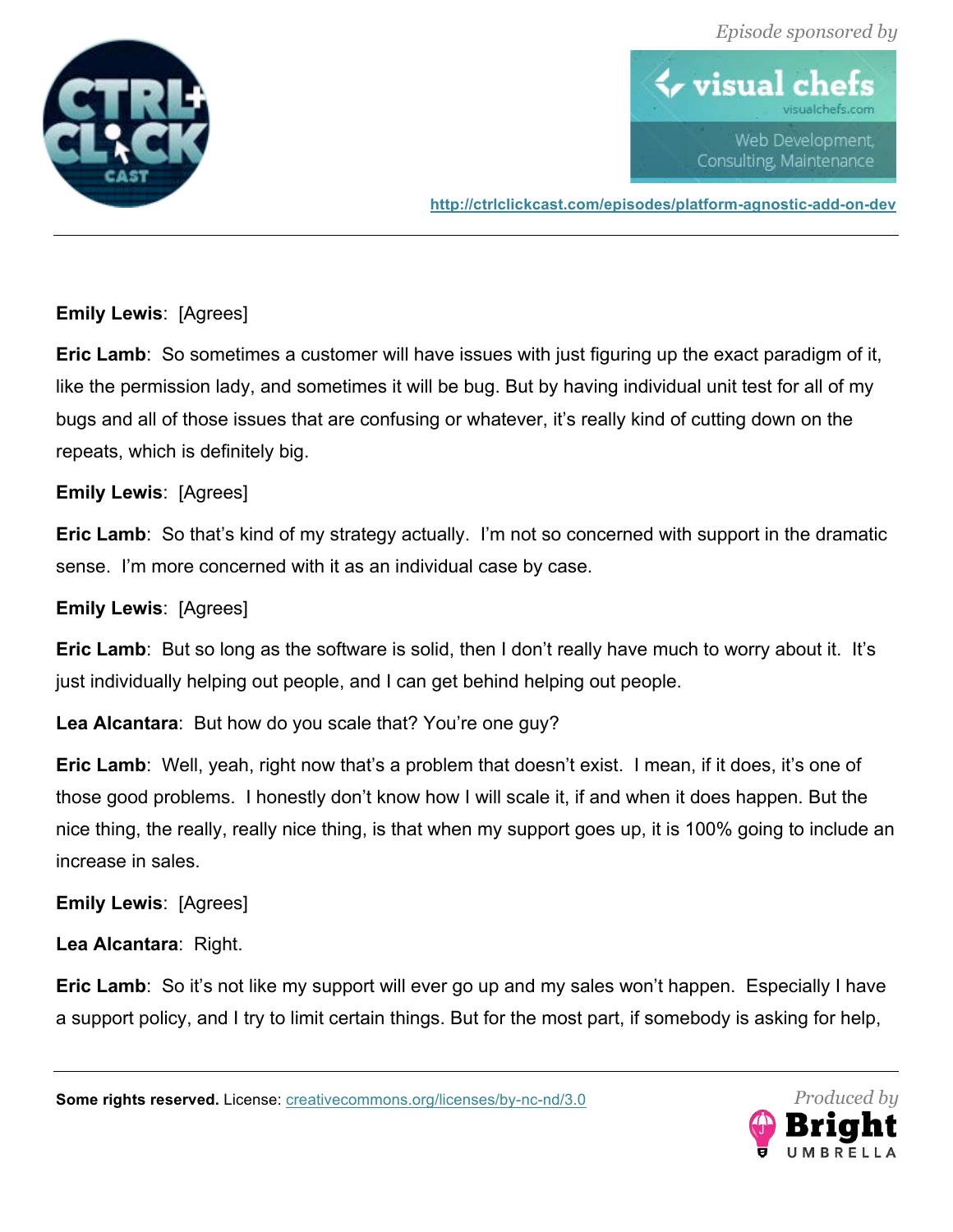



**http://ctrlclickcast.com/episodes/platform-agnostic-add-on-dev**

well, they've given me money so I've been paid. I mean, if it ever gets to the point where it's like too much for me to do, well, chances are really, really good I'll be able to hire help.

**Emily Lewis**: I think that leads nicely into another listener question. Jae Barclay asked, "How do you balance the wider platform support with profit margins?" And you were sort of just talking about if you have an increase in support you have an increase in sales. So haven't you been in a situation where you're giving more support and then seeing that increase in profit?

**Eric Lamb**: Oh, no. I've certainly been on that side, absolutely.

**Emily Lewis**: Oh. [Laughs]

**Eric Lamb**: I don't tend to dwell on it though. What I've had more than anything else or at least what's more noticeable are individual customers who are more of a drain than others. I'm going to phrase it like that.

**Emily Lewis**: I think we all know what that's like. [Laughs]

**Eric Lamb**: [Laughs]

**Lea Alcantara**: [Laughs]

**Eric Lamb**: And I've only had to do this twice, but I've actually fired customers before. As much as I would love to continue working with you, as much as I love your money, their needs cannot match what I can offer. It just can't. It's more about being practical with it.

**Emily Lewis**: [Agrees]

**Eric Lamb**: Well, not as soon as, like there are tons of leeway. As an example, I've had one customer where every time they bought, I was guaranteed three or four hours of helping them to set it

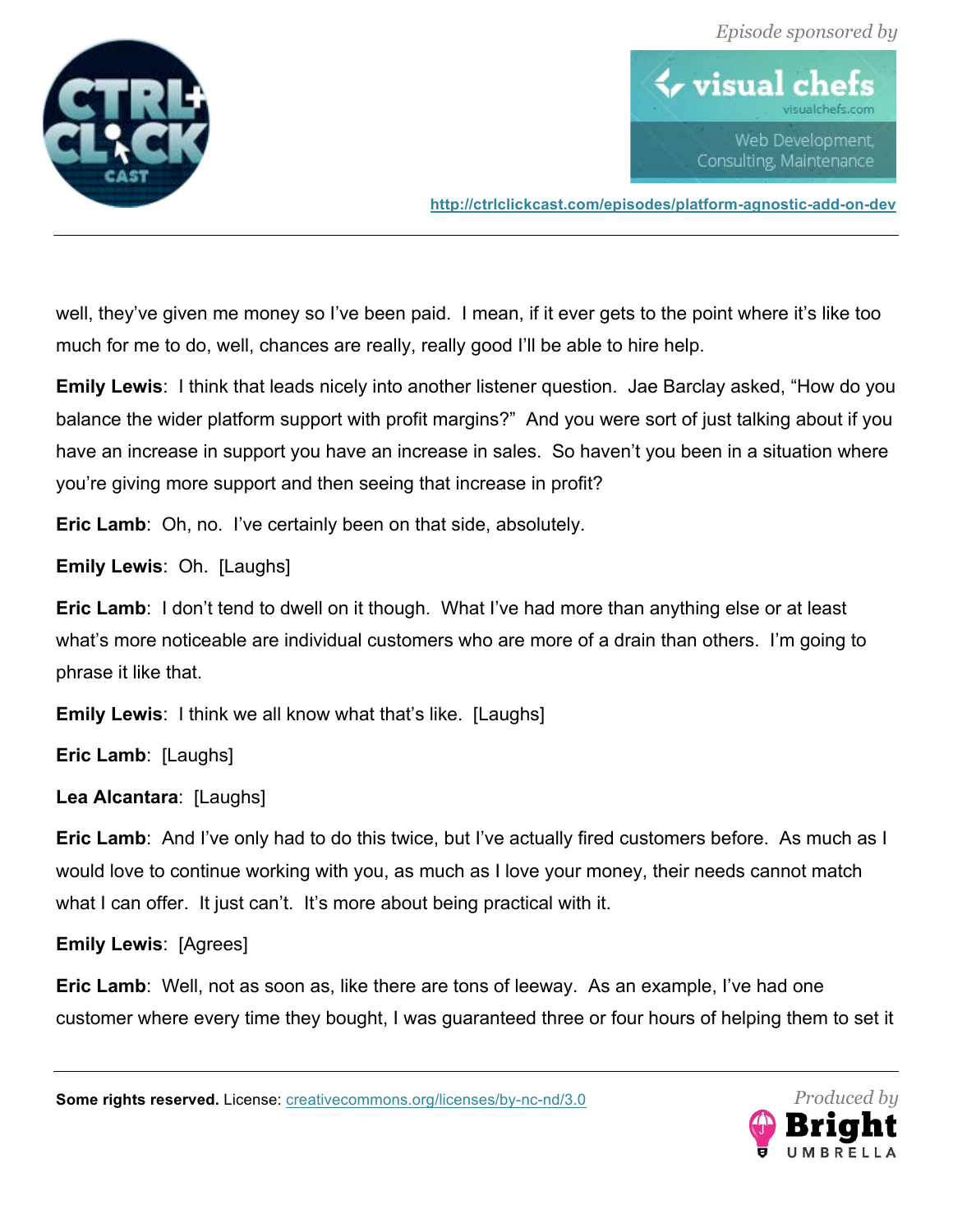



**http://ctrlclickcast.com/episodes/platform-agnostic-add-on-dev**

up and helping them to figure out what's wrong. And they just weren't at the level to do what they were trying to do basically without help. Like I'm sure you guys remember this from back in the day, but there was a discussion about some ExpressionEngine customers, and this was a few years ago, but using add-ons as their technical support.

#### **Emily Lewis**: [Agrees]

**Eric Lamb**: They would buy an add-on and then expect help in every step along the way of their project. I mean, the best way to deal with that is just apologize, thank them, give them a refund and move on with your day.

**Emily Lewis**: [Agrees]

**Eric Lamb**: But try not to let that bog you down.

**Emily Lewis**: So do you feel like the bottom line of your decision to port Backup Pro to multiple systems, has it been a good business decision? A profitable one?

**Eric Lamb**: Has it been a good business decision? Certainly, absolutely, sky is the limit. And when I was just on ExpressionEngine, I was limited by the amount of users of ExpressionEngine. In fact, actually, it's worse than that because I was limited by the amount of users on ExpressionEngine who were open to doing third-party add-ons, which it turns out is miniscule.

#### **Emily Lewis**: [Agrees]

**Eric Lamb**: I mean, just percentage, maybe 2 or 3. It's tiny, tiny, tiny.

**Emily Lewis**: [Agrees]

*Produced by*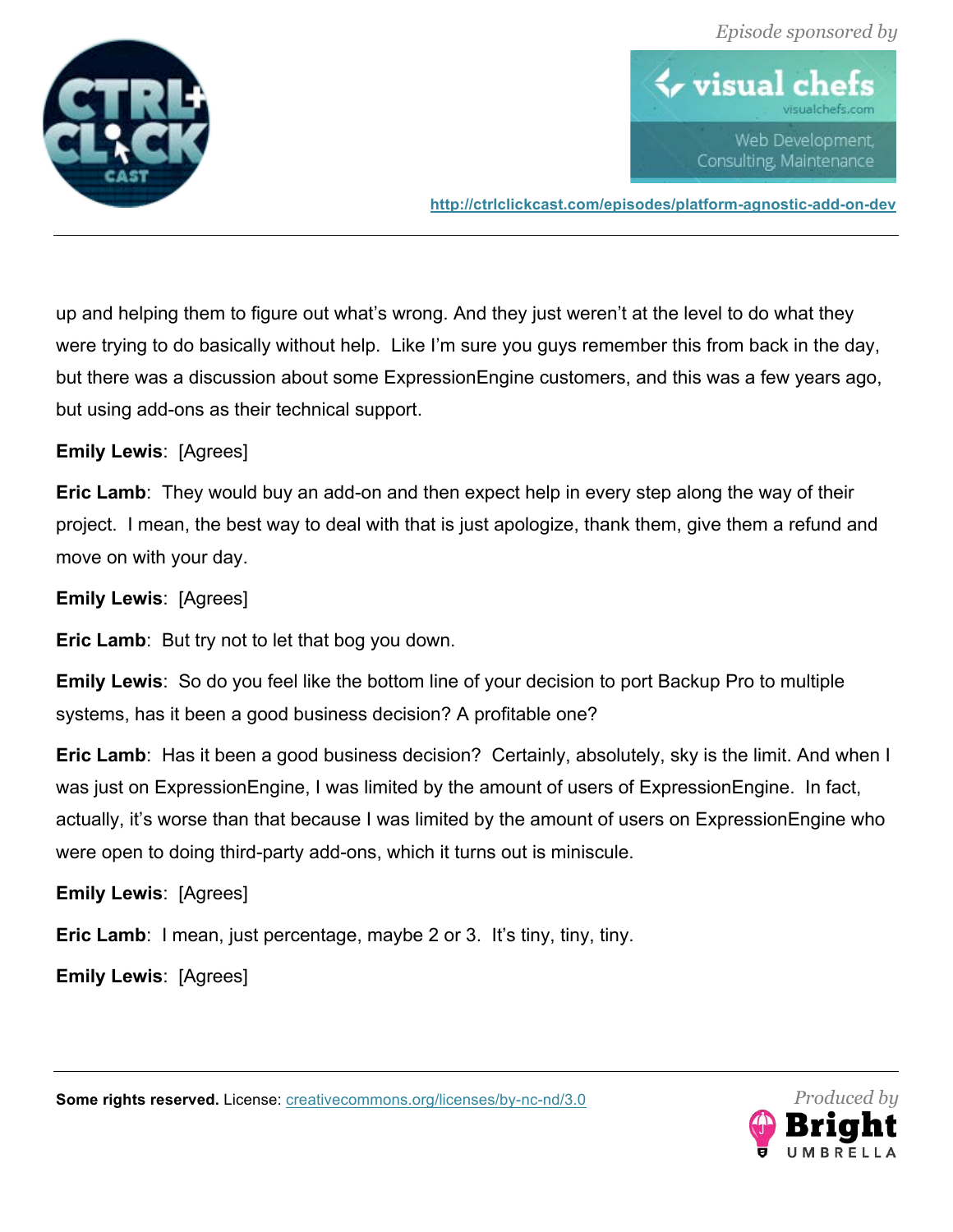



**http://ctrlclickcast.com/episodes/platform-agnostic-add-on-dev**

**Eric Lamb**: Whereas now, every time, like if I ever run out of customers, I'll just create out a new version. If there's a ceiling on PrestaShop and WordPress, and in fact, actually, if there's a ceiling on WordPress, yikes.

**Emily Lewis**: [Laughs]

**Lea Alcantara**: [Laughs]

**Eric Lamb**: But with the others, I'll just move on. I'll create out a new one, a Drupal one, a Joomla one. I'll just create a new one.

**Emily Lewis**: So it does make sense, I mean, especially because as you described, with Backup Pro, you could abstract it out so completely so that you're not having to do from-scratch development each time.

**Eric Lamb**: In fact, that's essentially what it is now. In fact, I just had a great moment when I was doing the concrete5 one, because 90% of the code for Backup Pro, it's the same. When you download the Craft version, 90% of what's there is included in all of them. But that 10%, it's most of the view scripts and the HTML and the layout stuff, and I was just kind of consigning myself that those were always going to be unique. But then when I was doing the concrete5 version, I discovered to my great surprise that both of them use Bootstrap for their HTML rendering.

**Emily Lewis**: [Agrees]

**Eric Lamb**: So I was able to use both of those, you know?

**Emily Lewis**: [Laughs]

**Lea Alcantara**: [Agrees]

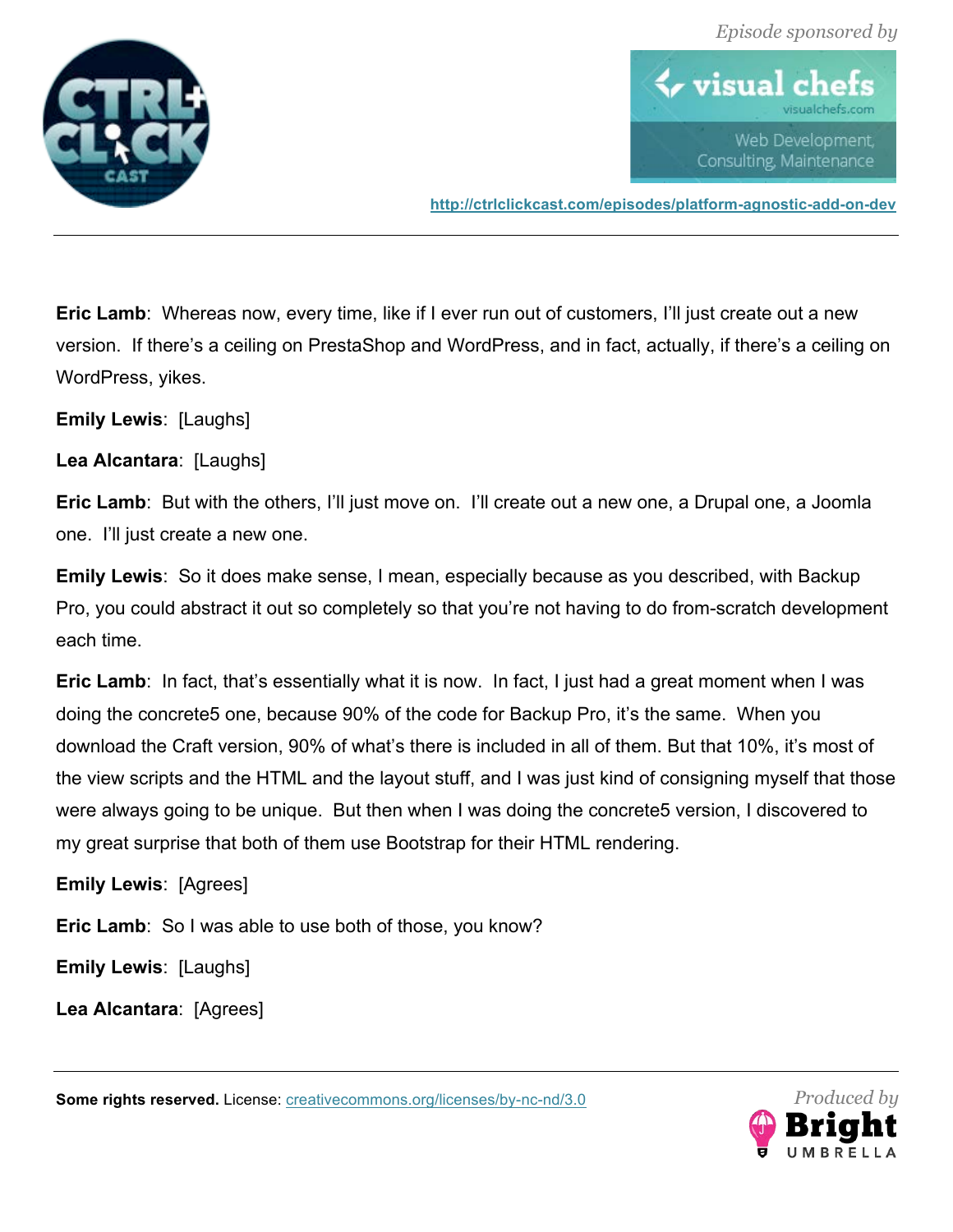



**http://ctrlclickcast.com/episodes/platform-agnostic-add-on-dev**

**Eric Lamb**: It was copy paste and modify it, but I was able to save quite a bit of time doing that.

**Lea Alcantara**: Are there any particular CMSs you'd never developed for and wouldn't port Backup Pro to?

**Eric Lamb**: Well, as it stands today, that would be Magento.

**Emily Lewis**: [Agrees]

# *Timestamp: 00:39:59*

**Eric Lamb**: But that's because I failed miserably twice attempting it, and it's just painful. It is a painful CMS to work with.

**Lea Alcantara**: Interesting, and all these systems that you're mentioning, they tend to be PHPbased. Is that going to remain the same for the near and far future?

**Eric Lamb**: Oh, absolutely, yeah. At the very least, where I intend on taking it, yeah. In fact, if I was to port to a different language, it would be 100% different.

**Emily Lewis**: [Agrees]

**Eric Lamb**: We would be back to that problem from before about two separate code bases.

**Emily Lewis**: [Agrees]

**Lea Alcantara**: Right.

**Eric Lamb**: Except, it's way worse with two separate programming languages too. Like I'm pretty good at Java, but man, I don't think I want to maintain a backup program written in Java.

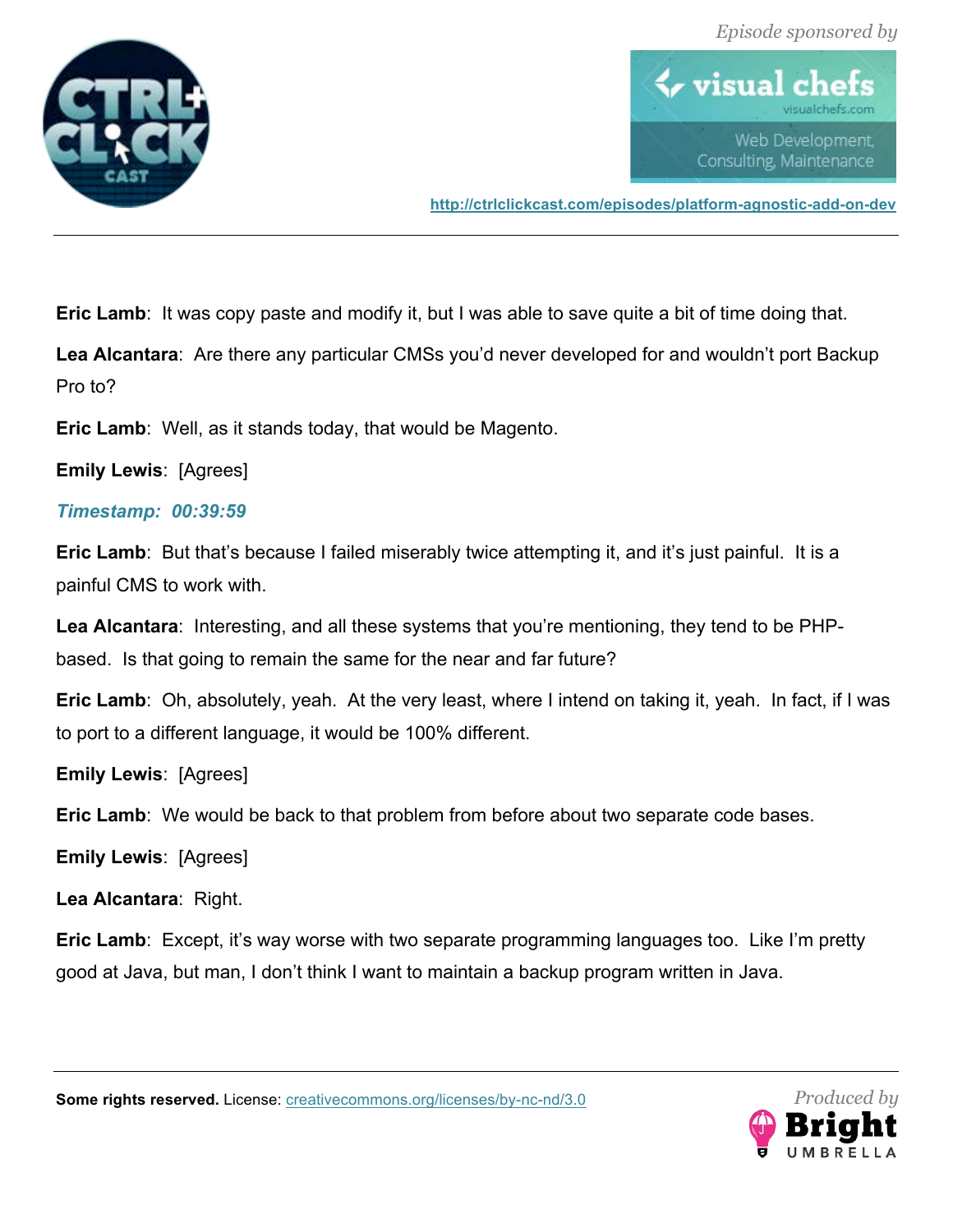



**http://ctrlclickcast.com/episodes/platform-agnostic-add-on-dev**

**Emily Lewis**: Yeah. I mean, it sounds to me like if you're going to go in this direction, there are a couple of things and they have everything to do with what the add-on itself does. Can it be abstracted out so that you are maintaining a single code base so that it is a good business decision, so it isn't a huge time suck each time?

**Eric Lamb**: Oh no, certainly not. It's more of a long game or long con, if you will. [Laughs]

**Lea Alcantara**: [Laughs]

**Eric Lamb**: It's certainly not profitable though. If I was to add up all of my hours, I am dramatically in the hole, six figures in the hole. This has been a time suck and a half, but it's also been an investment.

**Lea Alcantara**: [Agrees]

**Eric Lamb**: So it hasn't paid off yet, but I am fully confident that it will at some point.

# **Emily Lewis**: [Agrees]

**Eric Lamb**: I just don't know when. But in the meantime, it's making money and it's growing. That's the encouraging part. The revenue I made last month beat what I made the month before and bean the month before that. And as long as I keep getting that growth going, it feels worthwhile to keep trying. But when it was just ExpressionEngine, it was a plateau. In fact, one of the more sad parts and commiserating with a lot of other developers, it was no matter how much effort I put into it and no matter how many new features I added, no matter how great a particular product was, the growth was never really there.

**Lea Alcantara**: Right.

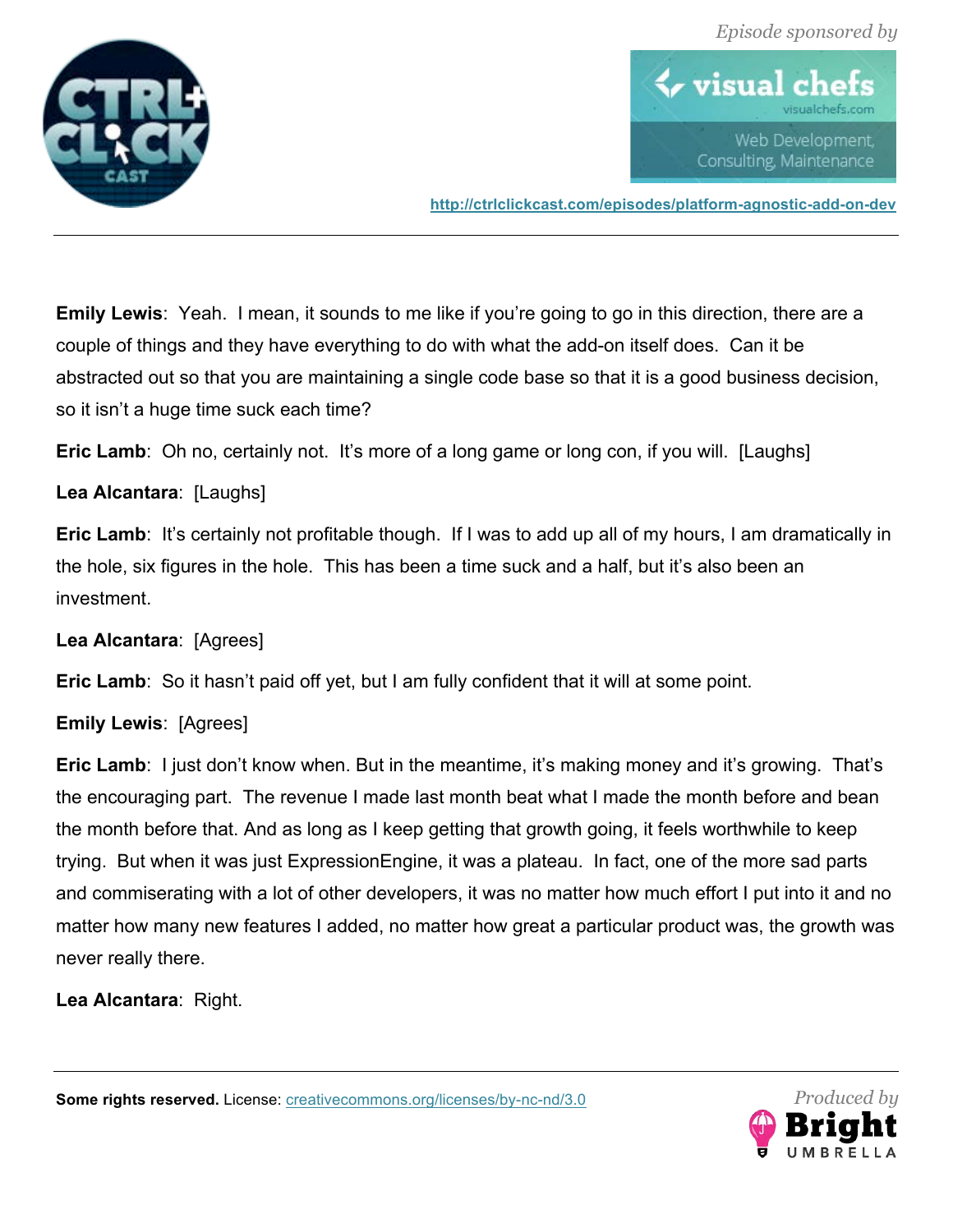



**http://ctrlclickcast.com/episodes/platform-agnostic-add-on-dev**

**Eric Lamb:** It was like a constant battle to just maintain the status quo, whereas with now, there is a definite potential for growth.

**Emily Lewis**: [Agrees]

**Eric Lamb**: And that is huge to me.

**Lea Alcantara**: So in regards to all that potential for growth, one of the things that we talked to a lot of CMS and add-on developers about and they have to deal with that's an issue is documentation. How do you maintain different sets of documentation for each CMS? Even though the concept of backing up is the same for all of them, setting them all up must be different?

**Eric Lamb**: Yeah, yeah, and in fact, realistically though, in fact, how I have it currently set up on my site is there are really only two places of differentiation in the documentation based off of what CMS you're using and that's system requirements and installation. But everything else is identical.

# **Lea Alcantara**: Oh.

**Eric Lamb**: There isn't a feature in one that you can't do on the other. How it works in ExpressionEngine is identical 100% to how it works in Craft, to how it works in PrestaShop. So the only difference is if you're in installing from PrestaShop, I need to tell you what version it works in and the steps you have to go through to install it.

#### **Emily Lewis**: [Agrees]

**Lea Alcantara**: Right.

**Eric Lamb**: But those two things, that's the only difference. So on my site, there's area for system requirements and then each platform has its own little sub-page. So if you want to see system

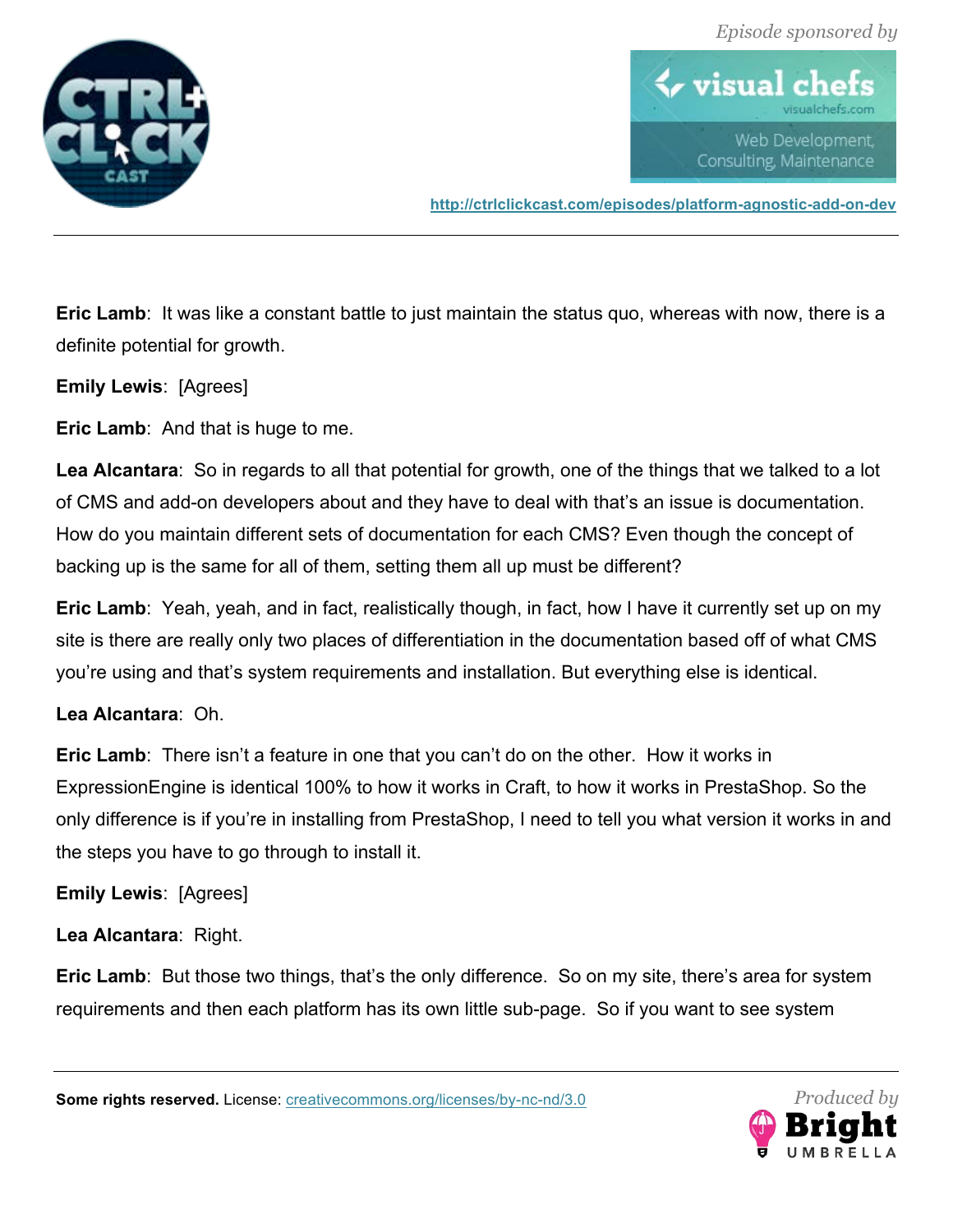



**http://ctrlclickcast.com/episodes/platform-agnostic-add-on-dev**

requirements for Backup Pro by itself, that's the top level, and underneath that, there are just children of, "Here are the WordPress system requirements, and here is the ExpressionEngine."

**Emily Lewis**: Just as an outside observer — I don't know add-on development — but it just seems to me that you've been methodical and really smart about defining the scope and setting boundaries and approaching this in a way where it really makes a lot of sense the way you're describing it. Even down to the documentation, it's not this massive beast and it sounds like that's because of the approach you took in building it in the first place.

**Eric Lamb:** I like to think so. [Laughs]

# **Lea Alcantara**: [Laughs]

**Eric Lamb:** It was a trial certainly and it's something that like thank god I went through that nightmare project that kind of set me on this path, because if I didn't go through that pain, it definitely wouldn't have happened. And if it did, I'm worried about what it would have looked like. I truly believe this was the only way that it could have been done and still maintain sanity and still make it a oneperson job. If I had a staff, maybe I would have gone about it differently. But the process I have, you're dead on. I mean, everything is so streamlined, and … like have you guys seen the video I put up of my build process for Backup Pro?

# **Emily Lewis**: No.

**Lea Alcantara**: No.

**Eric Lamb:** I'll send you guys the link, but very, very cool, if I do say so myself. [Laughs]

**Emily Lewis**: [Laughs]

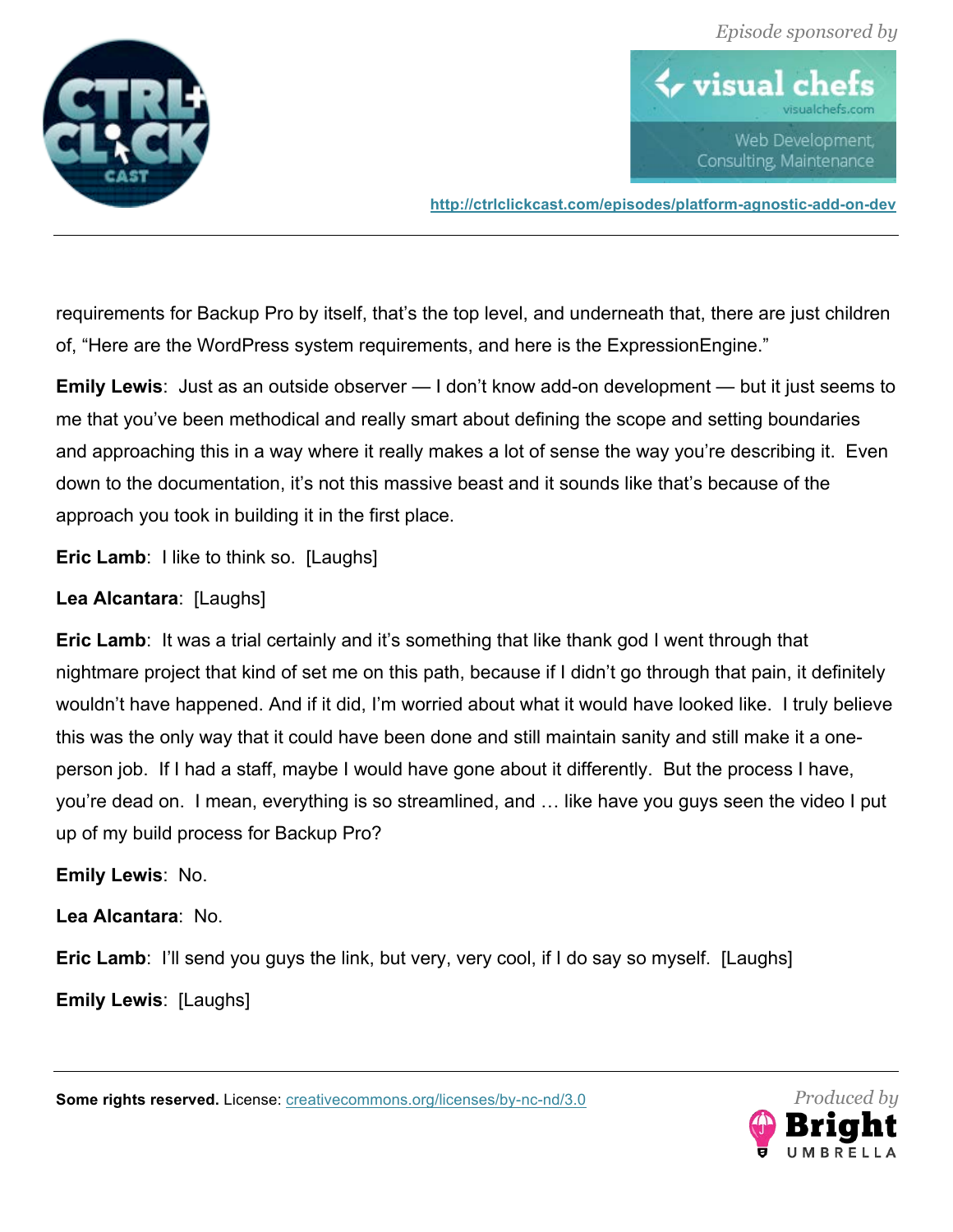



**http://ctrlclickcast.com/episodes/platform-agnostic-add-on-dev**

# **Lea Alcantara**: [Laughs]

**Eric Lamb**: But essentially what it does, because Backup Pro, for each version of it, so for the ExpressionEngine version, it's not actually even one code base or two code bases, it's four. So on my computer, I have for each platform, two different code bases and it shares two. So there's about a dozen different pieces of code lying around that all collectively make up Backup Pro. So in order to build it out, I was stuck with a process of either copying and pasting manually every time I'm going to ahead and put this together. Or I have a build process. And so I put together a really, really cool build process.

The build process, basically it inspects everything, checks out the latest version from Git, compiles each individual CMS' platform by itself, copies it over into a fresh installation of whatever CMS it goes through, runs through over a thousand unit tests, opens up a web browser using Mink and Selenium and runs through browser tests, clicking on everything. All of this automatic, all of this programmatic, without me having to do anything; I just execute a command and then I just walk away.

# **Emily Lewis**: Wow!

**Eric Lamb**: And it takes about 20 minutes to do each one, but it runs through all of these tests, and if it finds anything that's wrong, if something doesn't work right, look, I have tests that say, "Install the add-on and then go to the settings page and make sure it displays up this error, and then go to the setting page and fill out this one field and make sure that this error goes away." It runs through about a thousand of those.

**Emily Lewis**: Wow!

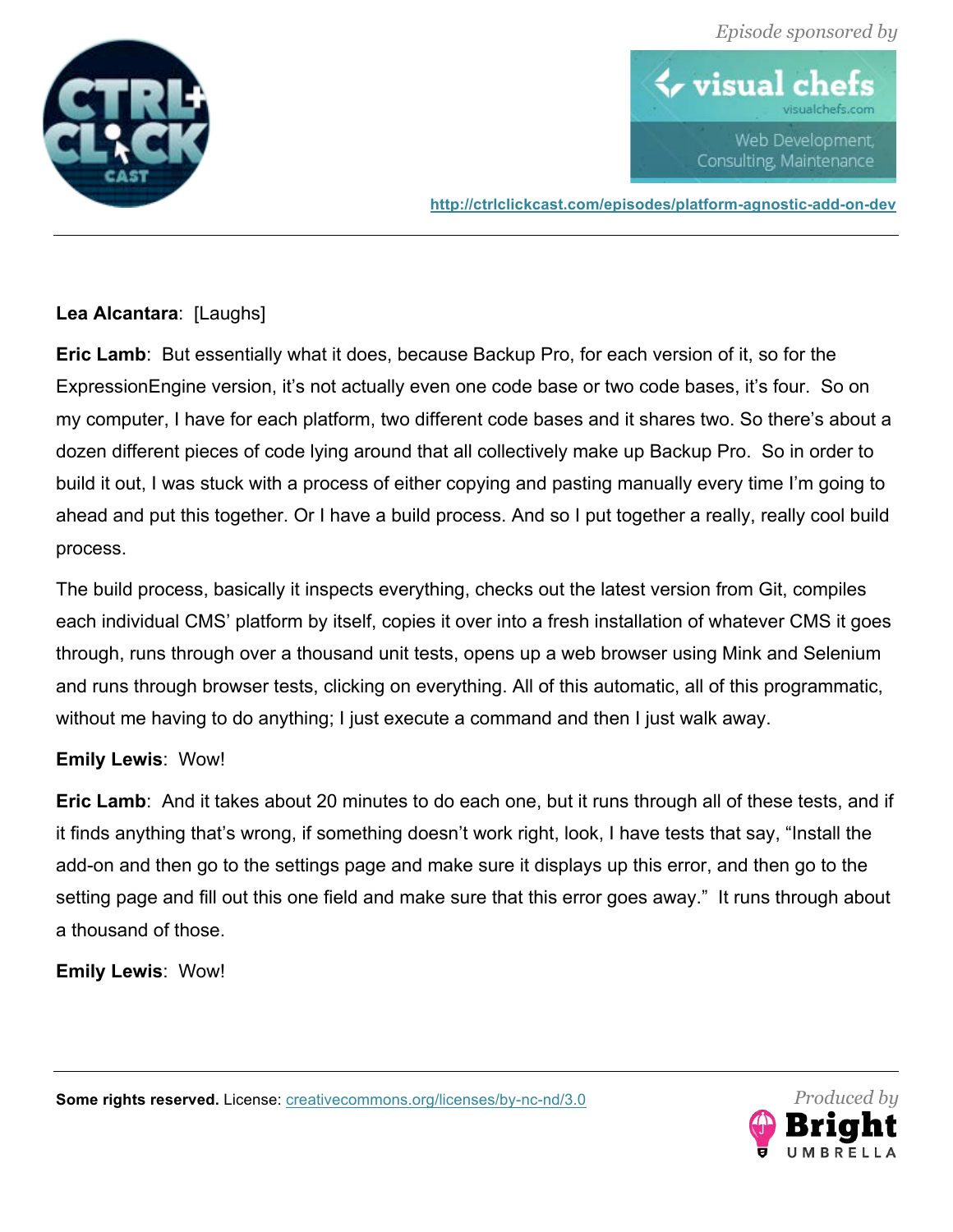



**http://ctrlclickcast.com/episodes/platform-agnostic-add-on-dev**

**Eric Lamb**: And then it does the ExpressionEngine one and then the Craft one and then the PrestaShop one, and just all of them. And all told, the entire process for all of them takes about 2-1/2 hours because each one takes anywhere from 20 to 40 minutes, but it's all automated. I don't have to do much of anything, but make my changes, check it in and then just execute a little shell script and it just builds it all for me perfect. So I know that when everything is done, that all of my tests have passed and that I have a solid piece of software.

So to go back to where we're talking about the support stuff, when I do get a support thing from a bug or an issue or something, I'll write a new unit test and make sure that every time that that product gets built, that bug never comes back. So I'm able to get a level of stability that I was never able to do before, but ironically enough, now I can.

**Lea Alcantara**: How long did it take you to put together this build process?

**Eric Lamb**: Oh gosh, about two weeks. Two weeks of that was my life was just building that, but it's just so worth it. I mean, seriously, it should have been. In fact, I was talking to some clients about letting us build those out for their client sites, because when they make a change, how great would that be to have it open. Are you guys familiar with Selenium?

**Emily Lewis**: No.

# **Lea Alcantara**: No.

**Eric Lamb**: Oh, Google it, it's amazing. It's basically a headless browser. It will open up Firefox and you program it and say, "Click on this link and do this thing and assert that this doesn't happen or that just did happen."

**Emily Lewis**: Oh.

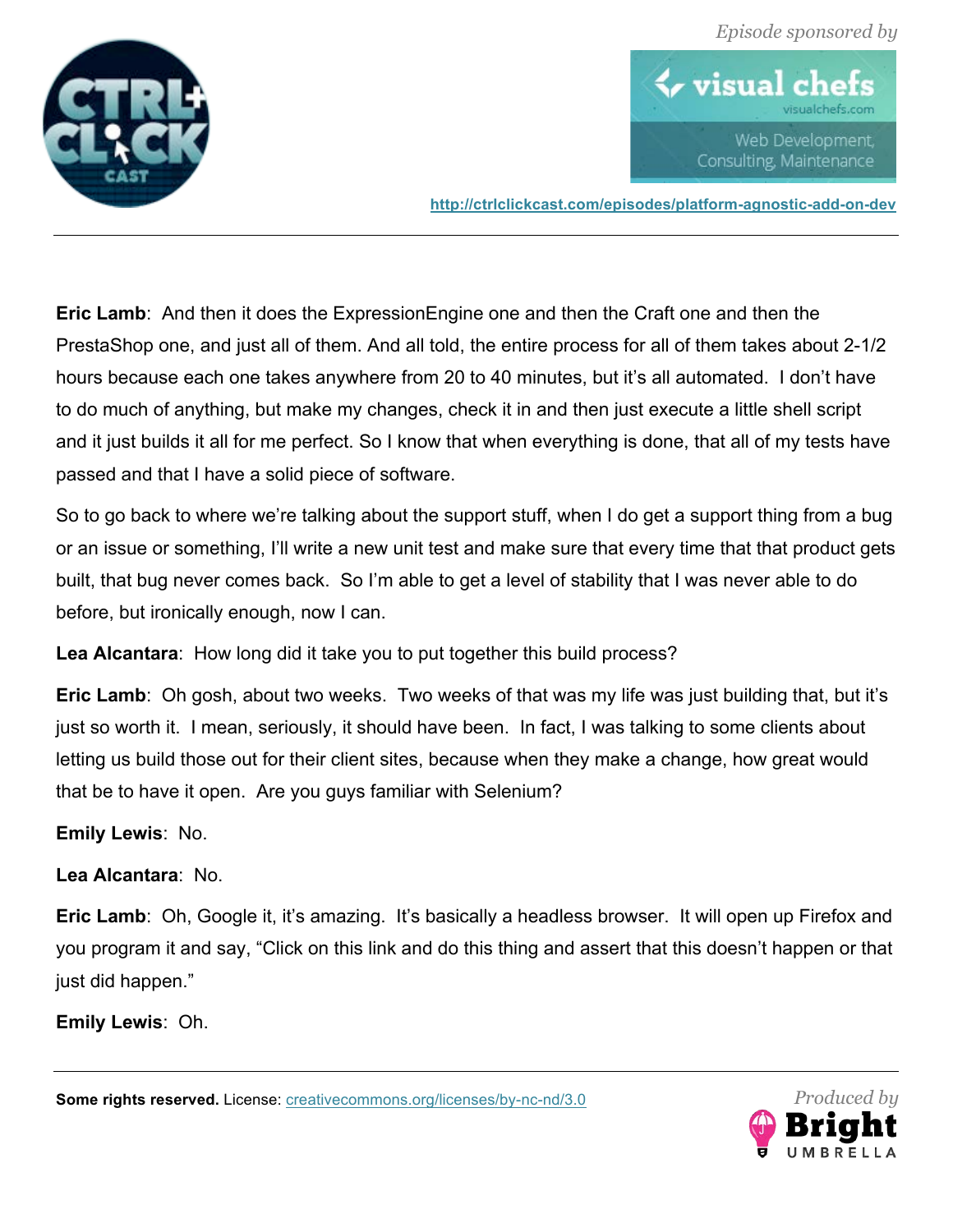



**http://ctrlclickcast.com/episodes/platform-agnostic-add-on-dev**

**Eric Lamb**: And if anything doesn't go right, if there's something that doesn't match what you said, it lets you know and it tells you where, and you know. So when we push a change to our clients, how great would that be to have all these tests run where we know that what we just did didn't break anything?

**Emily Lewis**: Oh yeah.

**Lea Alcantara**: Right.

**Eric Lamb:** Nobody's really bought though. [Laughs]

**Emily Lewis**: [Laughs]

**Lea Alcantara**: [Laughs]

**Emily Lewis**: Yeah, definitely send that video and we'll include it in the show notes.

**Eric Lamb**: Yeah, that will be great.

**Emily Lewis**: So before we wrap up, do you have any just general tips for someone who might be considering porting an add-on to another CMS; some of your top three suggestions, before making that investment or when they're making that investment?

**Eric Lamb**: I would say abstraction.

#### **Emily Lewis**: [Agrees]

**Eric Lamb**: Abstraction, abstraction, abstraction. You've got to take your requirements and pare it down to the lowest common denominators.

**Lea Alcantara**: Right.

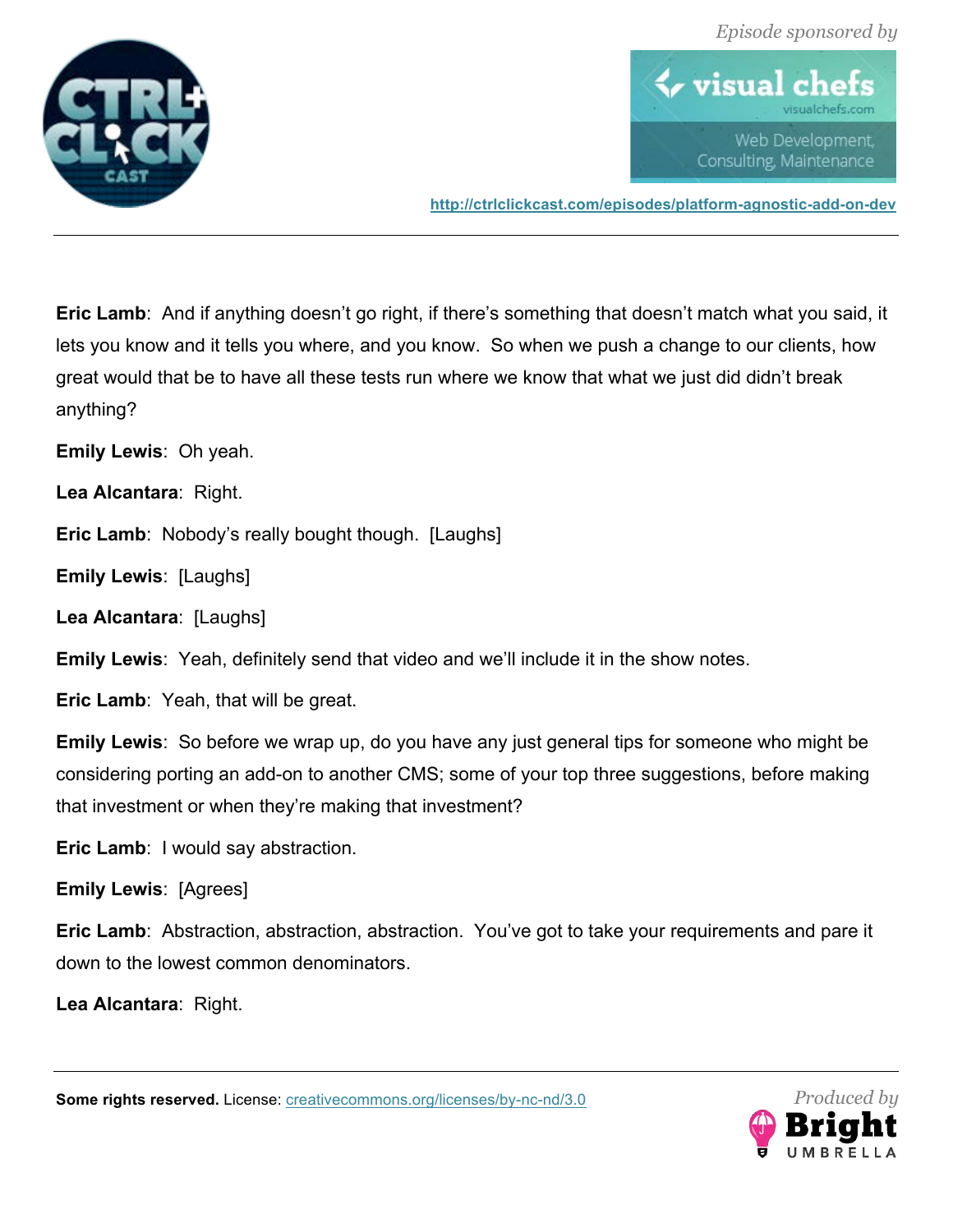



**http://ctrlclickcast.com/episodes/platform-agnostic-add-on-dev**

**Eric Lamb**: And figure out how you're going to get those individual pieces from each individual CMS. That was a big problem for me. Well, not so much anymore now that I figured that one out. Patience, certainly.

**Emily Lewis**: [Laughs]

**Eric Lamb:** You're going to need a lot of patience, especially if you're trying to submit to the marketplaces because, again, almost nine weeks and I'm still waiting on one of them, and eight weeks on another. So yeah, you've got to have a lot of patience. You've got to play nice. [Laughs] You've got to be good to, especially the people in the community, because as we discussed, some of them, like they have their favorites.

#### **Emily Lewis**: [Agrees]

**Eric Lamb:** It's just bizarre, like you'll get people who are just really mad at you because you don't like their thing, but like you don't dislike it, you just don't like it as much as they like it. [Laughs]

**Emily Lewis**: [Laughs]

**Lea Alcantara**: Right, right.

**Eric Lamb**: Yeah, abstraction and patience, oh, and planning. Okay, yeah, that's actually perfect, abstraction, patience and planning.

**Emily Lewis**: [Agrees]

**Eric Lamb**: You'll never have enough planning with these things, ever, ever, ever.

#### *Timestamp: 00:49:56*

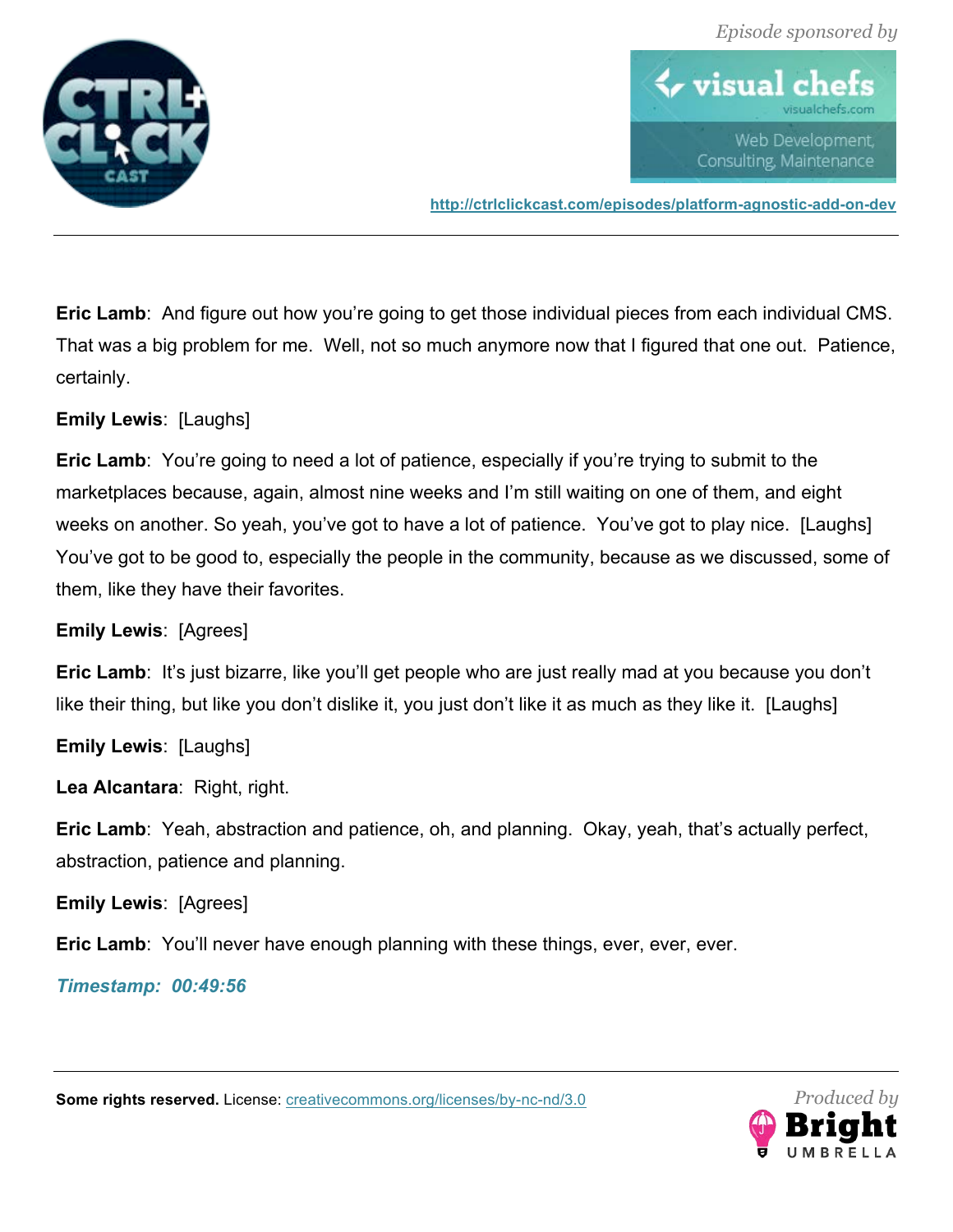



**http://ctrlclickcast.com/episodes/platform-agnostic-add-on-dev**

**Emily Lewis**: Yeah, your process just sounds really well thought out and smart and with boundaries to it and some expectations. Just fundamentally aside from the fact that you're developing something that's a technical solution, it sounds like your approach has been very business forward and smart in terms of what you know you can handle and what you want to support down the road and how you want this to be an investment for your business that gives you that sort of unlimited ceiling of potential to sell.

**Eric Lamb**: Yeah, well said. Yeah, that pretty much sums it up. [Laughs]

**Emily Lewis**: [Laughs]

**Lea Alcantara**: I don't' want to leave this podcast without asking this particular question because we have so many CMS developers listening to this show. If you could speak to the actual devs of EllisLab and Craft and PrestaShop and concrete5 as a third-party developer, what should they be doing to their base product that would make it easier for you to do your job?

**Eric Lamb**: Oh man, the big one, please for the love of god, adhere to best practices.

**Emily Lewis**: [Agrees]

**Eric Lamb**: Like there are certain paradigms that are well established like MVC, you don't have to reinvent your own special idea of it.

**Emily Lewis**: [Laughs]

**Lea Alcantara**: Right.

**Eric Lamb**: You really don't, so please stop doing that.

**Emily Lewis**: [Laughs]

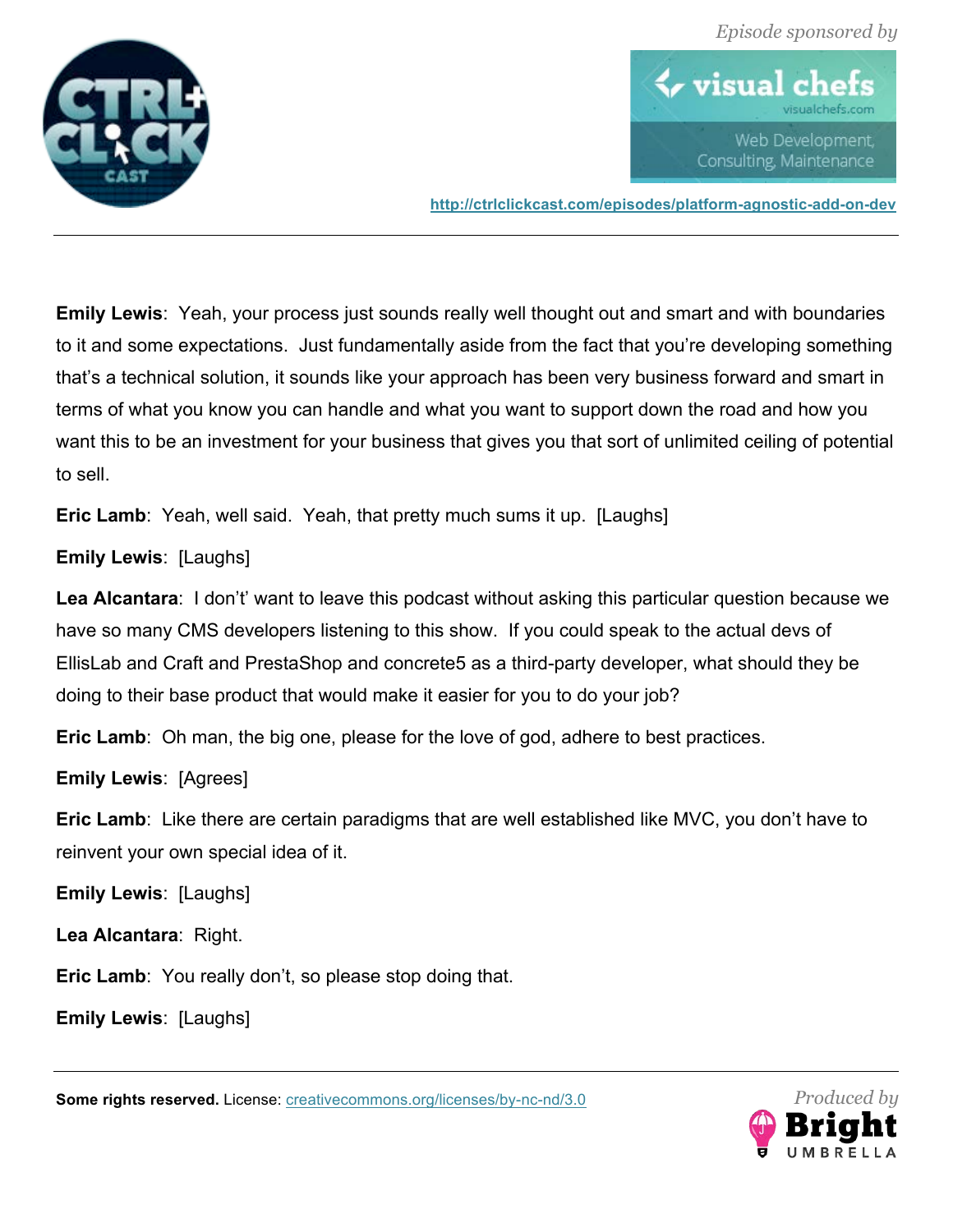



**http://ctrlclickcast.com/episodes/platform-agnostic-add-on-dev**

# **Lea Alcantara**: [Laughs]

**Eric Lamb:** That would be great. Let's see, oh yeah, the other one too, security paradigms. And this one I'm going to pick on PrestaShop just a little bit, but they have got the silliest CSRF protection I've ever encountered. It is just heavy handed and brutal, and it works, like I'm not implying that they're insecure, but they invented their whole solution, it's silly. And it just goes completely contrary to what one would expect for that specific problem.

#### **Emily Lewis**: [Agrees]

**Eric Lamb:** It's like changing a tire, but instead of using a jack, we're just going to go ahead and grab a bunch of rocks.

**Emily Lewis**: [Laughs]

**Eric Lamb**: Like it will work, but are you sure?

**Emily Lewis**: Right.

**Eric Lamb**: Yeah, so consistent paradigms.

**Emily Lewis**: Good. Who knows if they're listening, but those are the kind of things that I think, if they want to be engaged with their community, they do want you feedback like that.

**Eric Lamb**: Well, I've tried to tell them. [Laughs]

**Lea Alcantara**: [Laughs]

**Emily Lewis**: [Laughs]



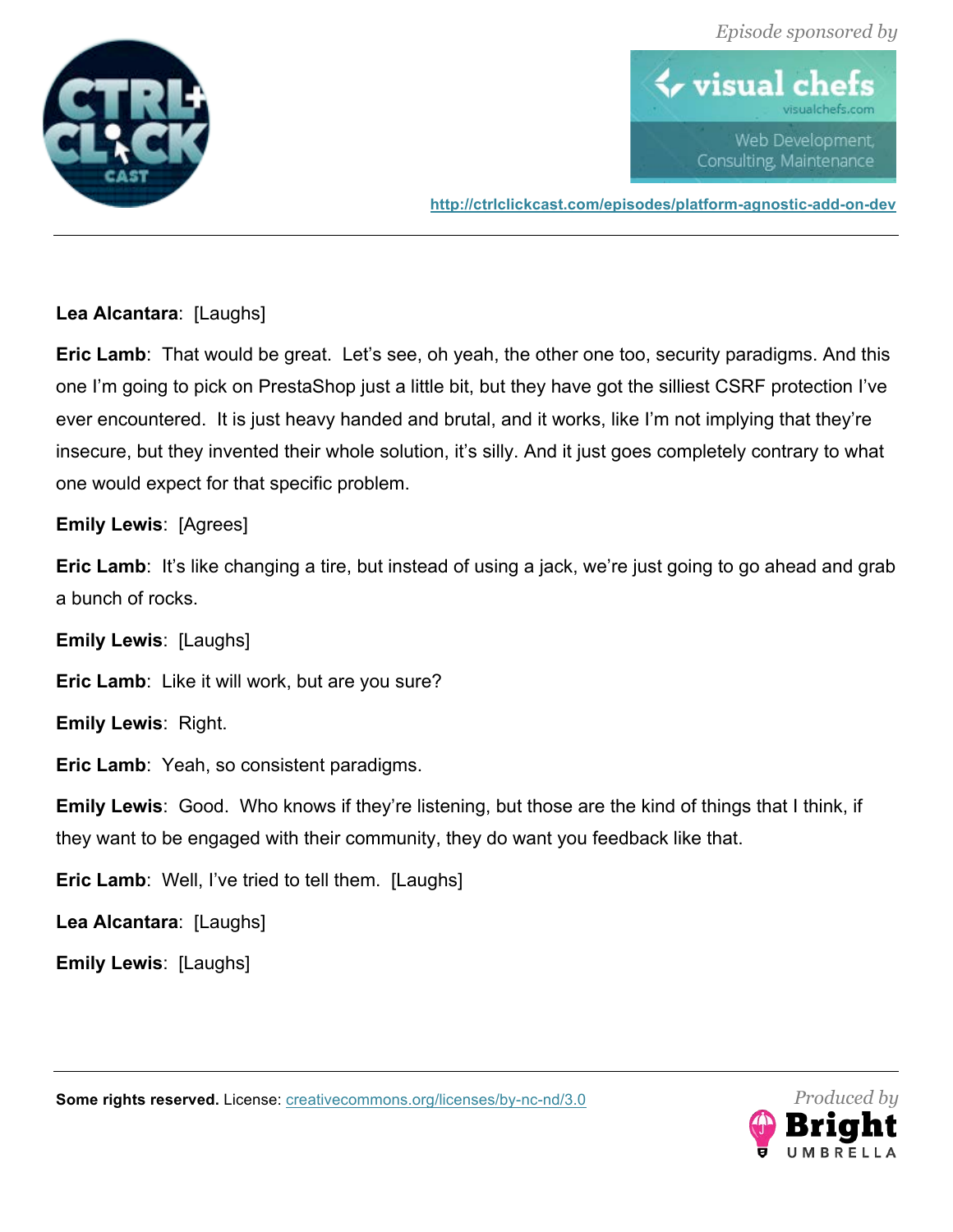

*<u><b>V* visual ch</u> Web Development. Consulting, Maintenance

**http://ctrlclickcast.com/episodes/platform-agnostic-add-on-dev**

**Lea Alcantara**: Well, I feel like that's a great place to end our show, but before we finish up, we've got our Rapid Fire Ten Questions so our listeners can get to know you a bit better.

**Eric Lamb**: Excellent.

**Lea Alcantara**: Are you ready?

**Eric Lamb**: Oh, absolutely.

**Lea Alcantara**: Okay, first question, morning person or night owl?

**Eric Lamb**: Oh, night owl.

**Emily Lewis**: What's one of your guilty pleasures?

**Eric Lamb**: Oh, this would seem sound kind of weird …

**Emily Lewis**: [Laughs]

**Lea Alcantara**: [Laughs]

**Eric Lamb**: But every Monday through Friday, religiously for the past 2-1/2 years, I've drank two ounces of wheatgrass.

**Emily Lewis**: Is that what you get at JambaJuice when you ...

**Eric Lamb**: That is what I get at JambaJuice.

**Emily Lewis**: Because I see you posting at JambaJuice. I'm like, "Damn, he must be really in juice." [Laughs]

**Lea Alcantara**: [Laughs]

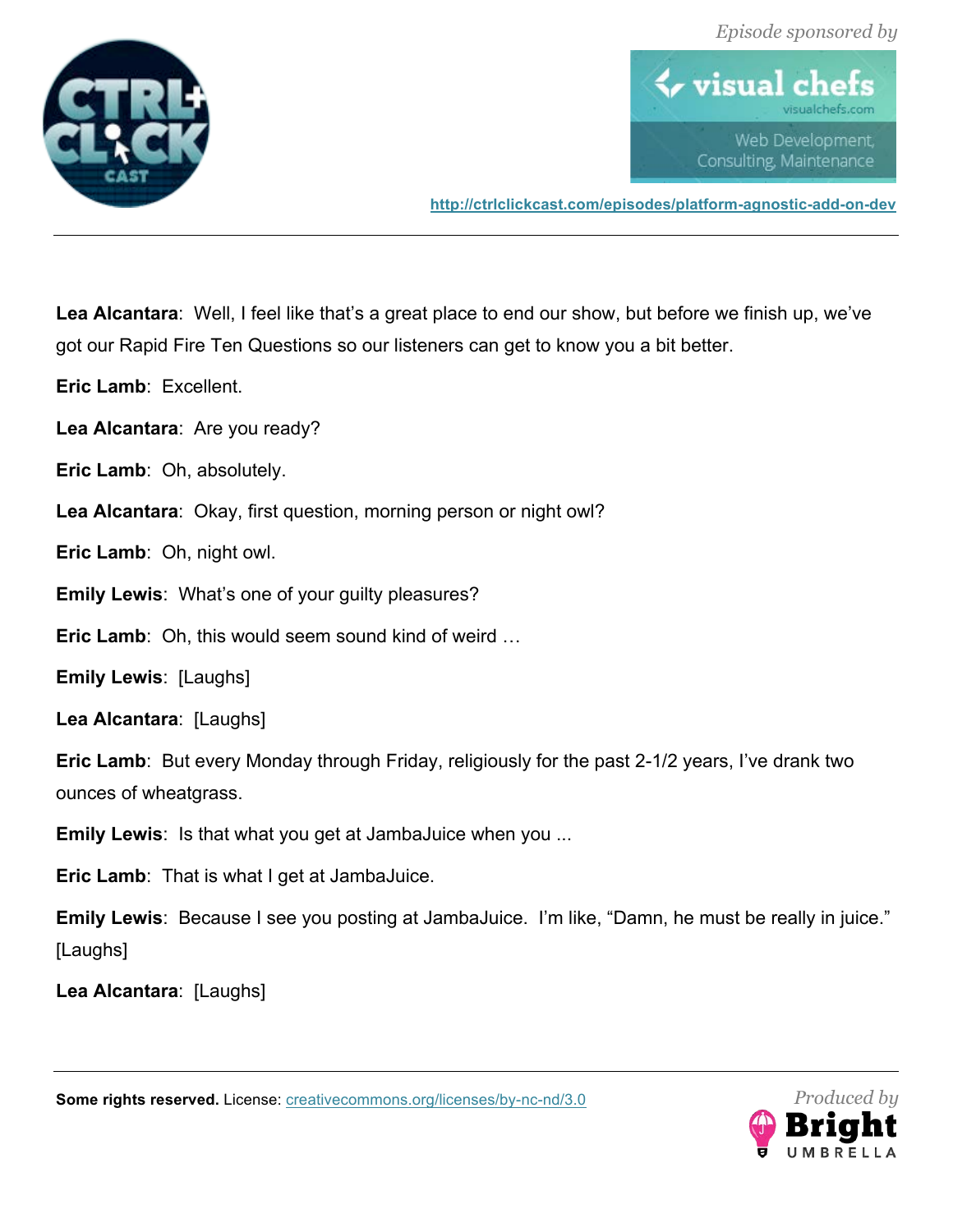



**http://ctrlclickcast.com/episodes/platform-agnostic-add-on-dev**

**Eric Lamb**: No, no, no. In fact, I despise it. It is horrifyingly bad.

- **Lea Alcantara**: [Laughs]
- **Eric Lamb**: But it's incredibly good for you.
- **Emily Lewis**: [Laughs]
- **Eric Lamb:** I mean, it's just very, very good for you, but oh man, it's just nasty.
- **Lea Alcantara**: [Laughs]
- **Emily Lewis**: [Laughs]
- **Lea Alcantara**: What software could you not live without?
- **Eric Lamb**: Oh, Zoo Studio.
- **Emily Lewis**: [Agrees]
- **Eric Lamb**: It's my IDE.
- **Emily Lewis**: What profession other than your own would you like to try?
- **Eric Lamb**: A ninja.
- **Lea Alcantara**: [Laughs]
- **Emily Lewis**: [Laughs]
- **Lea Alcantara**: What profession would you not like to try?
- **Eric Lamb**: A pirate.

**Emily Lewis**: [Laughs]

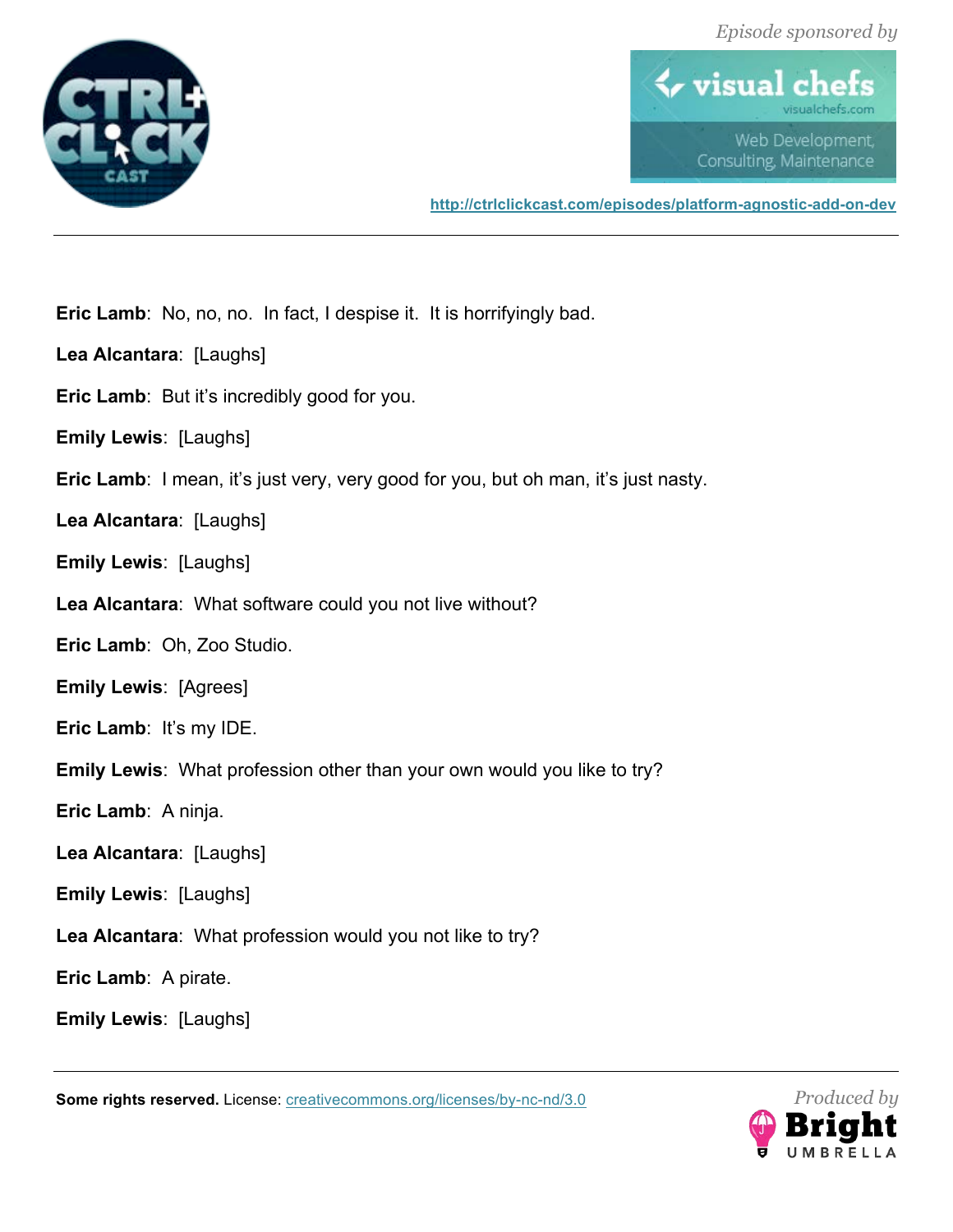



**http://ctrlclickcast.com/episodes/platform-agnostic-add-on-dev**

**Lea Alcantara**: [Laughs]

**Emily Lewis**: If you could take us to one restaurant in your town, where would we go?

**Eric Lamb**: Oh, Fat Fish.

**Emily Lewis**: A seafood restaurant?

**Eric Lamb**: No. Well, yeah, it's a Mexican seafood place.

**Emily Lewis**: Oh.

**Lea Alcantara**: Oh.

**Eric Lamb**: Yeah. In fact, I took Anna Brown there once, MediaGirl.

**Emily Lewis**: [Agrees]

**Lea Alcantara**: Yeah.

**Eric Lamb**: She just popped up in San Diego one day randomly. And we went there, and I loved it ever since. It's a great place, Fat Fish.

**Lea Alcantara**: If you can meet someone famous, living or dead, who would it be?

**Eric Lamb**: Oh. I'm going to go with JFK.

**Emily Lewis**: If you could have a super power, what would it be?

**Eric Lamb**: Teleportation.

**Emily Lewis**: You and me both. I'm there with you. [Laughs]

**Eric Lamb**: Right, wouldn't that be perfect?

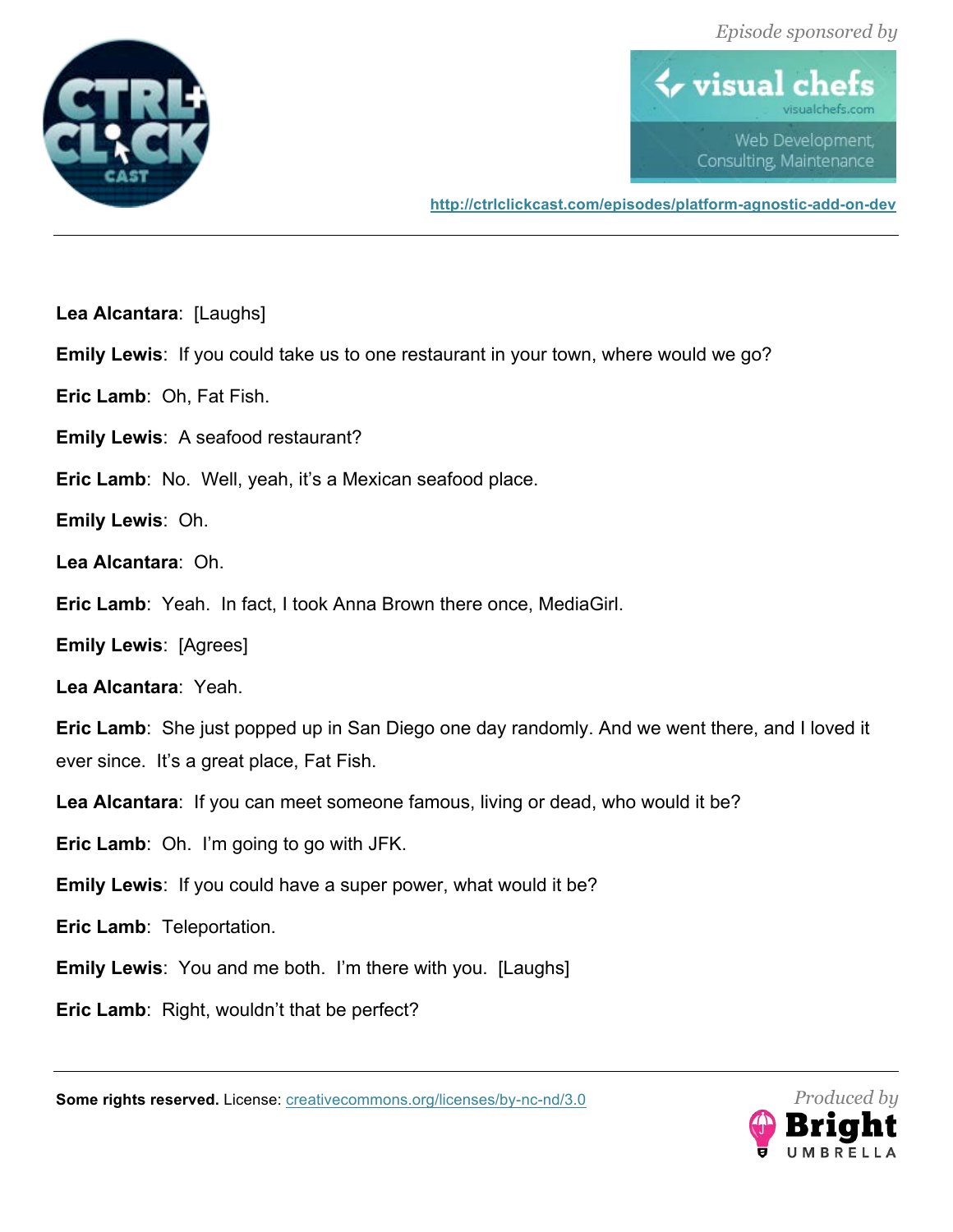



**http://ctrlclickcast.com/episodes/platform-agnostic-add-on-dev**

**Emily Lewis**: I know, exactly. I can't think of why you'd pick anything else. [Laughs]

**Eric Lamb**: Seriously.

**Lea Alcantara**: What is your favorite band or musician?

**Eric Lamb**: Trivium is my favorite band.

**Emily Lewis**: All right, last question, pancakes or waffles?

**Eric Lamb**: Oh, waffles. I feel like I let you down there. [Laughs]

**Emily Lewis**: [Laughs]

**Lea Alcantara**: [Laughs]

**Emily Lewis**: I'm not a waffle fan, so I'm just like, "Huh." [Laughs]

**Lea Alcantara**: [Laughs]

**Eric Lamb**: [Laughs]

**Lea Alcantara**: Well, we had someone from Amsterdam a few weeks ago and she was definitely Team Waffles.

**Eric Lamb**: [Agrees]

**Lea Alcantara**: So don't feel bad. [Laughs]

**Emily Lewis**: [Laughs]

**Eric Lamb**: All right. Well, there's something, because it's got little cups for your syrup like naturally.

**Lea Alcantara**: [Laughs]

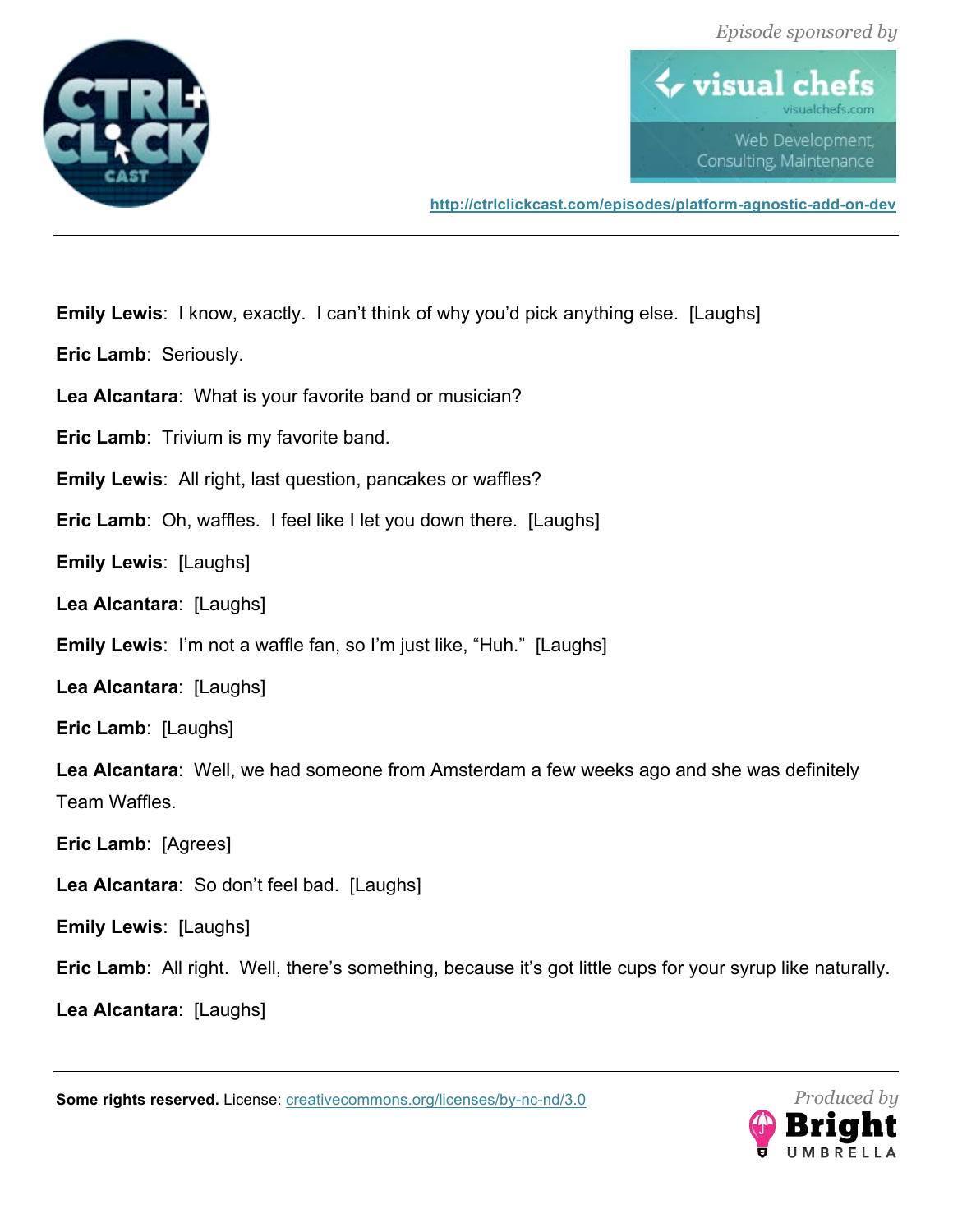



**http://ctrlclickcast.com/episodes/platform-agnostic-add-on-dev**

**Emily Lewis**: [Laughs]

Lea Alcantara: I love it. So that's all the time we have for today. Thanks for joining us, Eric!

**Eric Lamb**: Thank you very much for having me!

**Emily Lewis**: In case our listeners want to follow up with you, where can they find you online?

**Eric Lamb:** I am @mithra62 on Twitter and mithra62.com and Facebook.com/mithra62.

[Music starts]

**Emily Lewis**: Awesome. It was so great to talk to you again, Eric. Thank you for joining us today.

**Eric Lamb**: Thank you very much for having me.

**Lea Alcantara**: CTRL+CLICK is produced by Bright Umbrella, a web services agency obsessed with happy clients. Today's podcast would not be possible without the support of this episode's sponsor! Thank you, Visual Chefs.

**Emily Lewis:** We'd also like to thank our partners: **Arcustech and Devotiee**.

**Lea Alcantara**: And thanks to our listeners for tuning in! If you want to know more about CTRL+CLICK, make sure you follow us on Twitter @ctrlclickcast or visit our website, ctrlclickcast.com. And if you liked this episode, please give us a review on iTunes, Stitcher or both! And if you really liked this episode, consider donating to the show. Links are in our show notes and on our site.

**Emily Lewis**: Don't forget to tune in to our next episode. We've rescheduled with Aaron Gustafson who will be joining us to talk about progressive enhancement and the second edition of his book,